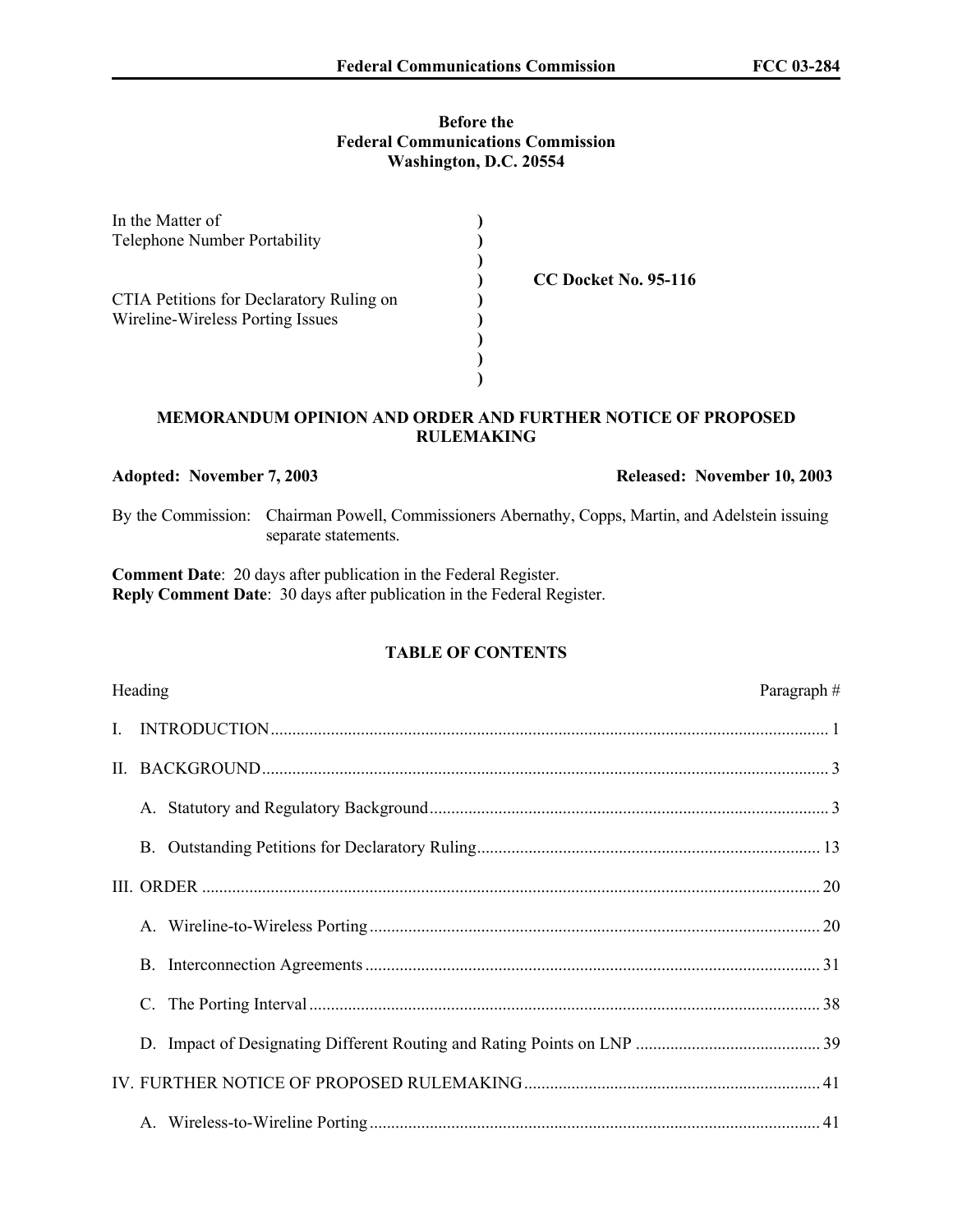| D. |  |
|----|--|
| E. |  |
|    |  |

Appendix A – List of Commenters

Appendix B - Initial Regulatory Flexibility Analysis

## **I. INTRODUCTION**

1. In this order, we provide guidance to the industry on local number portability (LNP) issues relating to porting between wireless and wireline carriers (intermodal porting). First, in response to a Petition for Declaratory Ruling filed on January 23, 2003, by the Cellular Telecommunications and Internet Association (CTIA), we clarify that nothing in the Commission's rules limits porting between wireline and wireless carriers to require the wireless carrier to have a physical point of interconnection<sup>1</sup> or numbering resources in the rate center where the number is assigned. We find that porting from a wireline carrier to a wireless carrier is required where the requesting wireless carrier's "coverage area" overlaps the geographic location in which the customer's wireline number is provisioned, provided that the porting-in carrier maintains the number's original rate center designation following the port. The wireless "coverage area" is the area in which wireless service can be received from the wireless carrier. In addition, in response to a subsequent CTIA petition, we clarify that wireline carriers may not require wireless carriers to enter into interconnection agreements as a precondition to porting between the carriers. We also decline to adopt a mandatory porting interval for wireline-to-wireless ports at the present time, but we seek comment on the issue as noted below.

2. In the accompanying Further Notice of Proposed Rulemaking (Further Notice), we seek comment on how to facilitate wireless-to-wireline porting if the rate center associated with the wireless number is different from the rate center in which the wireline carrier seeks to serve the customer. In addition, we seek comment on whether we should require carriers to reduce the length of the porting interval for ports between wireless and wireline carriers.

#### **II. BACKGROUND**

#### **A. Statutory and Regulatory Background**

3. Section 251(b) of the Communications Act of 1934, as amended (the Act) requires local exchange carriers (LECs) to provide local number portability, to the extent technically feasible, in accordance with requirements prescribed by the Commission.<sup>2</sup> Under the Act and the Commission's

l

<sup>&</sup>lt;sup>1</sup> Referred to hereinafter as "point of interconnection."

 $2^{2}$  47 U.S.C. § 251(b)(2).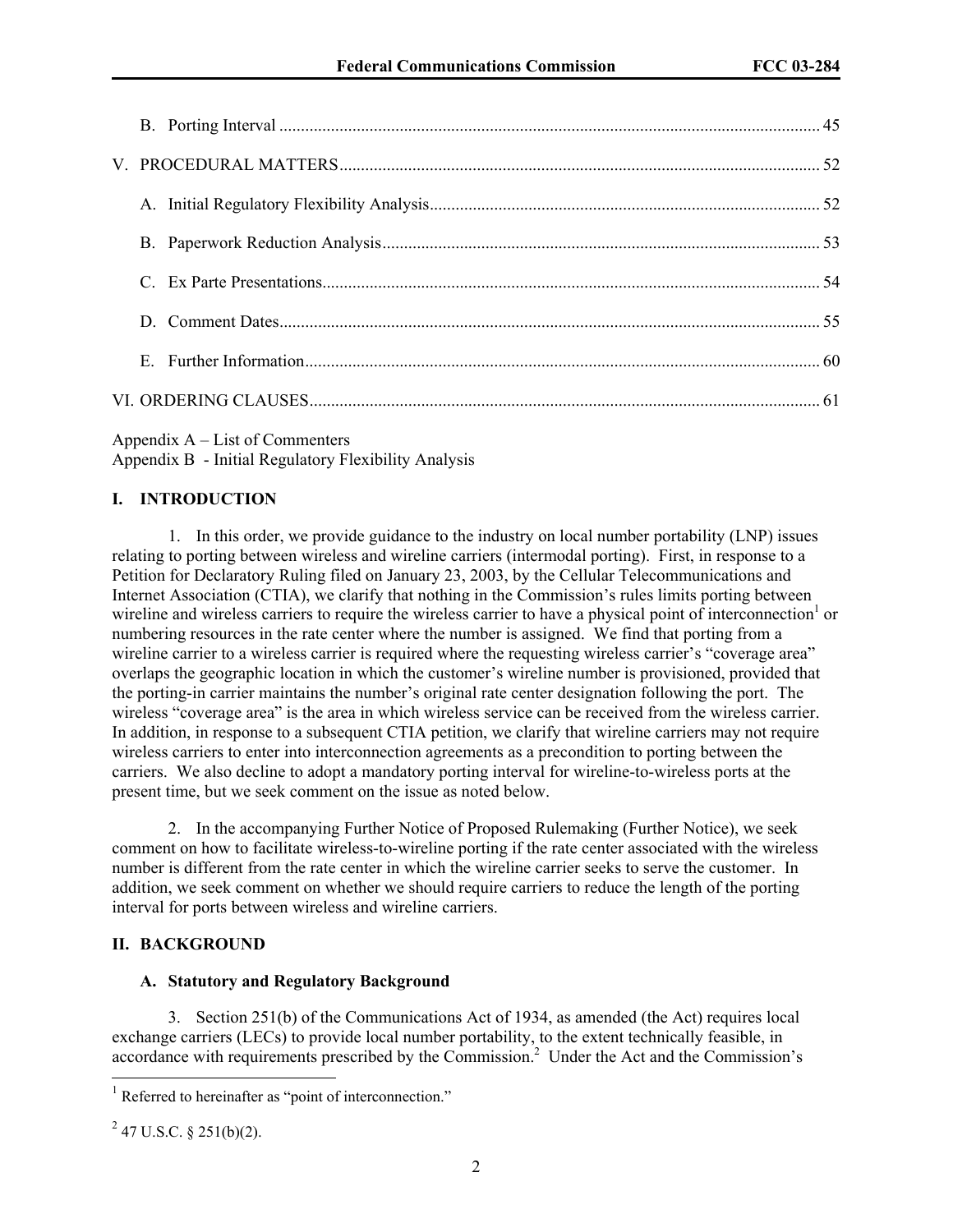rules, local number portability is defined as "the ability of users of telecommunications services to retain, at the same location, existing telecommunications numbers without impairment of quality, reliability, or convenience when switching from one telecommunications carrier to another."3

4. The Commission released the Local Number Portability *First Report and Order* in 1996, which promulgated rules and deployment schedules for the implementation of number portability.<sup>4</sup> The Commission highlighted the critical policy goals underlying the LNP requirement, indicating that "the ability of end users to retain their telephone numbers when changing service providers gives customers flexibility in the quality, price, and variety of telecommunications services they can choose to purchase."<sup>5</sup> The Commission found that "number portability promotes competition between telecommunications service providers by, among other things, allowing customers to respond to price and service changes without changing their telephone numbers."<sup>6</sup>

5. The Commission adopted broad porting requirements, noting that "as a practical matter, [the porting obligation] requires LECs to provide number portability to other telecommunications carriers providing local exchange or exchange access service within the same MSA."<sup>7</sup> In addition, the Commission noted the section 251(b) requires LECs to port numbers to wireless carriers. The Commission stated that "section 251(b) requires local exchange carriers to provide number portability to all telecommunications carriers, and thus to Commercial Mobile Radio Service (CMRS) providers as well as wireline service providers."<sup>8</sup>

6. The Commission adopted rules implementing the LNP requirements. Section 52.21(k) of the rules defines number portability to mean "the ability of users of telecommunications services to retain, at the same location, existing telecommunications numbers without impairment of quality, reliability, or convenience when switching from one telecommunications carrier to another."<sup>9</sup> Section 52.23(b)(1) provides that "all local exchange carriers (LECs) must provide a long-term database method for number portability in the 100 largest Metropolitan Statistical Areas (MSAs) by December 31, 1998 … in switches for which another carrier has made a specific request for the provision of number portability  $\dots^{10}$ Finally, Section 52.23(b)(2)(i) of the Commission rules provides that "any wireline carrier that is certified … to provide local exchange service, or any licensed CMRS provider, must be permitted to make a request for the provision of number portability."<sup>11</sup>

7. In 1997, in the Local Number Portability *Second Report and Order*, the Commission adopted recommendations from the North American Numbering Council (NANC) for the implementation of

<sup>4</sup> Telephone Number Portability, CC Docket No. 95-116, First Report and Order and Further Notice of Proposed Rulemaking, 11 FCC Rcd 8352 (1996) (First Report and Order).

<sup>5</sup> *Id*. at 8368, para. 30.

 $6$   $Id.$ 

<sup>7</sup> *Id*. at 8393, para. 77.

<sup>8</sup> *Id*. at 8431, para. 152.

 $9^9$  47 C.F.R. § 52.21(k).

 $^{10}$  47 C.F.R. § 52.23(b)(1).

 $11$  47 C.F.R. § 52.23(b)(2)(i).

 3 47 U.S.C. § 153(30); 47 C.F.R. §52.21(k).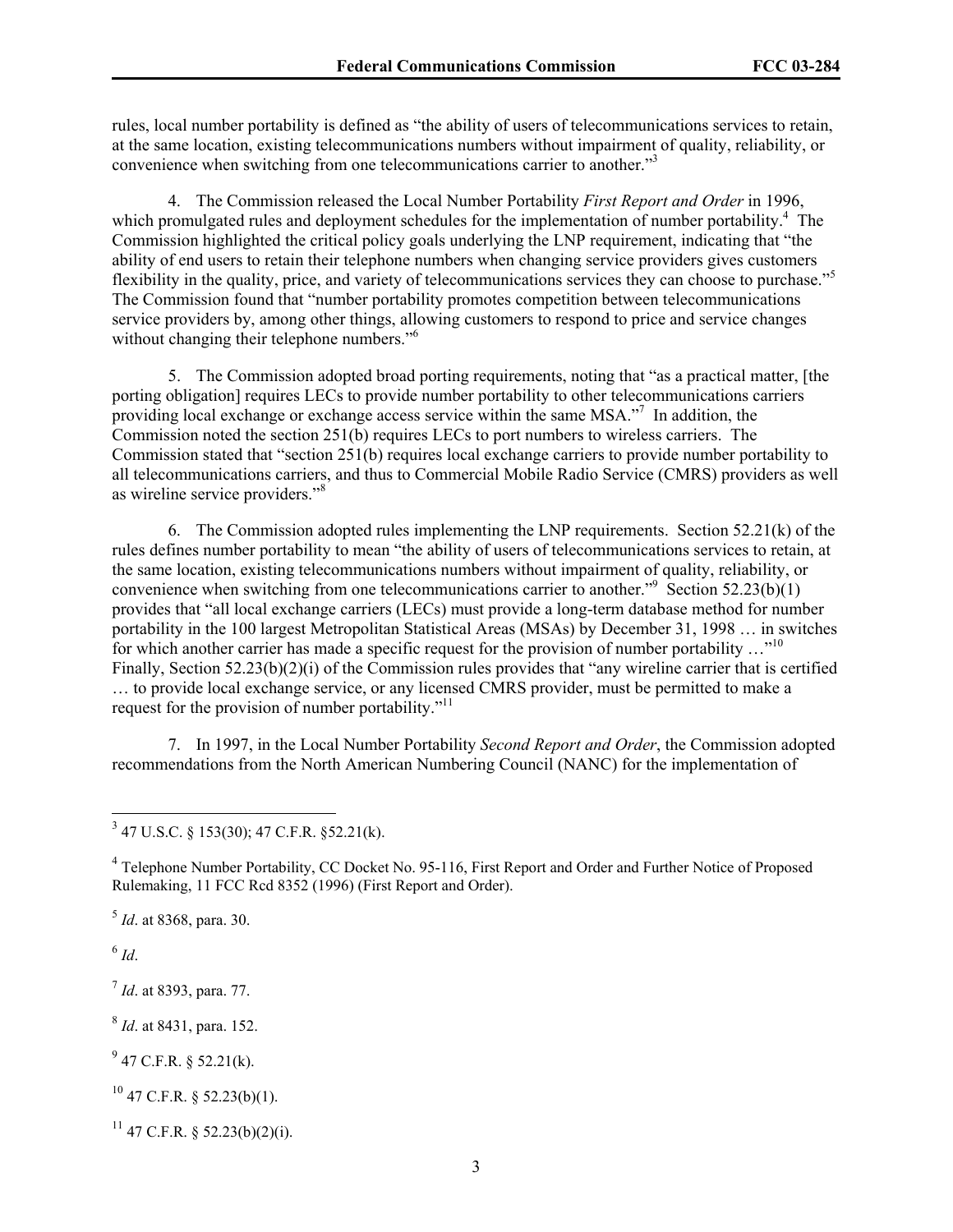wireline-to-wireline number portability.<sup>12</sup> Under the guidelines developed by the NANC, porting between LECs was limited to carriers with facilities or numbering resources in the same rate center to accommodate technical limitations associated with the proper rating of wireline calls.<sup>13</sup> The NANC guidelines made no recommendations regarding limitations on intermodal porting.

8. Although the Act excludes CMRS providers from the definition of local exchange carrier, and therefore from the section 251(b) obligation to provide number portability, the Commission has extended number portability requirements to CMRS providers.<sup>14</sup> In the Local Number Portability *First Report and Order*, the Commission indicated that it had independent authority under sections 1, 2, 4(i), and 332 of the Communications Act of 1934, as amended, to require CMRS carriers to provide number portability.<sup>15</sup> The Commission noted that "sections 2 and  $332(c)(1)$  of the Act give the Commission authority to regulate commercial mobile radio service operators as common carriers …"16 Noting that section 1 of the Act requires the Commission to make available to people of the United States, a rapid, efficient, nation-wide and world-wide wire and radio communication service, the Commission stated that its interest in number portability "is bolstered by the potential deployment of different number portability solutions across the country, which would significantly impact the provision of interstate telecommunications services.<sup>17</sup> Section 4(i) of the Act grants the Commission authority to "perform any and all acts, make such rules and regulations, and issue such orders, not inconsistent with [the Communications Act of 1934, as amended] as may be necessary in the execution of its functions.18 The Commission concluded that "the public interest is served by requiring the provision of number portability by CMRS providers because number portability will promote competition between providers of local telephone services and thereby promote competition between providers of interstate access services."19

9. The Commission determined that implementation of wireless LNP, which would enable wireless subscribers to keep their phone numbers when changing carriers, would enhance competition between wireless carriers as well as promote competition between wireless and wireline carriers.<sup>20</sup> The

<sup>13</sup> North American Numbering Council Local Number Portability Selection Working Group Final report and Recommendation to the FCC, Appendix D at 6 (rel. April 25, 1997). This report is available at http://www.fcc.gov/wcb/tapd/nanc/lnpastuf.html.

<sup>16</sup> *Id*.

l

<sup>17</sup> *Id*. at 8432, para. 153.

18 47 U.S.C. § 154(i).

<sup>12</sup> Telephone Number Portability, CC Docket No. 95-116, *Second Report and Order*, 12 FCC Rcd 12,281 (1997) (*Second Report and Order*). The requirement that LECs port numbers to wireless carriers has not been applied previously due to extensions of the deadline for wireless carriers' implementation of LNP. *See* Telephone Number Portability, Cellular Telecommunications & Industry Association's Petition for Extension of Implementation Deadlines, CC Docket No. 95-116, *Memorandum Opinion and Order*, 13 FCC Rcd 16315 (1998); Telephone Number Portability, Cellular Telecommunications & Industry Association's Petition for Forbearance from Commercial Mobile Radio Services Number Portability Obligations, WT Docket No. 98-229, *Memorandum Opinion and Order*, 14 FCC Rcd 3092 (1999); and Verizon Wireless Petition for Partial Forbearance from the Commercial Mobile Radio Services Number Portability Obligation, WT Docket No. 01-184 and CC Docket No. 95- 116, *Memorandum Opinion and Order*, 17 FCC Rcd 14972 (2002).

<sup>14</sup> *First Report and Order* at 8431, paras 152-53.

<sup>15</sup> *Id*. at para. 153. *See* 47 U.S.C. §§ 1, 2, 4(i), and 332.

<sup>19</sup> *First Report and Order* at 8432, para. 153.

<sup>20</sup> *Id.* at 8434-36, paras. 157-160.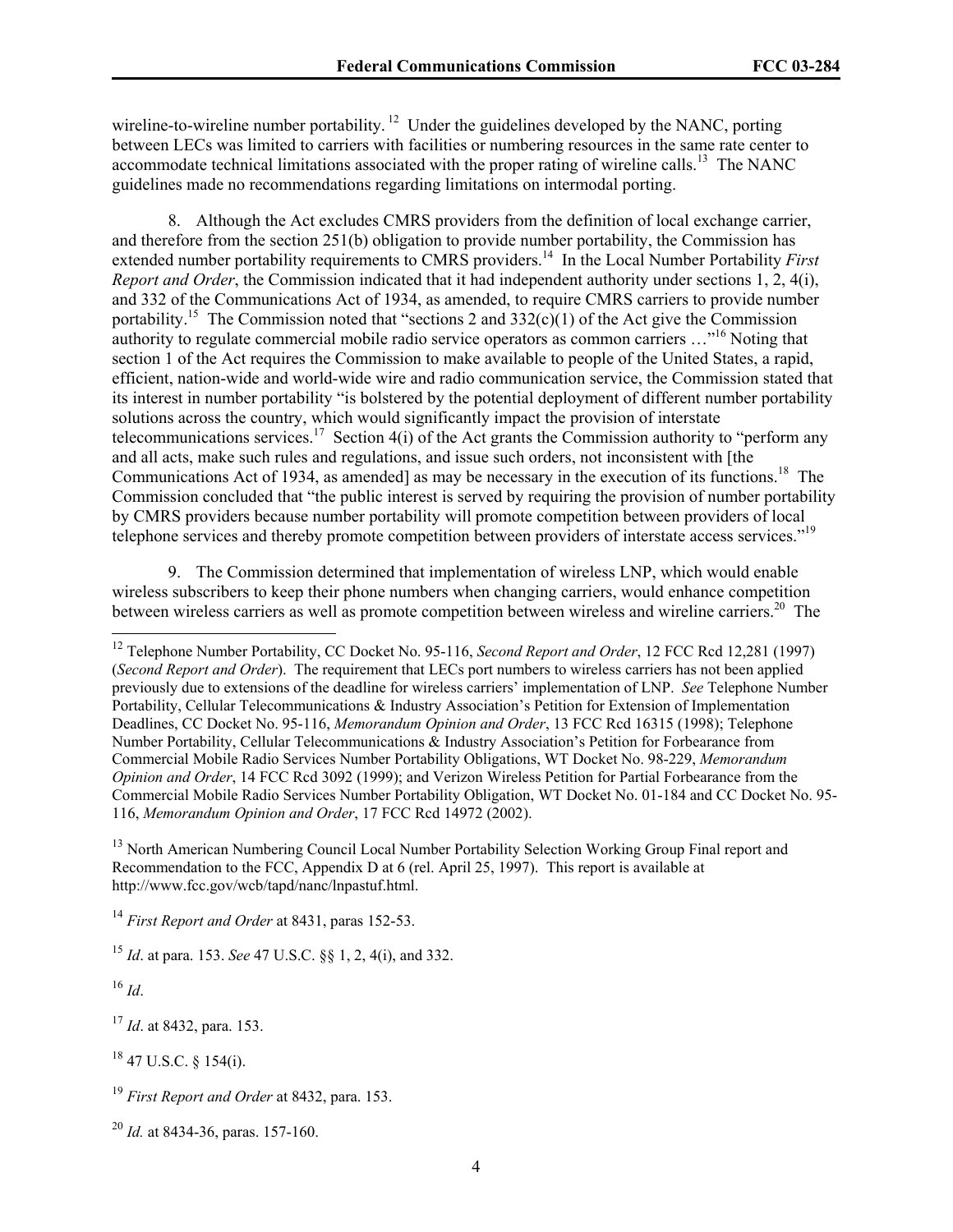Commission noted that "service provider portability will encourage CMRS-wireline competition, creating incentives for carriers to reduce prices for telecommunications services and to invest in innovative technologies, and enhancing flexibility for users of telecommunications services."21 Commission rules reflecting the wireless LNP requirement provide that, by the implementation deadline, "all covered CMRS providers must provide a long-term database method for number portability … in switches for which another carrier has made a request for the provision of LNP."<sup>22</sup>

10. In the Local Number Portability *Second Report and Order*, after adopting NANC guidelines applicable to wireline-to-wireline porting, the Commission directed the NANC to develop standards and procedures necessary to provide for wireless carriers' participation in local number portability.23 The Commission indicated its expectation that changes to LNP processes would need to be made to accommodate porting to wireless carriers. The Commission noted that "the industry, under the auspices of NANC, will probably need to make modifications to local number portability standards and processes as it gains experience in implementing number portability and obtains additional information about incorporating CMRS providers into a long-term number portability solution and interconnecting CMRS providers with wireline carriers already implementing their number portability obligations."<sup>24</sup> In addition, the Commission noted that the NANC would have to consider issues of particular concern to wireless carriers, including how to account for differences between service area boundaries for wireline versus wireless services.<sup>25</sup>

11. In 1998, the NANC submitted a report on the integration of wireless and wireline number portability from its Local Number Portability Administration (LNPA) Working Group to the Common Carrier Bureau (now known as the Wireline Competition Bureau).<sup>26</sup> The report discussed technical issues associated with wireless-to-wireline porting. The report noted that differences between the local serving areas of wireless and wireline carriers affected the porting capabilities of each type of carrier, making it infeasible for some wireline carriers to port-in numbers from wireless subscribers. The report explained that because wireline service is fixed to a specific location the subscriber's telephone number is limited to use within the rate center within which it is assigned.<sup>27</sup> By contrast, the report noted, because wireless service is mobile and not fixed to a specific location, while the wireless subscriber's number is associated with a specific geographic rate center, the wireless service is not limited to use within that rate center.<sup>28</sup> As a result of these differences, the report indicated that, if a wireless subscriber seeks to port his or her number to a wireline carrier, but the subscriber's NPA-NXX is outside of the wireline rate center where the subscriber is located, the wireline carrier may not be able to receive the ported number.<sup>29</sup> The NANC did not reach consensus on a solution to this issue, and reported that this lack of symmetry, referred to as

 $^{22}$  47 C.F.R. § 52.31(a).

 $^{23}$  Second Report and Order at 12333, para. 90.

<sup>24</sup> *Id*.

l

<sup>25</sup> *Id.* at 12334, para. 91.

<sup>26</sup>North American Numbering Council Local Number Portability Administration Working Group Report on Wireless Wireline Integration, May 8, 1998, CC Docket No. 95-116 (filed May 18, 1998) (First Report on Wireless Wireline Integration).

<sup>27</sup> *Id*. at 7.

<sup>28</sup> *Id*.

<sup>29</sup> *Id*.

<sup>21</sup> *Id*. at 8437, para. 160.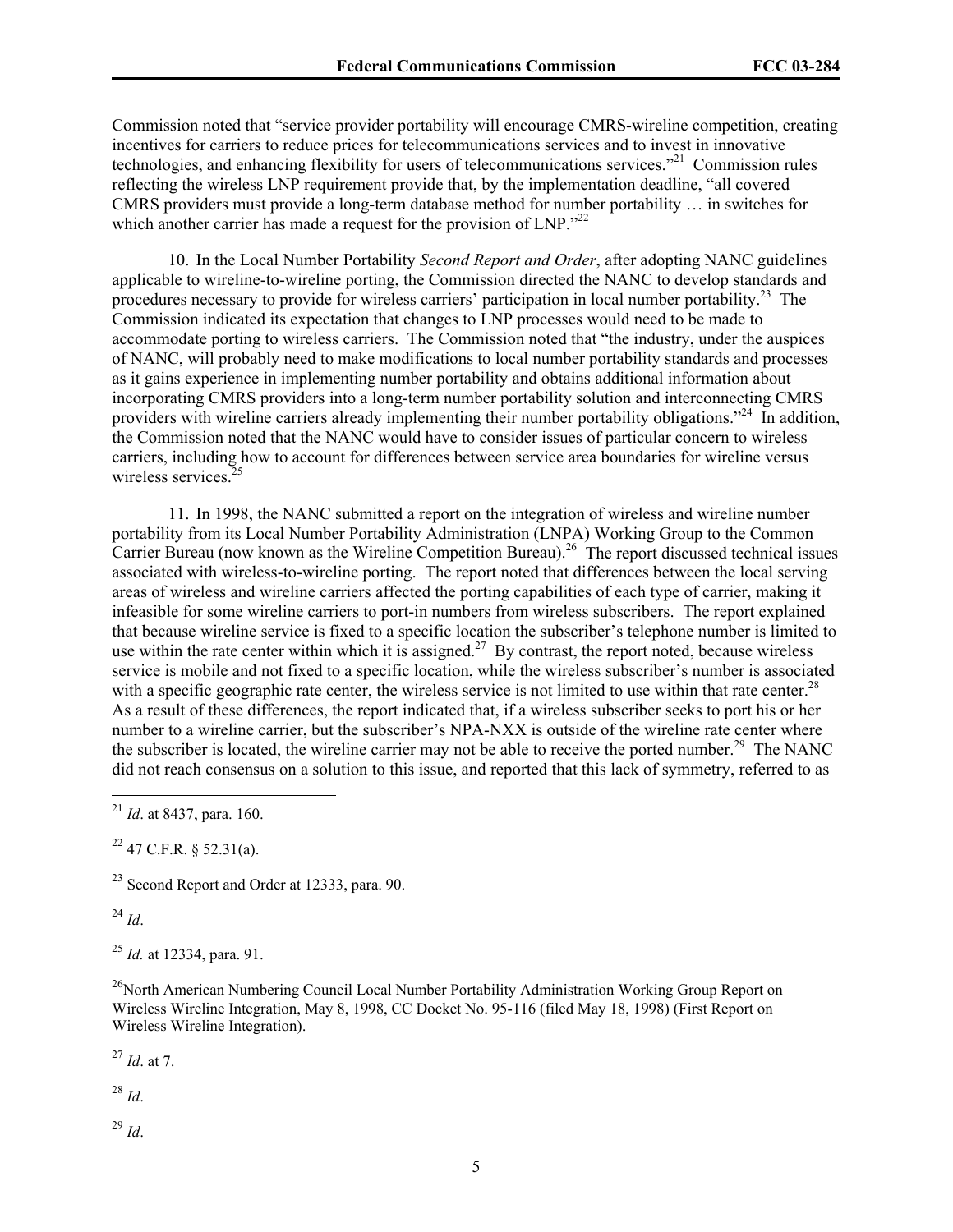"rate center disparity," raises questions by some carriers about competitive neutrality.<sup>30</sup> The Common Carrier Bureau sought comment on the NANC report.<sup>31</sup>

12. The NANC submitted a second report on the integration of wireless and wireline number portability to the Commission in 1999,<sup>32</sup> and a third report in  $2000$ ,<sup>33</sup> both focusing on porting interval issues. The second report provided an analysis of the wireline porting interval and considered alternatives to reduce the porting interval for ports between wireless and wireline carriers.<sup>34</sup> The report recommended that each potential alternative be thoroughly developed and investigated.<sup>35</sup> The third report again analyzed the elements of the wireline porting interval and examined whether the length of the porting interval for both intermodal ports and wireline-to-wireline ports could be reduced.<sup>36</sup> The NANC determined that the wireline porting interval should not be reduced, but it was unable to reach a consensus on an intermodal porting interval.<sup>37</sup> Accordingly, we seek comment on the appropriate interval for intermodal porting.38

## **B. Outstanding Petitions for Declaratory Ruling**

13. On January 23, 2003, CTIA filed a petition requesting that the Commission issue a declaratory ruling that wireline carriers have an obligation to port their customers' telephone numbers to wireless carriers whose service areas overlap the wireline rate center that is associated with the number.<sup>39</sup> In its petition, CTIA claims that some LECs have narrowly construed their LNP obligations with regard to wireless carriers, taking the position that portability is only required where the wireless carrier receiving the number already has a point of presence or numbering resources in the wireline rate center.<sup>40</sup> CTIA urges the Commission to confirm that wireline carriers have an obligation to port to wireless carriers when their respective service areas overlap. CTIA notes that, in several of its decisions, the Commission has found that LNP is necessary to promote competition between the wireless and wireline

<sup>32</sup> North American Numbering Council Local Number Portability Administration Working Group Second Report on Wireless Wireline Integration, June 30, 1999, CC Docket No. 95-116 (filed Nov. 4, 1999) (Second Report on Wireless Wireline Integration).

<sup>33</sup> North American Numbering Council Local Number Portability Administration Working Group Third Report on Wireless Wireline Integration, Sept. 30, 2000, CC Docket no. 95-116 (filed Nov. 29, 2000) (Third Report on Wireless Wireline Integration).

<sup>34</sup> Second Report on Wireless Wireline Integration at section 3.

<sup>35</sup> *Id*. at section 1.1.

1

<sup>36</sup> Third Report on Wireless Wireline Integration at section 3.

<sup>37</sup> Letter from John R. Hoffman, NANC Chair to Dorothy Attwood, Chief, Common Carrier Bureau, (filed Nov. 29, 2000).

<sup>38</sup> *See* paras. 45-51, *infra*.

<sup>39</sup> CTIA Petition for Declaratory Ruling, CC Docket No. 95-116 (filed Jan. 23, 2003) (January 23<sup>rd</sup> Petition).

<sup>40</sup> *Id*. at 3.

<sup>&</sup>lt;sup>30</sup> Letter from Alan C. Hasselwander, Chairman, NANC to A. Richard Metzger, Jr., Chief. Common Carrier Bureau (filed Apr. 14, 1998).

<sup>&</sup>lt;sup>31</sup> Common Carrier Bureau Seeks Comment on North American Numbering Council Recommendation Concerning Local Number Portability Administration Wireline and Wireless Integration, CC Docket No. 95-116, *Public Notice*, 13 FCC Rcd 17342 (1998).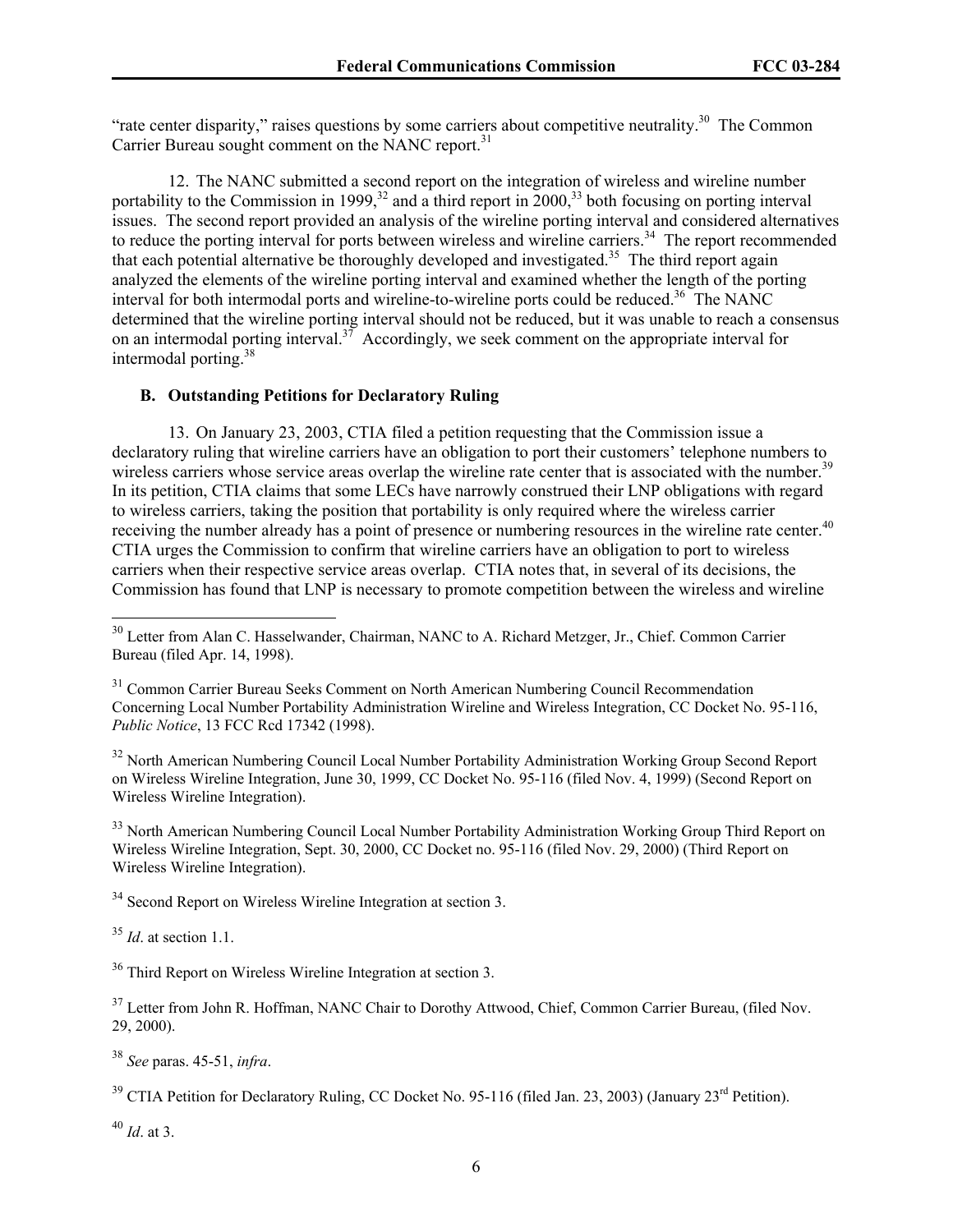industries. CTIA argues that, without Commission action to resolve the deadlock over the rate center disparity issue, the reality of wireline-to-wireless porting will be at risk because many wireline subscribers will be unable to port their numbers to wireless carriers that serve their areas.<sup>41</sup>

14. CTIA also requests that the Commission confirm that a wireline carrier's obligation to port numbers to a wireless carrier can be based on a service-level porting agreement between the carriers, and does not require an interconnection agreement. According to CTIA, number portability requires only that a carrier release a customer's number to another carrier and assign the number to the new carrier in the Number Portability Administration Center (NPAC) database, which is queried solely to identify the carrier that can terminate calls to the customer. $42$ 

15. The majority of wireless carriers submitting comments support CTIA's request for declaratory ruling. They agree with CTIA that, without Commission action to resolve the rate center issue, the majority of wireline customers will be prevented from porting their number to a wireless carrier.<sup>43</sup> They call for the Commission to reject any proposal that would restrict porting to rate centers where a wireless carrier has already obtained numbers, contending that such a limitation would be inconsistent with the competitive objectives of intermodal LNP and would waste numbering resources.<sup>44</sup>

16. Wireline carriers generally oppose CTIA's petition.<sup>45</sup> Some argue that requiring LECs to port to carriers who do not have a point of interconnection or numbering resources in the same rate center in which the number is assigned would give wireless carriers an unfair competitive advantage over wireline carriers.46 LECs argue that, in contrast to wireless carriers who have flexibility in establishing their service areas and rates, wireline carriers are governed by state regulations. Under the state regulatory regime, they rate and route local and toll calls based on wireline rate centers. Consequently, LECs contend, wireline service providers do not have the same opportunity that wireless carriers have to offer number portability where the rate center in which the number is assigned does not match the rate center in which the LEC seeks to serve the customer.<sup>47</sup> Others argue that CTIA's petition would amount to a system of location portability rather than service provider portability, causing customer confusion over

1

<sup>42</sup> *Id*. at 3.

<sup>44</sup> See, e.g., Sprint Reply Comments on CTIA's January 23<sup>rd</sup> Petition at 9; T-Mobile Comments on CTIA's January  $23^{rd}$  Petition at 14-15; and Virgin Mobile Reply Comments on CTIA's January  $23^{rd}$  Petition at 4.

 $45$  Centurytel, Fred Williams & Associates, the Independent Alliance, the Michigan Exchange Carriers Association, NECA and NTCA, the Nebraska Rural Independent Companies, OPASTCO, SBC, TCA, USTA, and Valor Communications all filed comments opposing CTIA's January 23rd petition.

<sup>46</sup> See, e.g., Centurytel Comments on CTIA's January 23<sup>rd</sup> Petition at 5-6; Fred Williams & Associates Comments on CTIA's January 23<sup>rd</sup> Petition at 8; SBC Comments on CTIA's January 23<sup>rd</sup> Petition at 1; Letter from Cronan O'Connell, Vice President-Federal Regulatory, Qwest to Marlene H. Dortch, Secretary, FCC, CC Docket No. 95- 116 (filed Oct. 9, 2003) (Qwest Oct. 9<sup>th</sup> *Ex Parte*); and Letter from Kathleen B. Levitz, Vice President-Federal Regulatory, BellSouth to Marlene H. Dortch, Secretary, FCC, CC Docket No. 95-116 (filed Sept. 9, 2003) (BellSouth Sept.  $9^{th}$  *Ex Parte*).

<sup>41</sup> *Id.* at 19.

<sup>&</sup>lt;sup>43</sup> AT&T Wireless, Midwest Wireless, Nextel, Sprint, T-Mobile, and US Cellular all filed comments supporting CTIA's January 23<sup>rd</sup> petition. Comments and Reply Comments filed in response to the CTIA's January 23<sup>rd</sup> and May 13<sup>th</sup> petitions are listed in Appendix A.

<sup>47</sup> *See, e.g*., Letter from James C. Smith, Senior Vice President, SBC Telecommunications, Inc. to Michael K. Powell, Chairman, FCC, CC Docket No. 95-116 (filed Aug. 29, 2003) (SBC Aug. 29<sup>th</sup> *Ex Parte*); and BellSouth Sept. 9<sup>th</sup> *Ex Parte*.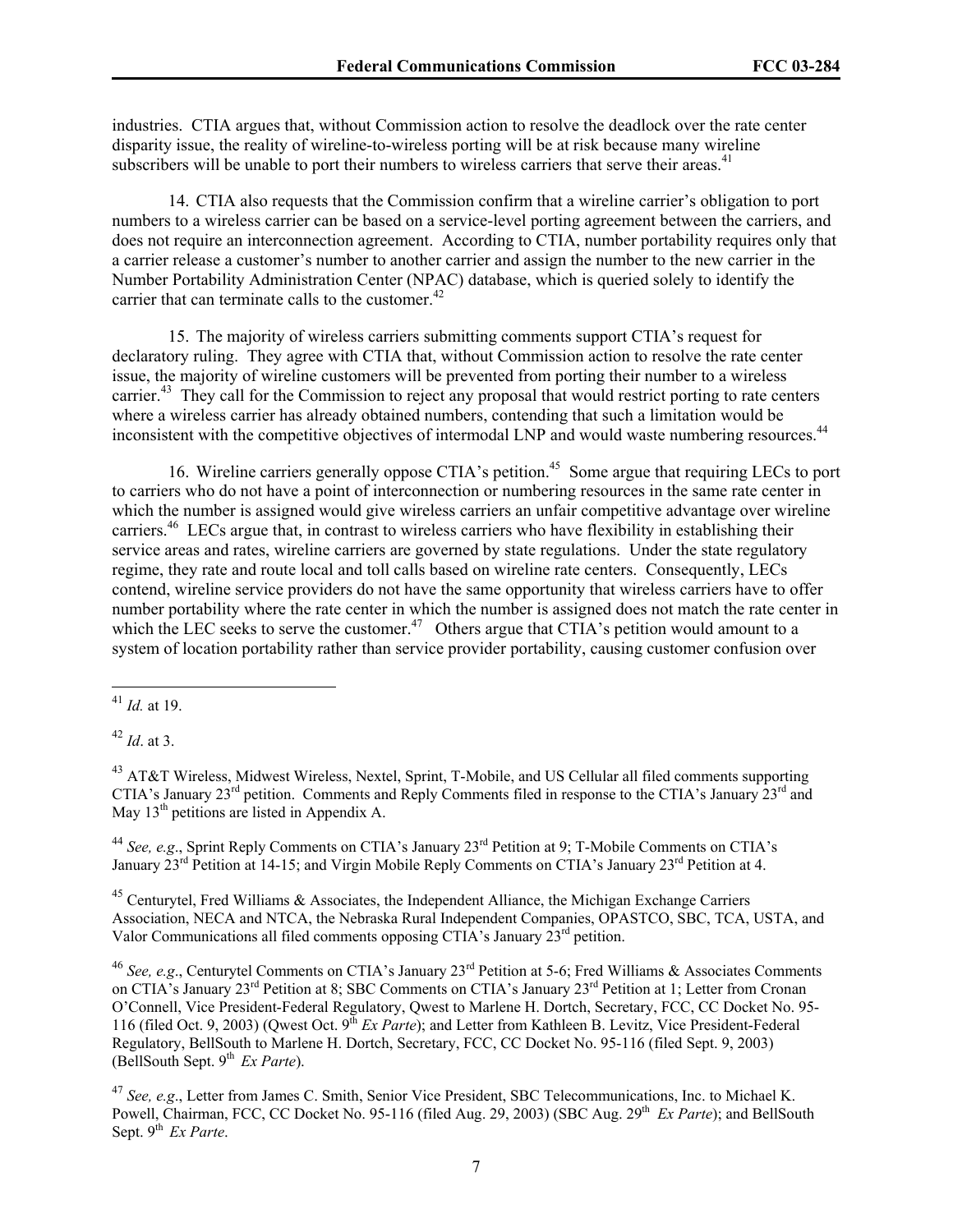the rating of calls.48 Several LECs also argue that the Commission may not permit intermodal porting outside of wireline rate center boundaries without first issuing a Notice of Proposed Rulemaking.<sup>49</sup> Several rural LECs argue that requiring porting between wireline and wireless carriers where the wireless carriers do not have a point of interconnection in the same rate center as the ported number would raise intercarrier compensation issues, as wireline carriers would be required to transport calls to ported numbers through points of interconnection outside of rural LEC serving areas.<sup>50</sup>

17. On May 13, 2003, CTIA filed a second Petition for Declaratory Ruling. In its petition, CTIA argues that, in addition to the rate center issue that was the subject of its January petition, there are additional LNP implementation issues that have not been resolved by industry consensus and therefore must be addressed by the Commission.<sup>51</sup> Specifically, CTIA requests that the Commission rule on the appropriate length of the porting interval, the necessity of interconnection agreements, a dispute between BellSouth and Sprint concerning the ability of carriers to designate different routing and rating points, definition of the largest 100 Metropolitan Statistical Areas (MSAs), the bona fide request requirement, and whether carriers must support nationwide roaming for customers with ported numbers.

18. On October 7, 2003, we released a Memorandum Opinion and Order addressing carrier requests for clarification of wireless-wireless porting issues.<sup>52</sup> In response to CTIA's May  $13<sup>th</sup>$  petition as well as a Petition for Declaratory Ruling/Application for Review, we concluded that wireless carriers may not impose "business rules" on their customers that purport to restrict carriers' obligations to port numbers upon receipt of a valid request to do so. In addition, we clarified that wireless-to-wireless porting does not require the wireless carrier receiving the number to be directly interconnected with the wireless carrier that gives up the number or to have numbering resources in the rate center associated with the ported number. We clarified that, although wireless carriers may voluntarily negotiate interconnection agreements with one another, such agreements are not required for wireless-to-wireless porting. We confirmed also that, in cases where wireless carriers are unable to reach agreement regarding the terms and conditions of porting, all such carriers must port numbers upon receipt of a valid request from another carrier, with no conditions.

19. We encouraged wireless carriers to complete "simple" ports within the industry-established two and one half hour porting interval and found that no action was necessary regarding the porting of numbers served by Type 1 interconnection because carriers are migrating these numbers to switches served by Type 2 interconnection or are otherwise developing solutions.<sup>53</sup> Finally, we reiterated the requirement that wireless carriers support roaming nationwide for customers with pooled and ported

1

 $<sup>51</sup>$  CTIA Petition for Declaratory Ruling, CC Docket No. 95-116 (filed May 13, 2003) (May 13<sup>th</sup> Petition).</sup>

52 Telephone Number Portability, CC Docket No. 95-116, *Memorandum Opinion and Order*, FCC 03-237, rel. Oct. 7, 2003.

<sup>48</sup> *See* Centurytel Comments on CTIA's January 23rd Petition at 4-5.

<sup>49</sup> *See, e.g*., Letter from Gary Lytle, Qwest to Marlene H. Dortch, Secretary, FCC (filed Oct, 17, 2003) (Qwest Oct. 17<sup>th</sup> *Ex Parte*); and SBC Aug. 29<sup>th</sup> *Ex Parte*.

<sup>50</sup> NECA and NTCA Comments on CTIA's January 23rd Petition at 6. *See,* In the Matter of Sprint Petition for Declaratory Ruling, Obligation of Incumbent LECs to Load Numbering Resources Lawfully Acquired and to Honor Routing and Rating Points Designated by Interconnecting Carriers, Sprint Petition for Declaratory Ruling, CC Docket No. 01-92 (filed July 18, 2002) (Sprint Petition for Declaratory Ruling).

<sup>&</sup>lt;sup>53</sup> Type 1 numbers reside in an end office of a LEC and are assigned to a Type 1 interconnection group, which connects the wireless carrier's switch and the LEC's end office switch. Type 2 numbers reside in a wireless carrier's switch and are assigned to a Type 2 interconnection group, which connects the wireless carrier's switch and a LEC access tandem switch or end office switch.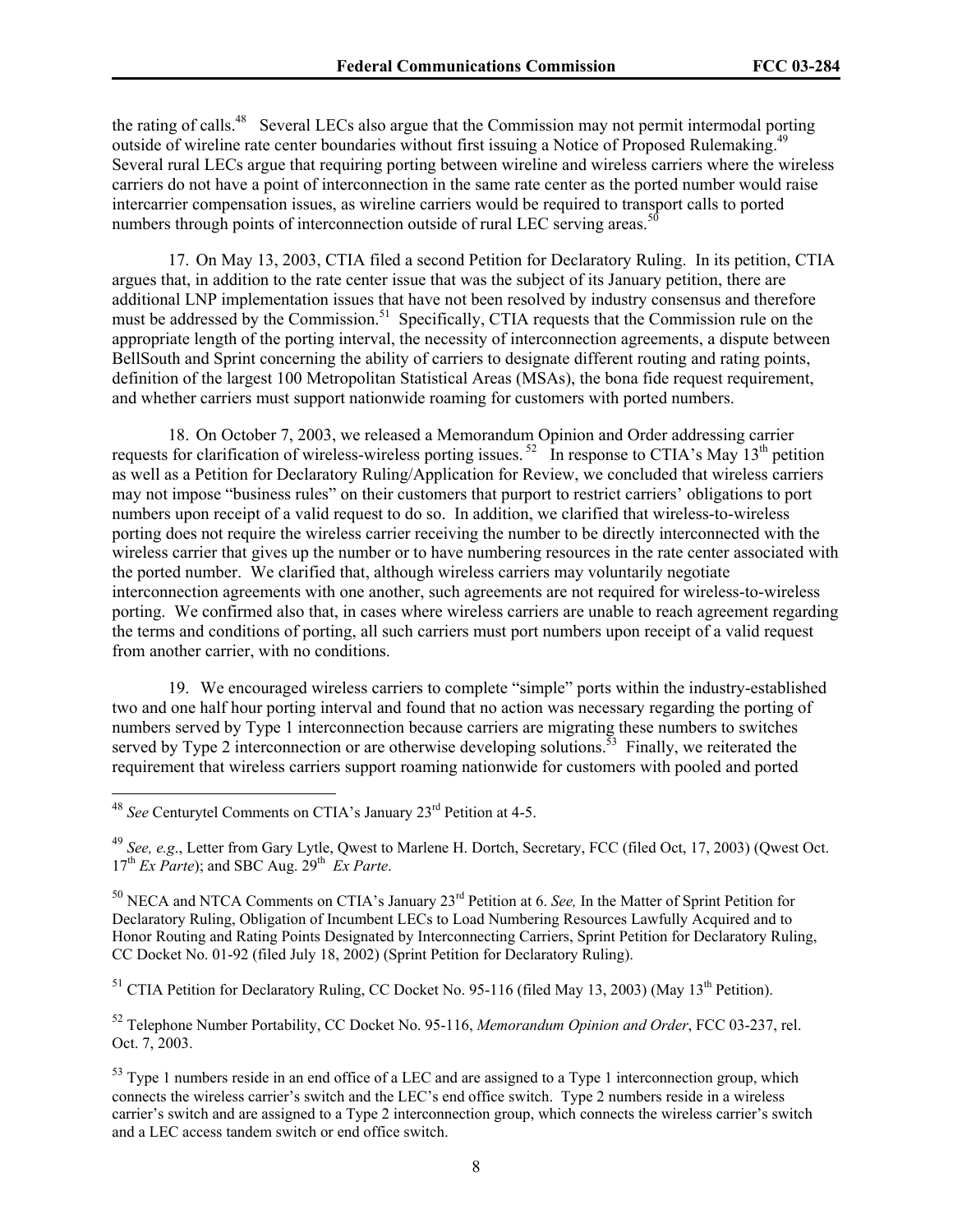numbers, and we addressed outstanding petitions for waiver of the roaming requirement. We indicated our intention to address issues related to intermodal porting in a separate order. 54

## **III. ORDER**

#### **A. Wireline-to-Wireless Porting**

20. *Background.* In its January 23rd Petition, CTIA requests that the Commission clarify that the LNP rules require wireline carriers to port numbers to any wireless carrier whose service area overlaps the wireline carrier's rate center that is associated with the ported number.<sup>55</sup> CTIA claims that, absent such a clarification, a majority of wireline customers will not be able to port their phone number to the wireless carrier of their choice because wireless carriers typically have a point of interconnection or numbering resources in only a fraction of the wireline rate centers in their service areas.<sup>56</sup> Citing prior Commission decisions, CTIA notes that the Commission has cited intermodal competition as a basis for imposing LNP requirements on wireless carriers.<sup>57</sup> CTIA argues that the Commission's objectives with respect to intermodal competition cannot be realized without prompt action.

21. *Discussion.* The Act and the Commission's rules impose broad porting obligations on LECs. Section 251(b) of the Act provides that all local exchange carriers "have the duty to provide, to the extent technically feasible, number portability in accordance with requirements prescribed by the Commission."58 The Act defines number portability as "the ability of users of telecommunications services to retain, at the same location, existing telecommunications numbers without impairment of quality, reliability, or convenience when switching from one telecommunications carrier to another."<sup>59</sup> In implementing these requirements in the Local Number Portability *First Report and Order*, the Commission determined that LECs were required to provide portability to all other telecommunications carriers, including CMRS service providers, providing local exchange or exchange access service within the same MSA.<sup>60</sup> The Commission's rules reflect these requirements, requiring LECs to offer number portability in switches for which another carrier made a request for number portability and providing that all carriers, including CMRS service providers must be permitted to make requests for number portability.<sup>61</sup>

<sup>56</sup> *Id*. at 18.

l

<sup>57</sup> *Id.* at 12-16.

 $58$  47 U.S.C. § 251(b).

<sup>&</sup>lt;sup>54</sup> Remaining issues from CTIA's January 23<sup>rd</sup> and May 13<sup>th</sup> petitions pertaining to intermodal porting are addressed in this order. Additional issues from CTIA's May 13<sup>th</sup> petition, including the implication of the porting interval for E911, the definition of the 100 largest MSAs, and the bona fide request requirement have been addressed separately. *See* Letter from John B. Muleta, Chief, Wireless telecommunications Bureau, to John T. Scott, III, Vice President and Deputy General Counsel, Verizon Wireless and Michael F. Altschul, Senior Vice President, General Counsel, CTIA, CC Docket No. 95-116, DA 03-2190, dated July 3, 2003. *See also*, Numbering Resource Optimization, *Fourth Report and Order and Fourth Further Notice of Proposed Rulemaking*, CC Docket Nos. 99-200 and 95-116 (rel. June 18, 2003).

 $55$  January  $23<sup>rd</sup>$  Petition at 3.

<sup>59 47</sup> U.S.C. § 153(30).

<sup>60</sup> *First Report and Order* at 8393, 8431, paras. 77 and 152.

 $61$  47 C.F.R. § 52.23(b)(1), (b)(2)(i).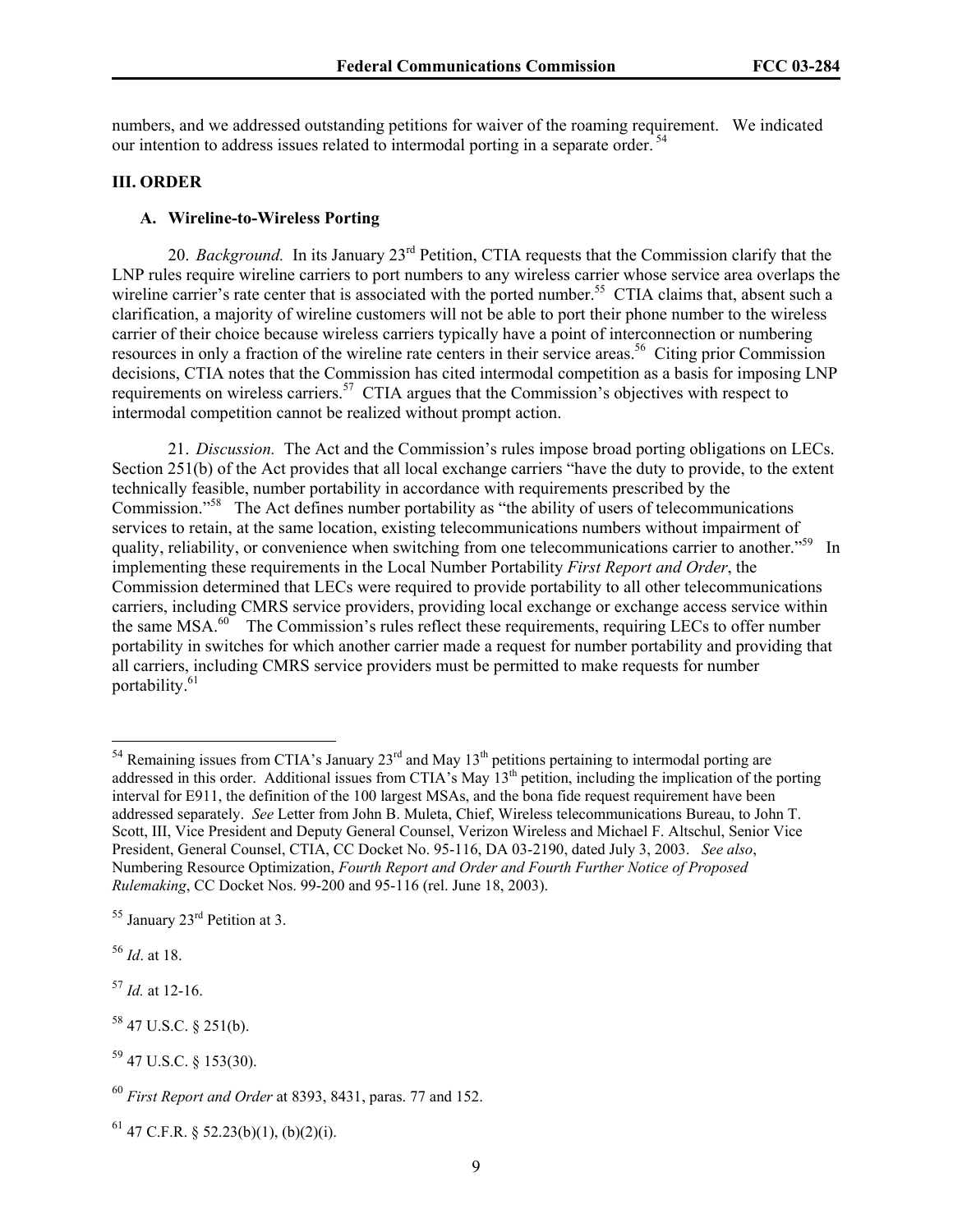22. We conclude that, as of November 24, 2003, LECs must port numbers to wireless carriers where the requesting wireless carrier's "coverage area" overlaps the geographic location of the rate center in which the customer's wireline number is provisioned, provided that the porting-in carrier maintains the number's original rate center designation following the port.<sup>62</sup> Permitting intermodal porting in this manner is consistent with the requirement that carriers support their customers' ability to port numbers while remaining at the same location. For purposes of this discussion, the wireless "coverage area" is the area in which wireless service can be received from the wireless carrier. Permitting wireline-to-wireless porting under these conditions will provide customers the option of porting their wireline number to any wireless carrier that offers service at the same location. We also reaffirm that wireless carriers must port numbers to wireline carriers within the number's originating rate center. With respect to wireless-towireline porting, however, because of the limitations on wireline carriers' networks ability to port-in numbers from distant rate centers, we will hold neither the wireline nor the wireless carriers liable for failing to port under these conditions. Rather, we seek comment on this issue in the Further Notice below.

23. We make our determinations based on several factors. First, as stated above, under the Act and the Commission's rules, wireline carriers must port numbers to other telecommunications carriers, to the extent that it is technically feasible to do so, in accordance with regulations prescribed by the Commission.<sup>63</sup> There is no persuasive evidence in the record indicating that there are significant technical difficulties that would prevent a wireline carrier from porting a number to a wireless carrier that does not have a point of interconnection or numbering resources in the same rate center as the ported number. Accordingly, the plain text of the Act and the Commission's rules, requiring LECs to provide number portability applies. In fact, several LECs acknowledge that there is no technical obstacle to porting wireline numbers to wireless carriers whose point of interconnection is outside of the rate center of the ported numbers.<sup>64</sup> Moreover, at least two LECs, Verizon and Sprint, have already established agreements with their wireless affiliates that specifically provide for intermodal porting.<sup>65</sup> In addition, BellSouth indicates in its comments that it has no intention of preventing customers from porting their telephone numbers to wireless carriers upon the customers' requests – regardless of whether or not the

1

 $62$  We anticipate that a minimal amount of identifying information will be transmitted from the wireless carrier to the LEC when a customer seeks to port. For example, carriers may choose to verify the zip code of the porting-out wireline customer in their validation procedures.

 $63$  47 U.S.C. § 251(b)(2), 47 C.F.R. § 52.23.

<sup>&</sup>lt;sup>64</sup> See BellSouth Comments on CTIA's January 23<sup>rd</sup> Petition at 3; and USTA Comments on CTIA's January 23<sup>rd</sup> Petition at 7-8.

Several interexchange carriers (IXCs) have brought to the Commission's attention a problem IXCs face in identifying whether a customer has switched carriers. This problem can result in customers receiving erroneous bills from IXCs after they have switched local or interexchange carriers, and could also be a problem when customers port from a wireline carrier to a wireless carrier. While we do not address this issue in the instant order, we have sought comment on carrier petitions regarding this matter. *See* Pleading Cycle Established for Comments on Petition for Declaratory Ruling and/or Rulemaking, filed by Americatel Corporation, and for Comments on Joint Petition for Rulemaking to Implement Mandatory Minimum Customer Account Record Exchange Obligations on All Local and Interexchange Carriers, filed by AT&T Corp., Sprint Corp., and WorldCom, Inc., CG Docket No. 02-386, *Public Notice*, 17 FCC Rcd 25535 (2002).

<sup>&</sup>lt;sup>65</sup> "Verizon and Verizon Wireless Reach Barrier-Free Porting Agreement in Advance of November 24 Deadline," Press Release from Verizon Wireless dated Sept. 22, 2003, available at

http://news.vzw.com/news/2003/09/pr2003-09-22.html; and "Sprint Wireless Local Number Portability Plans on Track, on Schedule for November Deadline," Press Release from Sprint dated Oct. 1, 2003, available at Sprint.com.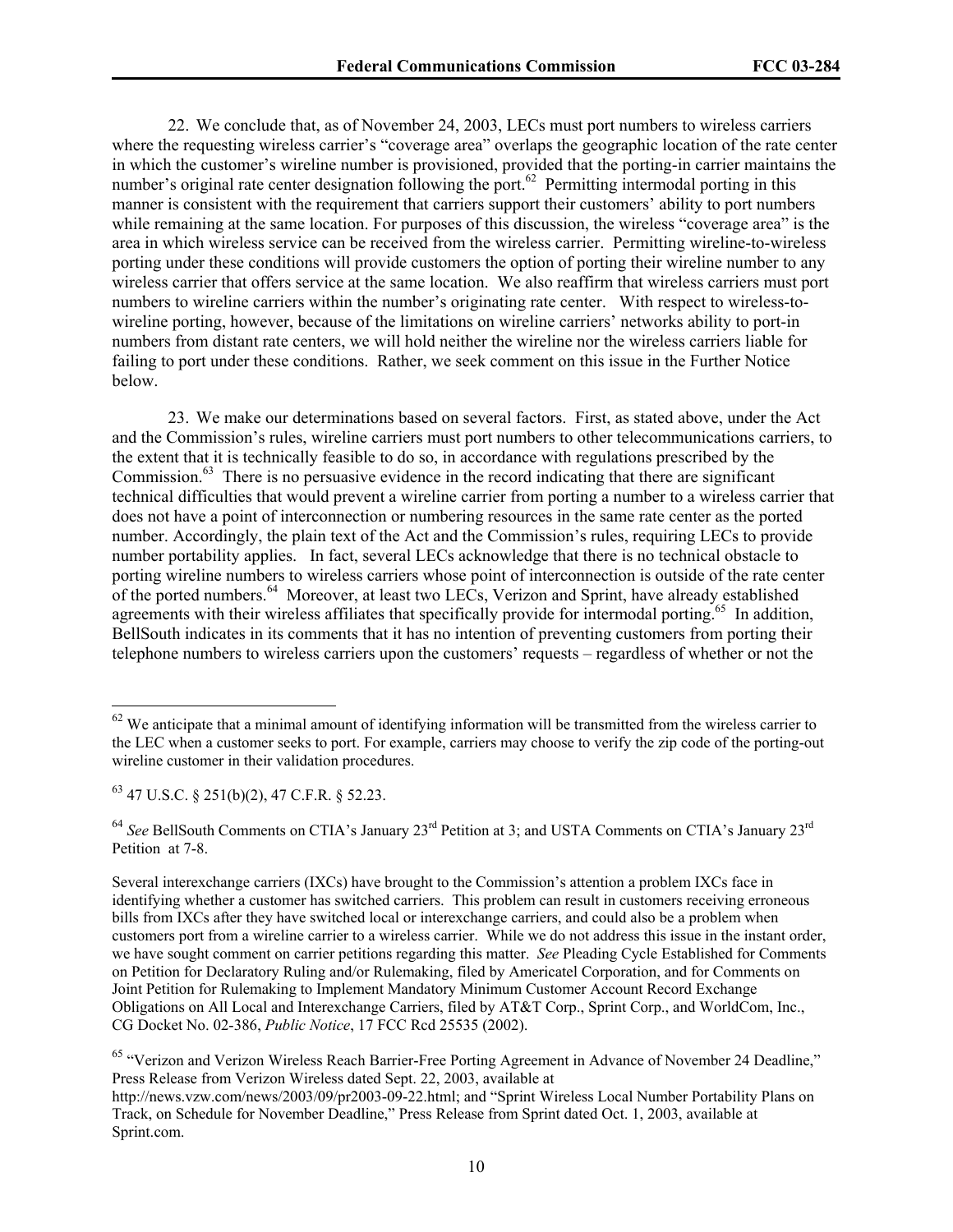1

carriers' service areas overlap.<sup>66</sup> Accordingly, BellSouth states, number portability can still occur despite the "rate center disparity" issue. We note that, to the extent that LECs assert an inability to port numbers to wireless carriers under the circumstances described herein, they bear the burden of demonstrating with specific evidence that porting to a wireless carrier without a point of interconnection or numbering resources in the same rate center to which the ported number is assigned is not technically feasible pursuant to our rules.

24. Second, neither the Commission's LNP rules nor any of the LNP orders have required wireless carriers to have points of interconnection or numbering resources in the same rate center as the assigned number for wireline-to-wireless porting. In the Local Number Portability *Second Report and Order*, the Commission adopted NANC recommendations regarding several specific aspects of number portability implementation, including technical and operational standards for the provision of number portability by wireline carriers.<sup>67</sup> In this context, the Commission adopted the NANC recommendations concerning the boundaries applicable to wireline-to-wireline porting. Specifically, the Commission adopted NANC recommendations limiting the scope of ports to wireline carriers based on wireline carriers' inability to receive numbers from foreign rate centers.<sup>68</sup>

25. In this order, we address a different issue, wireline-to-wireless porting. The NANC recommendations that were the subject of the *Second Report and Order* included a boundary for wirelineto-wireline porting, but were silent regarding wireline-to-wireless porting issues. In adopting the NANC recommendations, the Commission specifically recognized that the NANC had not included recommendations regarding wireless carriers' participation in number portability and that modifications to existing standards and procedures would probably need to be made as the industry obtained additional information about incorporating CMRS service providers into a long-term number portability solution and interconnecting CMRS carriers with wireline carriers already implementing number portability.<sup>69</sup> However, while the Commission noted that NANC should consider intermodal porting issues of concern to wireless carriers, it did not impose limits on wireline-to-wireless porting while NANC considered these issues, nor did it give up its inherent authority to interpret the statute and rules with respect to the obligation of wireline carriers to port numbers to wireless carriers. Accordingly, we find that in light of the fact that the Commission has never adopted any limits regarding wireline-to-wireless number portability, as of November 24, 2003, LECs must port numbers to wireless carriers where the requesting wireless carrier's coverage area overlaps the geographic location of the rate center to which the number is assigned. $70$ 

<sup>66</sup> *See* BellSouth Comments on CTIA's January 23rd Petition at 3. In recent ex parte filings, BellSouth argues that the Commission cannot proceed to require intermodal porting until it addresses the issues arising from the differences in network architecture, operational support systems, and regulatory requirements that distinguish wireline carriers from wireless carriers. *See, e.g.*, BellSouth Sept. 9<sup>th</sup> *Ex Parte*.

<sup>67</sup> *See Second Report and Order*. Subsequent NANC reports address technical issues associated with wireless-towireline porting. In the Further Notice, we seek comment on these technical feasibility issues.

<sup>&</sup>lt;sup>68</sup> North American Numbering Council Local Number Portability Selection Working Group Final Report and Recommendation to the FCC, Appendix D at 6 (rel. April 25, 1997). This report is available at www.fc.gov/wcb/tapd/nanc/lnpastuf.html.

<sup>69</sup> *Second Report and Order* 12 FCC Rcd at 12333-34.

 $^{70}$  Similarly, wireless-to-wireline porting is required, as of November 24, 2003, where the requesting carrier's coverage area overlaps the geographic location of the rate center to which the number is assigned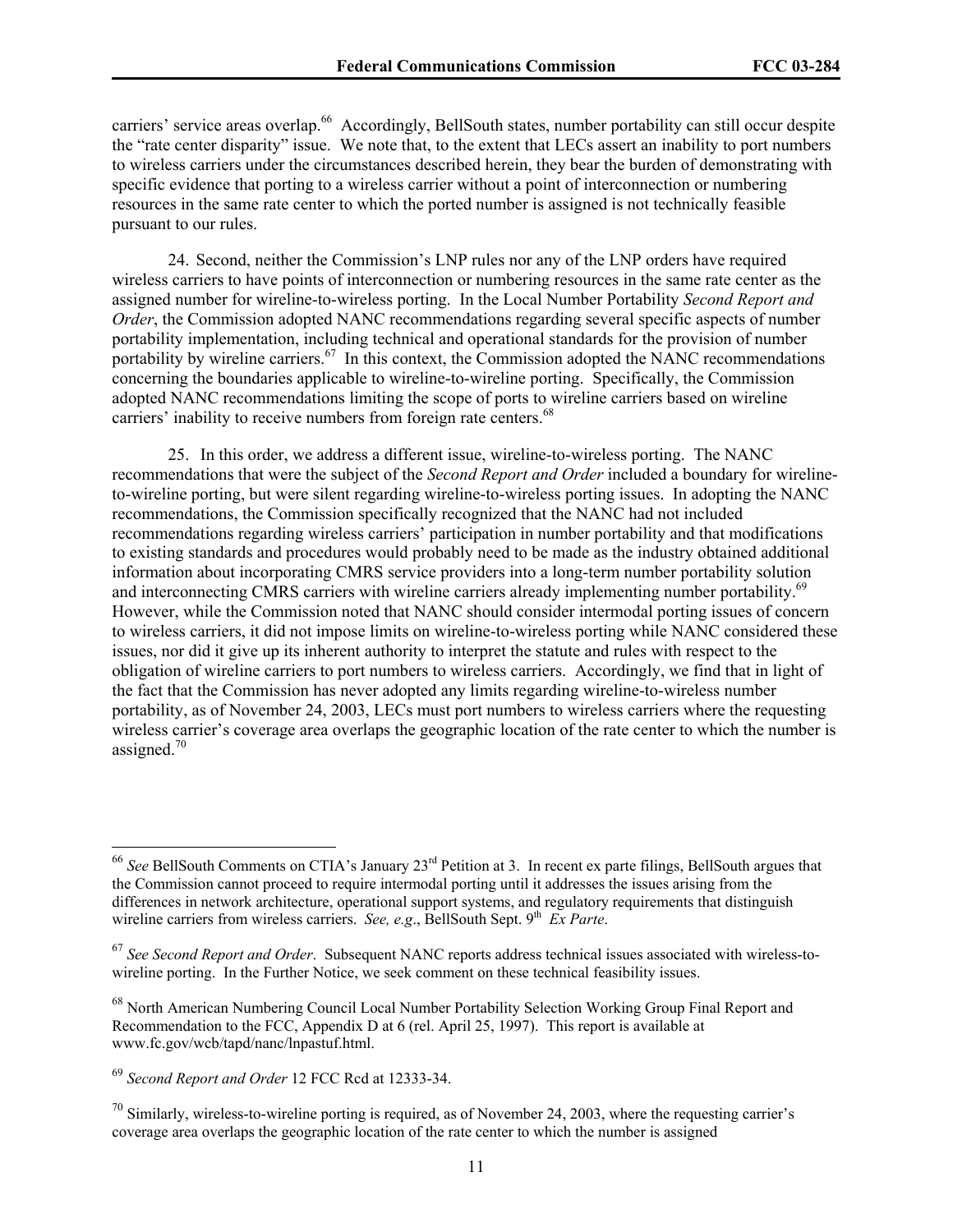26. We reject the argument advanced by certain wireline carriers,  $^{71}$  that requiring LECs to port to a wireless carrier that does not have a point of interconnection or numbering resources in the same rate center as the ported number would constitute a new obligation imposed without proper notice. In fact, the requirement that LECs port numbers to wireless carriers is not a new rule. Citing the D.C. Circuit's decision in the *Sprint* case specifying the distinction between clarifications of existing rules and new rulemakings subject to APA procedures, Qwest, for example, argues that the permitting wireline-towireless porting in the manner outlined above would change LECs' existing porting obligations.<sup>72</sup> As described earlier, however, section 251(b) of the Act and the Commission's Local Number Portability *First Report and Order* impose broad porting obligations on wireline carriers. Specifically, these authorities require wireline carriers to provide portability to all other telecommunications carriers, including wireless service providers. While the Commission decision in the Local Number Portability *Second Report and Order* limited the scope of wireline carriers' porting obligation with respect to the boundary for wireline-to-wireline porting, the Commission, as noted above, has never established limits with respect to wireline carriers' obligation to port to wireless carriers. The clarifications we make in this order interpret wireline carriers' existing obligation to port numbers to wireless carriers. Therefore, these clarifications comply with the requirements of the Administrative Procedure Act as well as the D.C. Circuit's decision in the *Sprint* case.

27. We also reject the argument made by some LECs that the scope of wireline-to-wireless porting should be limited because wireline carriers may not be able to offer portability to certain wireless subscribers.<sup>73</sup> As discussed above, under the Act and the Commission's rules, wireline carriers must port numbers to other telecommunications carriers, to the extent technically feasible. The fact that there may be technical obstacles that could prevent some other types of porting does not justify denying wireline consumers the benefit of being able to port their wireline numbers to wireless carriers. Each type of service offers its own advantages and disadvantages (e.g., wireless service offers mobility and larger calling areas, but also the potential for dropped calls) and wireline customers will consider these attributes in determining whether or not to port their number. In our view, it would not be appropriate to prevent wireline customers from taking advantage of the mobility or the larger local calling areas associated with wireless service simply because wireline carriers cannot currently accommodate all potential requests from customers with wireless service to port their numbers to a wireline service provider. Evidence from the record shows that limiting wireline-to-wireless porting to rate centers where a wireless carrier has a point of interconnection or numbering resources would deprive the majority of wireline consumers of the ability to port their number to a wireless carrier.<sup>74</sup> With such limited intermodal porting, the competitive benefits we seek to promote through the porting requirements may not be fully achieved. The focus of the porting rules is on promoting competition, rather than protecting individual competitors. To the extent that wireline carriers may have fewer opportunities to win customers through porting, this disparity results from the wireline network architecture and state regulatory requirements, rather than Commission rules.

28. We conclude that porting from a wireline to a wireless carrier that does not have a point of interconnection or numbering resources in the same rate center as the ported number does not, in and of itself, constitute location portability, because the rating of calls to the ported number stays the same. As stated above, a wireless carrier porting-in a wireline number is required to maintain the number's original rate center designation following the port. As a result, calls to the ported number will continue to be rated

l

<sup>71</sup> *See, e.g*., Letter from Gary Lytle, Qwest to Marlene H. Dortch, Secretary, FCC (filed Oct, 17, 2003) (Qwest Oct. 17th *Ex Parte*); and SBC Aug. 29 Ex Parte.

<sup>72</sup> Qwest Oct. 17th *Ex Parte* at 11. *See* Sprint Corp. v. FCC, 315 F. 3d 369 (D.C. Cir. 2003).

<sup>&</sup>lt;sup>73</sup> *See, e.g., SBC Aug. 29<sup>th</sup> <i>Ex Parte* and BellSouth Sept. 9<sup>th</sup> *Ex Parte.* 

 $74$  January  $23<sup>rd</sup>$  Petition at 6.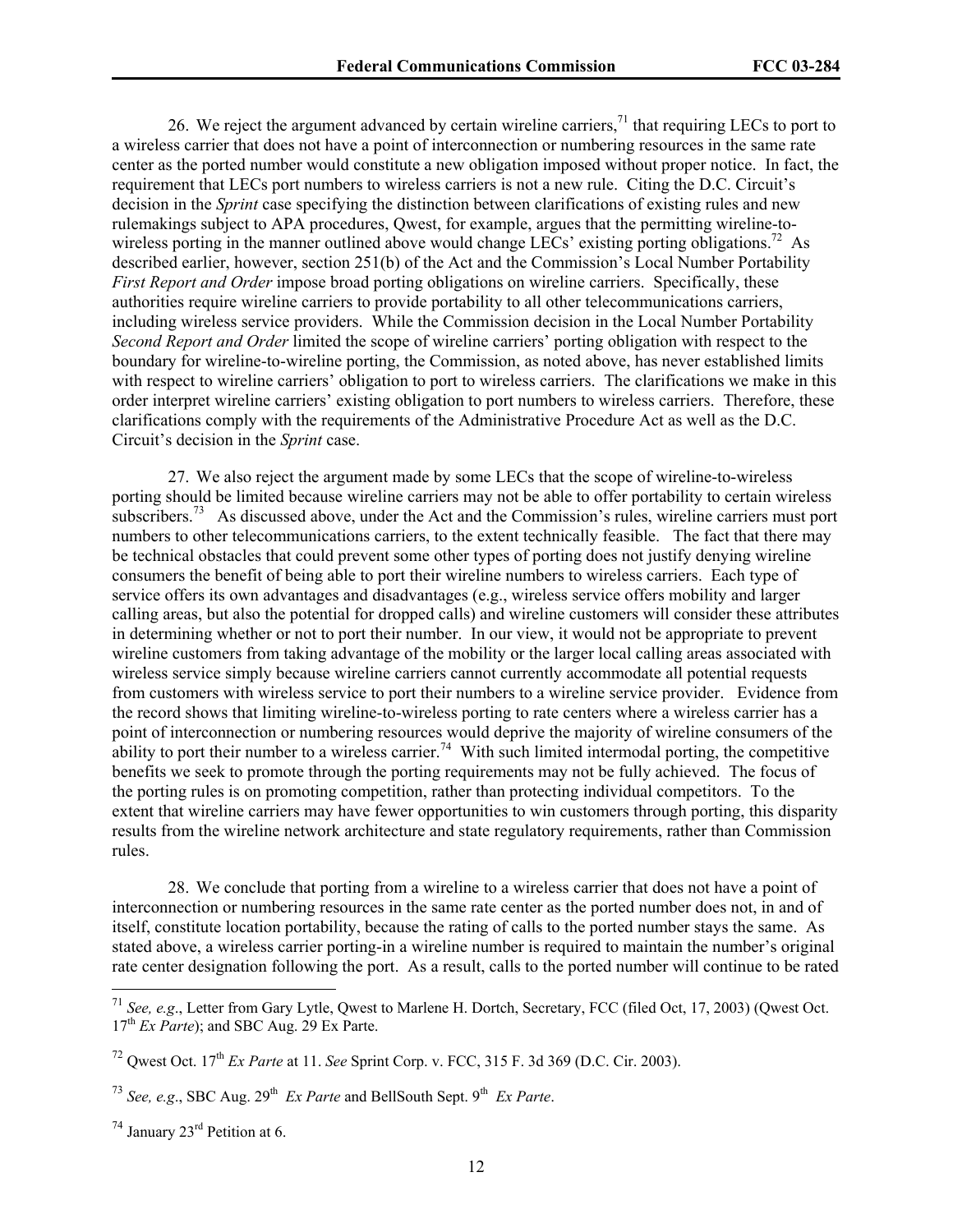$\overline{\phantom{a}}$ 

in the same fashion as they were prior to the port. As to the routing of calls to ported numbers, it should be no different than if the wireless carrier had assigned the customer a new number rated to that rate center.75

29. Some wireline carriers contend that they lack the technical capability to support wireline-towireless porting in the manner outlined above, and that they need time to make technical modifications to their systems. We emphasize that our holding in this order requires wireline carriers to support wirelineto-wireless porting in accordance with this order by November 24, 2003, unless they can provide specific evidence demonstrating that doing so is not technically feasible pursuant to our rules.<sup>76</sup> We expect carriers that need to make technical modifications to do so forthwith, as the record indicates that major system modifications are not required and that several wireline carriers have already announced their technical readiness to port numbers to wireless carriers without regard to rate centers.<sup>77</sup> We recognize, however, that many wireline carriers outside the top 100 MSAs may require some additional time to prepare for implementation of intermodal portability. In addition we note that wireless carriers outside the top 100 MSAs are not required to provide LNP prior to May 24, 2004, and accordingly are unlikely to seek to port numbers from wireline carriers prior to that date.Therefore for wireline carriers operating in areas outside of the 100 largest MSAs, we hereby waive, until May 24, 2004, the requirement that these carriers port numbers to wireless carriers that do not have a point of interconnection or numbering resources in the rate center where the customer's wireline number is provisioned. We find that this transition period will help ensure a smooth transition for carriers operating outside of the 100 largest MSAs and provide them with sufficient time to make necessary modifications to their systems.

30. Carriers inside the 100 largest MSAs (or outside the 100 largest MSAs, after the transition period) may file petitions for waiver of their obligation to port numbers to wireless carriers, if they can provide substantial, credible evidence that there are special circumstances that warrant departure from existing rules.<sup>78</sup> We note that several wireline carriers have already filed requests for waiver.<sup>79</sup> We will

 $75$  As noted in paras. 39-40 below, there is a dispute as to which carrier is responsible for transport costs when the routing point for the wireless carrier's switch is located outside the wireline local calling area in which the number is rated. *See* Sprint Petition for Declaratory Ruling. The existence of this dispute over transport costs does not, however, provide a reason to delay or limit the availability of porting from wireline to wireless carriers.

We recognize that the Act limits wireline carriers' ability to route calls outside of Local Access Transport Area (LATA) boundaries. *See* 47 U.S.C. § 272. *See also*, Application by SBC Communications, Inc., Southwestern Bell Telephone, and Southwestern Bell Communications, Inc. d/b/a Southwestern Bell Long Distance Pursuant to Section 271 of the Telecommunications Act of 1996 to Provide In-Region, InterLATA Services in Texas, *Memorandum Opinion and Order*, 15 FCC Rcd 18354 (2000). Accordingly, we clarify that our ruling is limited to porting within the LATA where the wireless carrier's point of interconnection is located, and does not require or contemplate porting outside of LATA boundaries.

 $76$  47 U.S.C. § 251(b). We anticipate that, as a general matter, enforcement issues regarding both wireless-wireless and wireless-wireline local number portability at this time are likely to be better addressed in the context of Section 208 formal compliant proceedings or related mediations as opposed to FCC-initiated forfeiture proceedings. In this connection, we note that a violation of our number portability rules would constitute an unjust and unreasonable practice under section 201(b) of the Act.

<sup>77</sup> We note that Verizon has already announced its intention to port numbers without regard to rate centers. *See* "Verizon and Verizon Wireless Reach Barrier-Free Porting Agreement in Advance of November 24 Deadline," Press Release from Verizon Wireless dated Sept. 22, 2003, available at http://news.vzw.com/news/2003/09/pr2003-09-22.html.

<sup>78 47</sup> C.F.R. § 1.3, 52.25(e). *See also* WAIT Radio v. FCC, 418 F.2d 1153, 1158 (D.C. Cir. 1969), *cert. denied*, 409 U.S. 1027 (1972).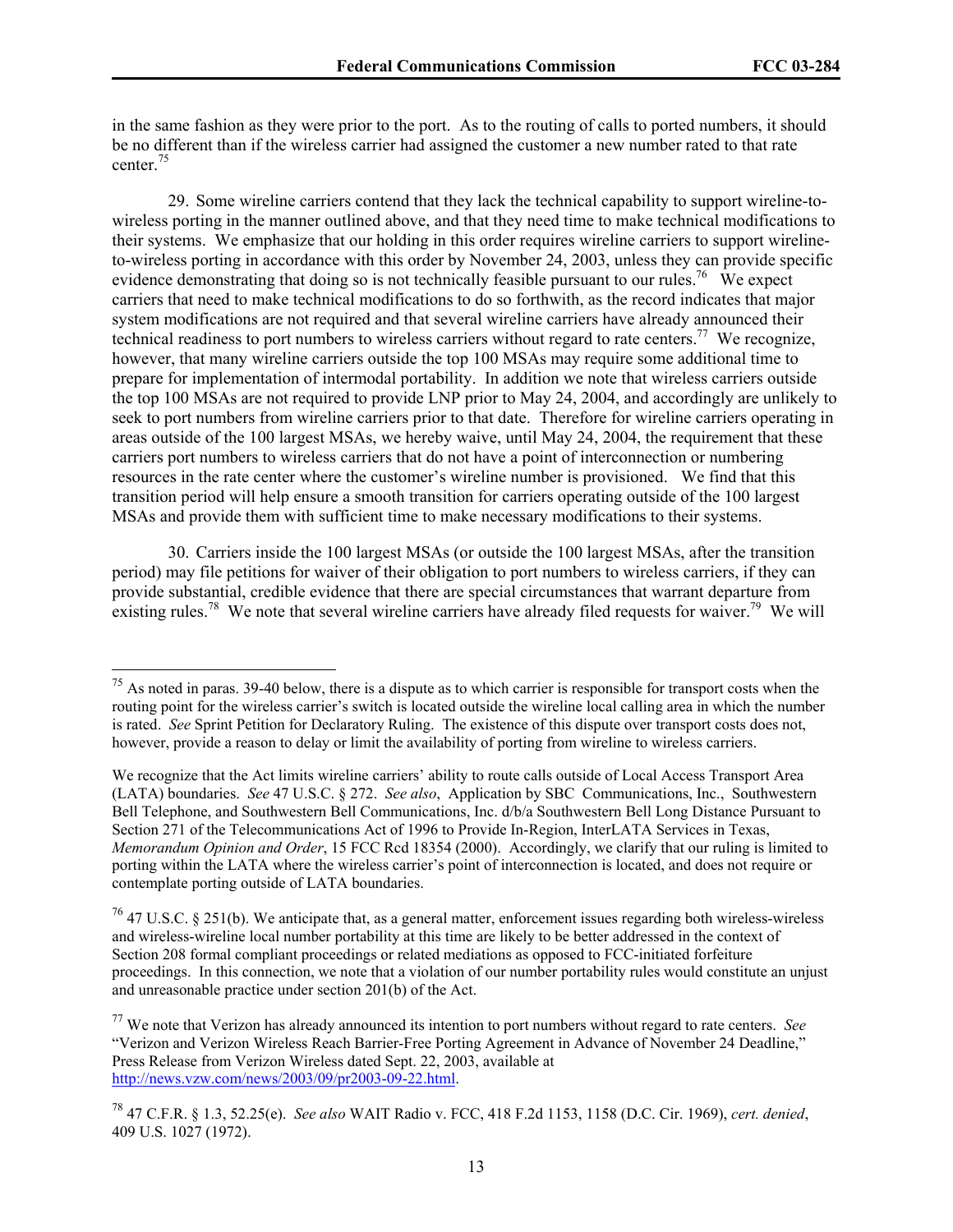consider these requests separately, and our decision in this order is without prejudice to any potential disposition of these requests.

## **B. Interconnection Agreements**

31. *Background.* In its January 23rd petition, CTIA requests that the Commission confirm that a wireline carrier's obligation to port numbers to a wireless carrier requires only that a carrier release a customer's number to another carrier and assign the number to the new carrier in the Number Portability Administration Center (NPAC) database, which is queried solely to identify the carrier that can terminate calls to the customer. From a practical perspective, CTIA contends, such porting can be based on a service-level porting agreement between carriers, and does not require direct interconnection or an interconnection agreement. Moreover, CTIA argues, because the Commission imposed number portability requirements on wireless carriers pursuant to its authority under sections 1, 2, 4(i), and 332 of the Act, and outside the scope of sections 251 and 252, number portability between wireline and wireless carriers is governed by a different regime than number portability between wireline carriers and is subject to the Commission's unique jurisdiction over wireless carriers. $80^\circ$ 

32. A number of wireless carriers agree with CTIA, arguing that requiring wireless carriers to establish interconnection agreements with wireline carriers from whom they sought to port numbers would delay LNP implementation.<sup>81</sup> Several wireline carriers, however, assert that interconnection agreements for porting are necessary.<sup>82</sup> SBC, for example, argues that under sections 251 and 252 of the Act, LECs must establish interconnection agreements for porting.<sup>83</sup> SBC contends that interconnection agreements guarantee parties their right to negotiate, provide a means of resolving disputes, and allow public scrutiny of agreements.<sup>84</sup> In addition, some LECs argue that, without interconnection agreements, they have no means to ensure that they will receive adequate compensation for transporting and terminating traffic to wireless carriers.

33. Other LECs, on the other hand, disagree that interconnection agreements are a necessary precondition to intermodal porting. Verizon contends that intermodal porting is not a Section 251 requirement and is therefore not necessary to incorporate wireless-wireline porting into Section 251 agreements.<sup>85</sup> AT&T questions whether either service level agreements or interconnection agreements are necessary, contending that because such little information needs to be exchanged between carriers for porting, less formal arrangements may be sufficient.<sup>86</sup> Sprint argues that interconnection agreements are

 $80$  May 13<sup>th</sup> Petition at 17-18.

<sup>81</sup> See Sprint Comments on CTIA's May 13<sup>th</sup> Petition at 16; T-Mobile Comments on CTIA's May 13<sup>th</sup> Petition at 8; and Virgin Mobile Comments on CTIA's May 13<sup>th</sup> Petition at 4-5.

<sup>82</sup>See Missouri Independent Telephone Company Group Comments on CTIA's May 13<sup>th</sup> Petition; National Telecommunications Cooperative Association Comments on CTIA's May 13<sup>th</sup> Petition; and SBC Comments on CTIA's May  $13<sup>th</sup>$  Petition.

 $83$  SBC Comments on CTIA's May  $13<sup>th</sup>$  Petition at 8.

<sup>84</sup> *Id*.

<sup>85</sup> Sprint Comments on CTIA's May 13<sup>th</sup> Petition at 18; Verizon Comments on CTIA's May 13<sup>th</sup> Petition at 10.

<sup>86</sup> AT&T Reply Comments on CTIA's May 13<sup>th</sup> Petition at 7-8.

 <sup>79</sup> *See e.g*., Franklin Telephone Company, Inc. Petition for Waiver, CC Docket Nos. 95-116 (filed Sept. 24, 2003); Intercommunity Telephone Company, LLC Petition for Waiver, CC Docket No. 95-116 (filed Sept. 24, 2003); and North Central Telephone Cooperative, Inc. Petition for Waiver, CC Docket No. 95-116 (filed Sept. 24, 2003).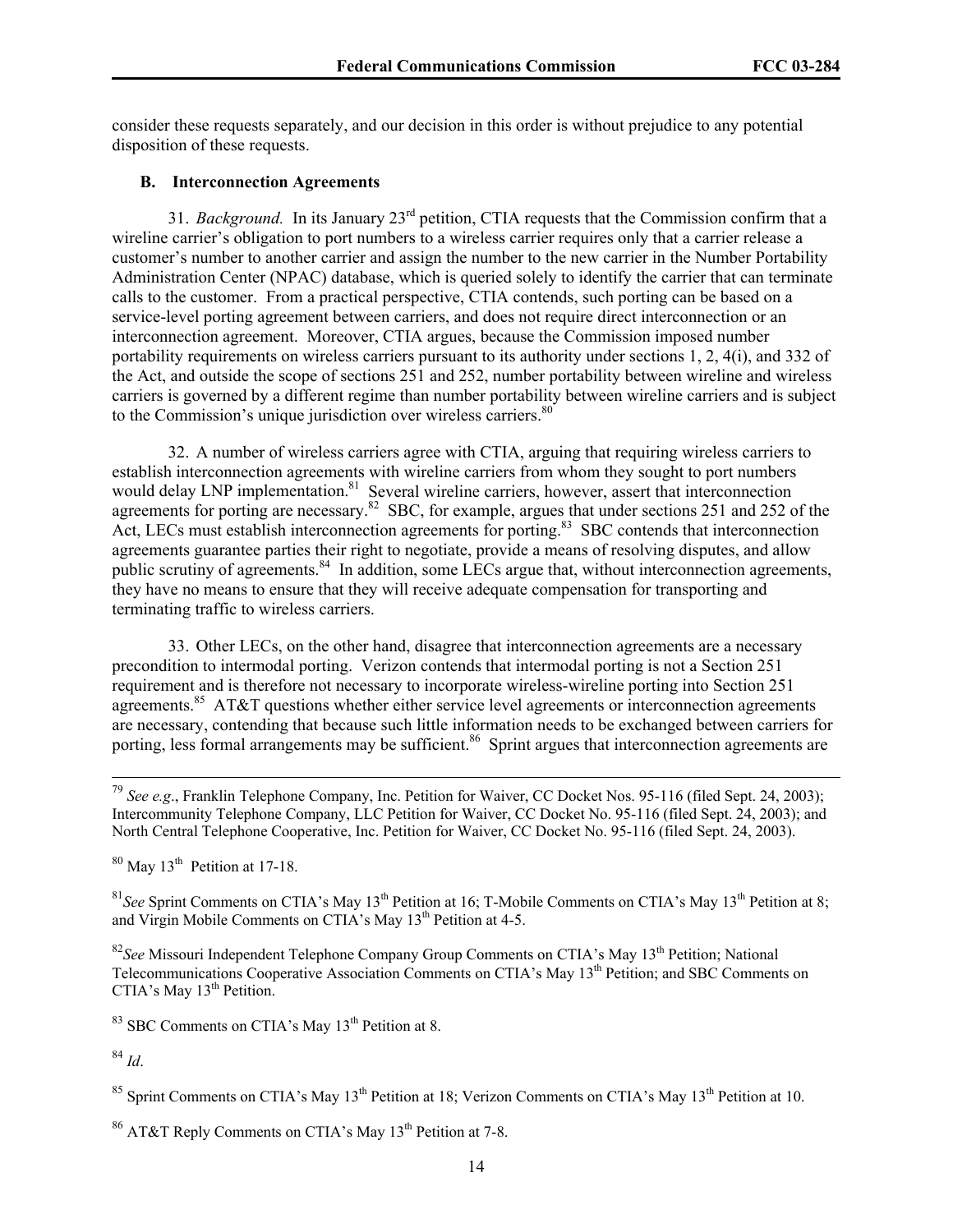not required for LNP because whether or not a customer ports a number from one carrier to another has nothing to do with the interconnection arrangements two carriers use for the exchange of traffic.<sup>87</sup> Several LECs urge the Commission to let carriers determine on their own what type of agreement to use to facilitate porting.88

34. *Discussion.* We find that wireless carriers need not enter into section 251 interconnection agreements with wireline carriers solely for the purpose of porting numbers. We note that the intermodal porting obligation is also based on the Commission's authority under sections 1, 2, 4(i) and 332 of the Act. Sprint argues that interconnection agreements are not required to implement every section 251 obligation.89 Sprint also claims that because porting involves a limited exchange of data (e.g., carriers need only share basic contact and technical information sufficient to allow porting functionality and customer verification to be established), interconnection agreements should not be required here.<sup>90</sup> We agree with Sprint that wireline carriers should be required to port numbers to wireless carriers without necessarily entering into an interconnection agreement because this obligation can be discharged with a minimal exchange of information. We thus find that wireline carriers may not unilaterally require interconnection agreements prior to intermodal porting. Moreover, to avoid any confusion about the applicability of section 252 to any arrangement between wireline and wireless carriers solely for the purpose of porting numbers, we forbear from these requirements as set forth below.

35. To the extent that the *Qwest Declaratory Ruling Order* could be interpreted to require any agreement pertaining solely to wireline-to-wireless porting to be filed as an interconnection agreement with a state commission pursuant to sections 251 and 252 of the Act, we forbear from those requirements. First, we conclude that interconnection agreements are not necessary to prevent unjust or unreasonable charges or practices by wireless carriers with respect to porting. The wireless industry is characterized by a high level of competition between carriers. Although states do not regulate the prices that wireless carriers charge, the prices for wireless service have declined steadily over the last several years.<sup>91</sup> No evidence suggests that requiring interconnection agreements for intermodal porting is necessary for this trend to continue.

36. For similar reasons, we find that interconnection agreements for intermodal porting are not necessary for the protection of consumers.<sup>92</sup> The intermodal LNP requirement is intended to benefit

<sup>88</sup> See Association for Local Telecommunications Services Reply Comments on CTIA's May 13<sup>th</sup> Petition at 3, BellSouth Comments on CTIA's May  $13<sup>th</sup>$  Petition at 9; and USTA Reply Comments on CTIA's May  $13<sup>th</sup>$ Petition at 6.

<sup>89</sup> *See* note 87.

l

 $90$  Sprint's profile information exchange process is an example of the type of contact and technical information that would trigger an obligation to port. *See,* Letter from Luisa L. Lancetti, Vice President PCS Regulatory Affairs, Sprint Corp. to John B. Muleta, Chief, Wireless Telecommunications Bureau (filed Sept. 23, 2003); and Letter from Luisa L. Lancetti, Vice President, PCS Regulatory Affairs, Sprint Corp. to John B. Muleta, Chief, Wireless Telecommunications Bureau and William Maher, Chief, Wireline Competition Bureau (filed August 8, 2003).

<sup>91</sup> Implementation of Section 6002(b) of the Omnibus Reconciliation Act of 1993, Annual Report and Analysis of Competitive Market Conditions with Respect to Commercial Mobile Services, *Eighth Report*, FCC 03-150, at 45 (rel. July 14, 2003).

<sup>&</sup>lt;sup>87</sup> Letter from Luisa L. Lancetti, Vice President, PCS Regulatory Affairs, Sprint to John Rogovin, General Counsel, FCC (filed Sept. 22, 2003).

 $92$  Certain LECs have expressed concern that without interconnection agreements between LECs and CMRS carriers, calls to ported numbers may be dropped, because NPAC queries may not be performed for customers who have ported their numbers from a LEC to a CMRS carrier. *See* Letter from Mary J. Sisak, Counsel for Centurytel, Inc. to Marlene H. Dortch, Secretary, FCC (filed Oct. 23, 2003). We do not find these concerns to be justified,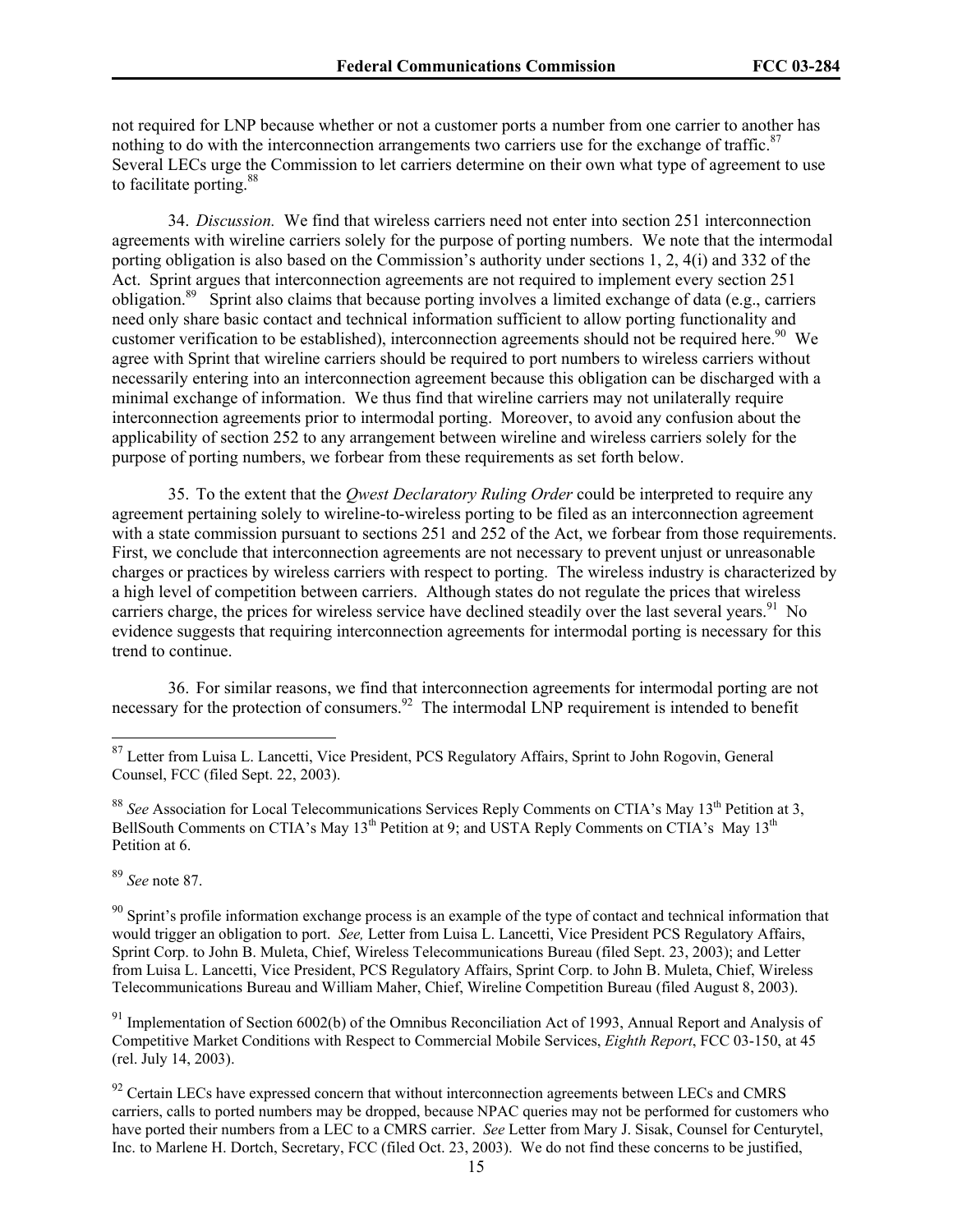consumers by promoting competition between the wireless and wireline industries and creating incentives for carriers to provide new service offerings, reduced prices, and higher quality services. Requiring interconnection agreements for the purpose of intermodal porting could undermine the benefits of LNP to consumers by preventing or delaying implementation of intermodal porting. We also do not believe that the state regulatory oversight mechanism provided by Section 251 is necessary to protect consumers in this limited instance.

37. Finally, we conclude that forbearance is consistent with the public interest. Number portability, by itself, does not create new obligations with regard to exchange of traffic between the carriers involved in the port. Instead, porting involves a limited exchange of data between carriers to carry out the port. Sprint, for example, notes that to accomplish porting, carriers need only exchange basic contact information and connectivity details, after which the port can be rapidly accomplished.<sup>93</sup> Given the limited data exchange and the short time period required to port, we conclude that interconnection agreements approved under section 251 are unnecessary. In view of these factors, we conclude that it is appropriate to forbear from requiring interconnection agreements for intermodal porting.

#### **C. The Porting Interval**

38. CTIA requests that the Commission require wireline carriers to reduce the length of the porting interval, or the amount of time it takes two carriers to complete the process of porting a number, for ports from wireline to wireless carriers. <sup>94</sup> Currently, the wireline-to-wireline porting interval is four business days.<sup>95</sup> The wireline porting interval was adopted by the NANC in its Architecture and Administrative Plan for Local Number Portability, which was approved by the Commission.<sup>96</sup> Upon subsequent review of the porting interval, the NANC agreed that the four business day porting interval for wireline-to-wireline porting should not be reduced; it did not specify a porting interval for intermodal porting.<sup>97</sup> The current porting interval for wireless-to-wireless ports is two and one half hours.<sup>98</sup> We decline to require wireline carriers to follow a shorter porting interval for intermodal ports at this time. Instead, we will seek comment on this issue in the Further Notice. We note that, while we seek comment on whether to reduce the length of the wireline porting interval, the current four business day porting

however, because the Commission's rules require carriers to correctly route calls to ported numbers. *See* Telephone Number Portability, CC Docket No. 95-116, *First Memorandum Opinion and Order on Reconsideration*, 12 FCC Rcd 7236, 7307-08, paras. 125-126.

 $93$  Sprint Comments on CTIA's May 13<sup>th</sup> Petition at 13-14.

 $94$  May 13<sup>th</sup> Petition at 7.

1

<sup>95</sup> Wireline carriers are required to complete the LSR/FOC exchange within 24 hours and complete the port within three business days thereafter. *See* North American Numbering Council Local Number Portability Selection Working Group Final Report and Recommendation to the FCC, Appendix E (rel. April 25, 1997).

<sup>96</sup> *Second Report and Order*, 12 FCC Rcd 12281 (1997

<sup>97</sup> Letter from John R. Hoffman, NANC Chair to Dorothy Attwood, Chief, Common Carrier Bureau, (filed Nov. 29, 2000).

<sup>98</sup>*See* North American Numbering Council Local Number Portability Administration Working Group Report on Wireless Wireline Integration, May 8, 1998, CC Docket No. 95-116 (filed May 18, 1998) (First Report on Wireless Wireline Integration); North American Numbering Council Wireless Number Portability Subcommittee Report on Wireless Number Portability Technical, Operational, and Implementation Requirements Phase II, CC Docket No. 95-116 (filed Sept. 26, 2000); ATIS Operations and Billing Forum, Wireless Intercarrier Communications: Interface Specification for Local Number Portability, Version 2, at § 2 p. 6 (Jan. 2003).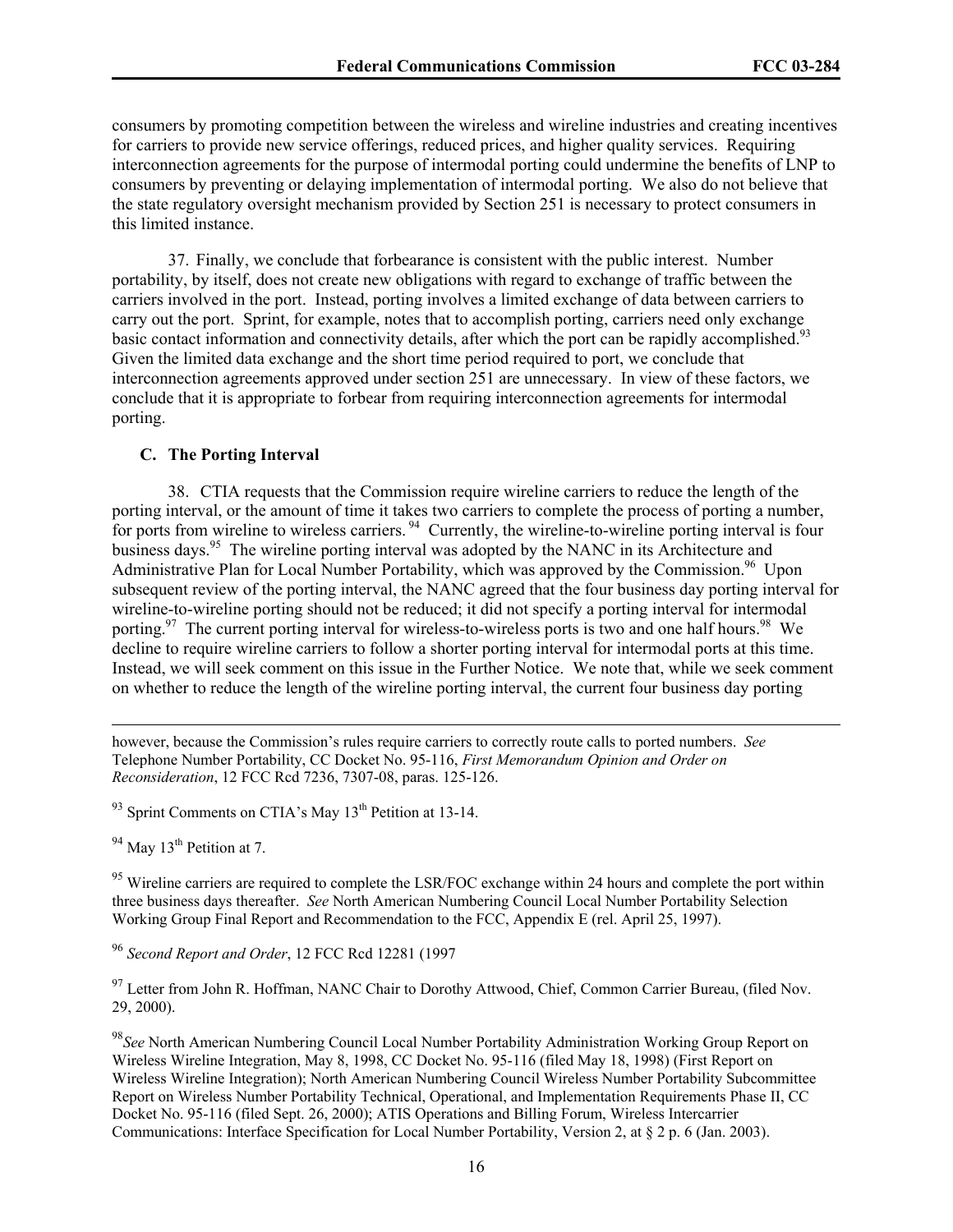interval represents the outer limit of what we would consider to be a reasonable amount of time in which wireline carriers may complete ports. We note also that whatever porting interval affiliated wireline and wireless service providers offer within their corporate family must also be made available to unaffiliated service providers.<sup>99</sup>

## **D. Impact of Designating Different Routing and Rating Points on LNP**

39. CTIA asks the Commission to resolve the intercarrier dispute between BellSouth and Sprint as it affects the rating and routing of calls to ported numbers.<sup>100</sup> CTIA contends that, although the dispute largely concerns matters of intercarrier compensation, to the extent LECs argue that they need not differentiate between rating and routing points for local calls, intermodal porting may not be available to consumers.101 To ensure that permitting porting beyond wireline rate center boundaries does not cause customer confusion with respect to charges for calls, we clarify that ported numbers must remain rated to their original rate center. We note, however, that the routing will change when a number is ported. Indeed, several wireline carriers have expressed concern about the transport costs associated with routing calls to ported numbers. The National Exchange Carrier Association (NECA) and National Telecommunications Cooperative Association (NTCA), for example, argue in their joint comments, that when wireless carriers establish a point of interconnection outside of a rural LEC's serving area, a disproportionate burden is placed on rural LECs to transport originating calls to the interconnection points.<sup>102</sup> They argue that requiring wireline carriers to port telephone numbers to out-of-service area points of interconnection could create an even bigger burden. Other carriers point out, however, that issues associated with the rating and routing of calls to ported numbers are the same as issues associated with rating and routing of calls to all wireless numbers.<sup>103</sup>

40. We recognize the concerns of these carriers, but find that they are outside the scope of this order. As noted above, our declaratory ruling with respect to wireline-to-wireless porting is limited to ported numbers that remain rated in their original rate centers. We make no determination, however, with respect to the routing of ported numbers, because the requirements of our LNP rules do not vary depending on how calls to the number will be routed after the port occurs. Moreover, as CTIA notes, the rating and routing issues raised by the rural wireline carriers have been raised in the context of non-ported numbers and are before the Commission in other proceedings.<sup>104</sup> Therefore, without prejudging the outcome of any other proceeding, we decline to address these issues at this time as they relate to intermodal LNP.

## **IV. FURTHER NOTICE OF PROPOSED RULEMAKING**

## **A. Wireless-to-Wireline Porting**

41. *Background*. As noted above, some LECs argue that allowing wireless carriers to port numbers wherever their coverage area overlaps the rate center in which the number is assigned would

<sup>101</sup> *Id*.

1

 $102$  NECA and NTCA Comments on CTIA's January  $23<sup>rd</sup>$  Petition at 6.

 $103$  BellSouth Comments on CTIA's May 13<sup>th</sup> Petition at 11-12.

<sup>104</sup> *See, e.g*. In the Matter of Sprint Petition for Declaratory Ruling, Obligation of Incumbent LECs to Load Numbering Resources Lawfully Acquired and to Honor Routing and Rating Points Designated by Interconnecting Carriers, Sprint Petition for Declaratory Ruling, CC Docket No. 01-92 (filed July 18, 2002).

 $^{99}$  47 U.S.C. §§ 201(b) and 202(a).

 $100$  May 13<sup>th</sup> Petition at 25-26.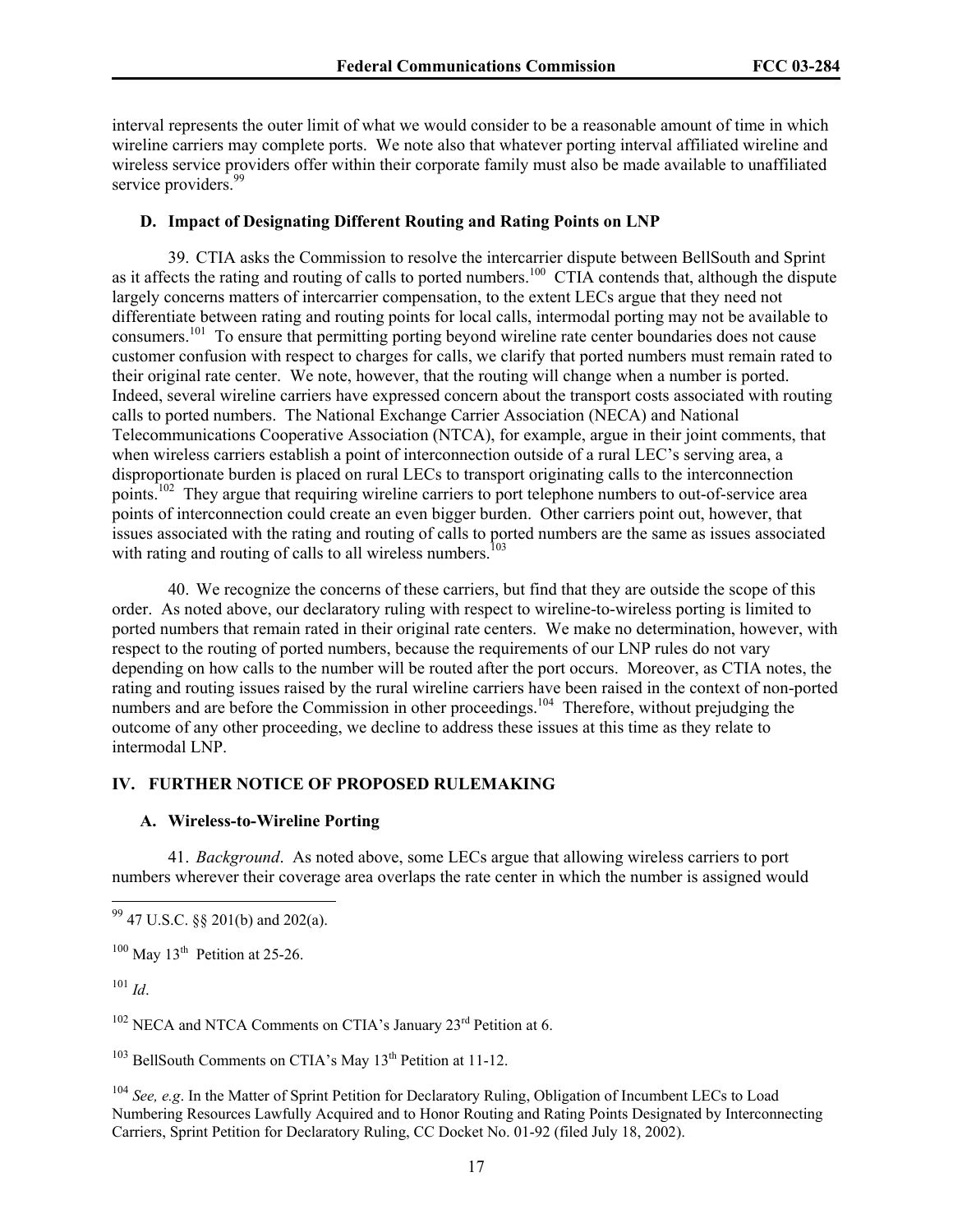give wireless service providers an unfair competitive advantage over wireline carriers.<sup>105</sup> They contend that while this may facilitate widespread wireline-to-wireless porting, wireless-to-wireline porting can only occur in cases where the wireless customer is physically located in the wireline rate center associated with the phone number.<sup>106</sup> If the customer's physical location is outside the rate center associated with the number, porting the number to a wireline telephone at the customer's location could result in calls to and from that number being rated as toll calls. As a result, the LECs assert, they are effectively precluded from offering wireless-to-wireline porting to those wireless subscribers who are not located in the wireline rate center associated with their wireless numbers.<sup>107</sup> Furthermore, the LECs contend that for them to offer wireless-to-wireline porting in this context would require significant and costly operational changes.108 Qwest, for example, argues that if the Commission were to make the Local Access Transport Area (LATA) or Numbering Plan Area (NPA) the relevant geographic area for porting, LECs would be required to upgrade switches, increase trunking, and rework billing and provisioning systems.<sup>109</sup>

42. *Discussion*. We seek comment on how to facilitate wireless-to-wireline porting where there is a mismatch between the rate center associated with the wireless number and the rate center in which the wireline carrier seeks to serve the customer. Some wireline commenters contend that requiring porting between wireline and wireless carriers where the wireless carrier does not have a point of interconnection or numbering resources in the rate center creates a competitive disparity because wireline carriers would not have the same flexibility to offer porting to wireless customers whose numbers are not associated with the wireline rate center. We seek comment on the technical impediments associated with requiring wireless-to-wireline LNP when the location of the wireline facilities serving the customer requesting the port is not in the rate center where the wireless number is assigned. We seek comment on whether technical impediments exist to such an extent as to make wireless-to-wireline porting under such circumstances technically infeasible. Commenters that contend there are technical implications should specifically describe them, including any upgrades to switches, network facilities, or operational support systems that would be necessary. Commenters should also provide detailed information on the magnitude of the cost of such upgrades along with documentation of the estimated costs. We also seek comment on whether the benefits associated with offering wireless-to-wireline porting would outweigh the costs associated with making any necessary upgrades. We seek comment on the expected demand for wirelessto-wireline porting. We note that wireline customers who decide to port their numbers to wireless carriers are able to port their numbers back to wireline carriers if they choose, because the numbers remain associated with their original rate centers.

43. In addition to technical factors, we seek comment on whether there are regulatory requirements that prevent wireline carriers from porting wireless numbers when the rate center associated with the number and the customer's physical location do not match. Commenters that suggest such obstacles exist and result in a competitive disadvantage should submit proposals to address these impediments, as well as consider the collateral effect on other regulatory objectives as a result of these proposals. We note that wireline carriers are not able to port a number to another wireline carrier if the rate center associated with the number does not match the rate center associated with the customer's

<sup>107</sup> *Id*.

1

<sup>&</sup>lt;sup>105</sup> *See, e.g.*, Centurytel Comments on CTIA's January 23<sup>rd</sup> Petition at 5-6; Fred Williams & Associates Comments on CTIA's January 23<sup>rd</sup> Petition at 8; and SBC Comments on CTIA's January 23<sup>rd</sup> Petition at 1.

<sup>&</sup>lt;sup>106</sup> *See, e.g.,* Qwest Oct. 9<sup>th</sup> *Ex Parte*; and Letter from Herschel L. Abbott, Jr., Vice President-Government Affairs, BellSouth to Michael K, Powell, Chairman, FCC (filed Oct. 14, 2003).

<sup>108</sup> *See* Letter from Cronan O'Connell, Vice President-Federal Regulatory, Qwest to Marlene H. Dortch, Secretary, FCC (filed July 24, 2003) at 4-5 (Owest July 24<sup>th</sup> *Ex Parte*); and SBC Aug. 29<sup>th</sup> *Ex Parte*.

<sup>&</sup>lt;sup>109</sup> See Owest July 24<sup>th</sup> *Ex Parte* at 4-5.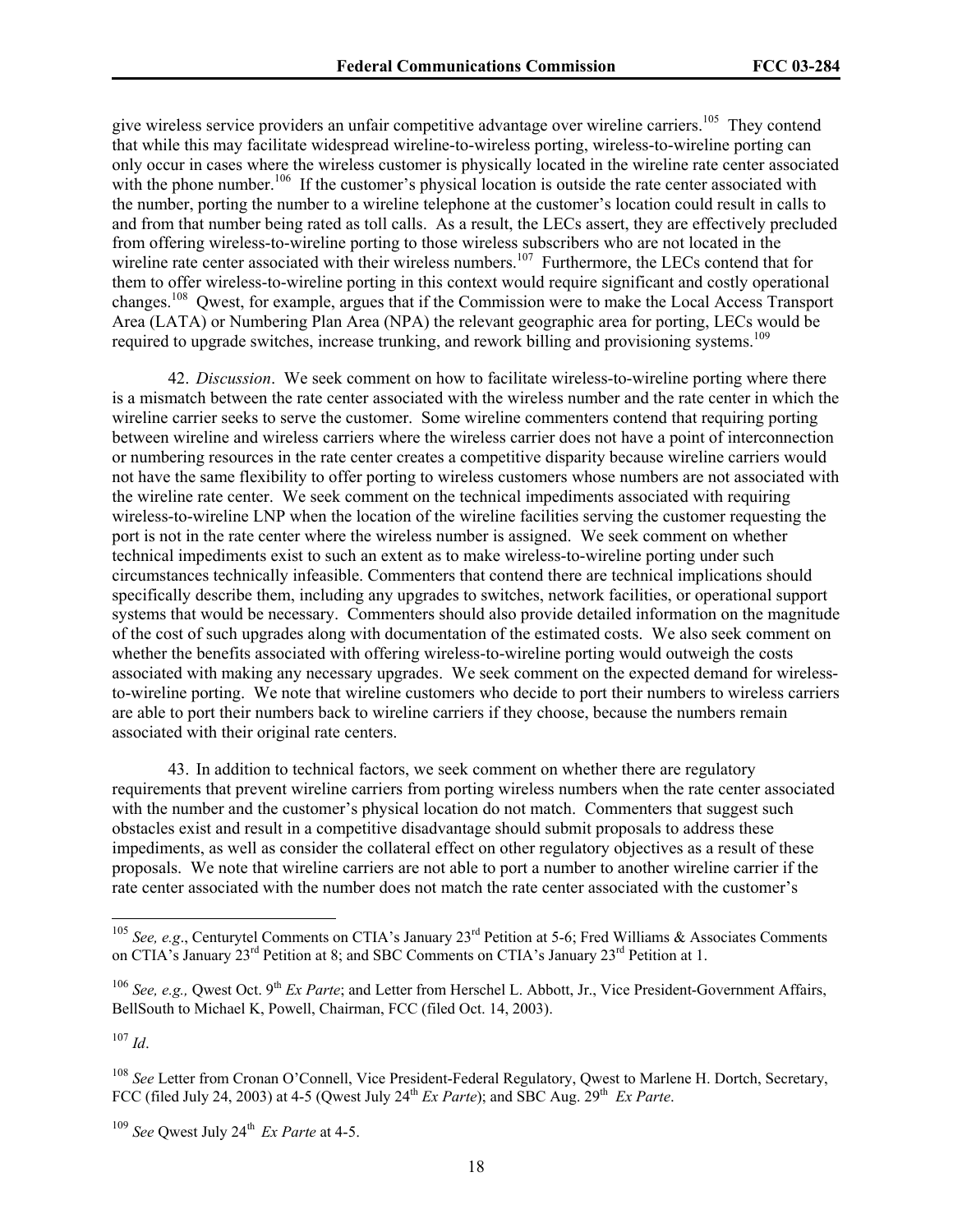physical location. We seek comment on whether wireless and wireline numbers should be treated differently in this regard. We also seek comment on whether there are any potential adverse impacts to consumers resulting from wireless-to-wireline porting where the rate center associated with the wireless number is different from the rate center in which the wireline carrier seeks to serve the customer.

44. In addition, we seek comment on whether there are other competitive issues that could affect our LNP requirements. For example, to the extent that wireless-to-wireline porting may raise issues regarding the rating of calls to and from the ported number when the rate center of the ported number and the physical location of the customer do not match, we seek comment on the extent to which wireline carriers should absorb the cost of allowing the customer with a number ported from a wireless carrier to maintain the same local calling area that the customer had with the wireless service provider. Alternatively, we seek comment on the extent to which wireline carriers can serve customers with numbers ported from wireless carriers on a Foreign Exchange (FX) or virtual FX basis.<sup>110</sup> A third option is for wireline carriers to seek rate design and rate center changes at the state level to establish larger wireline local calling areas. We seek comment on the procedural, technical, financial, and regulatory implications of each of these approaches. We also seek comment on the viability of each of these approaches and whether there are any alternative approaches to consider.

## **B. Porting Interval**

45. *Background.* Over the past several years, the NANC has studied the wireline porting interval and reviewed options for reducing the length of the interval for simple ports.<sup>111</sup> In the Third Report on Wireless/Wireline Integration, the Local Number Portability Administration Working Group analyzed the elements of the wireline porting interval and investigated how reducing the length of the interval for simple ports would affect carriers' operations.<sup>112</sup> The report noted that reducing the porting interval would require wireline carriers to make significant changes to their operations. First, reducing the porting interval would require wireline carriers to automate and make uniform the Local Service Request (LSR)/Local Service Request Confirmation (LSC) Firm Order Confirmation (FOC) process.<sup>113</sup> In addition, the report indicated that wireline carriers would likely have to eliminate or adjust their batch processing operations. The report noted that a change from batch processing to real time data processing would require in-depth system analysis of all business processes that use batch processing systems.<sup>114</sup> Based on its analysis of these and other challenges, the working group concluded that because most wireline carriers already found their processes and systems challenged to meet the current porting interval it was not feasible to reduce the length of the wireline porting interval for simple ports.<sup>115</sup>

46. Because of the number and complexity of changes that would be required in the porting process for wireline carriers, the NANC was not able to reach consensus on reducing the porting interval

<sup>113</sup> *Id*. at 13.

 $\overline{\phantom{a}}$ 

<sup>114</sup> *Id*. at 13-14.

<sup>115</sup> *Id*. at 14.

<sup>&</sup>lt;sup>110</sup> T-Mobile Comments on CTIA's January  $23<sup>rd</sup>$  Petition at 11.

<sup>&</sup>lt;sup>111</sup> See Second Report on Wireless Wireline Integration; Third Report on Wireless Wireline Integration.

<sup>&</sup>lt;sup>112</sup> See Third Report on Wireless Wireline Integration. Simple ports are defined as those ports that: do not involve unbundled network elements, involve an account for a single line (porting a single line from a multi-line account is not a simple port), do not include complex switch translations (e.g., Centrex or Plexar, ISDN, AIN services, remote call forwarding, multiple services on the loop), may include CLASS features such as Caller ID, and do not include a reseller. All other ports are considered "complex" ports. *Id.* at 6.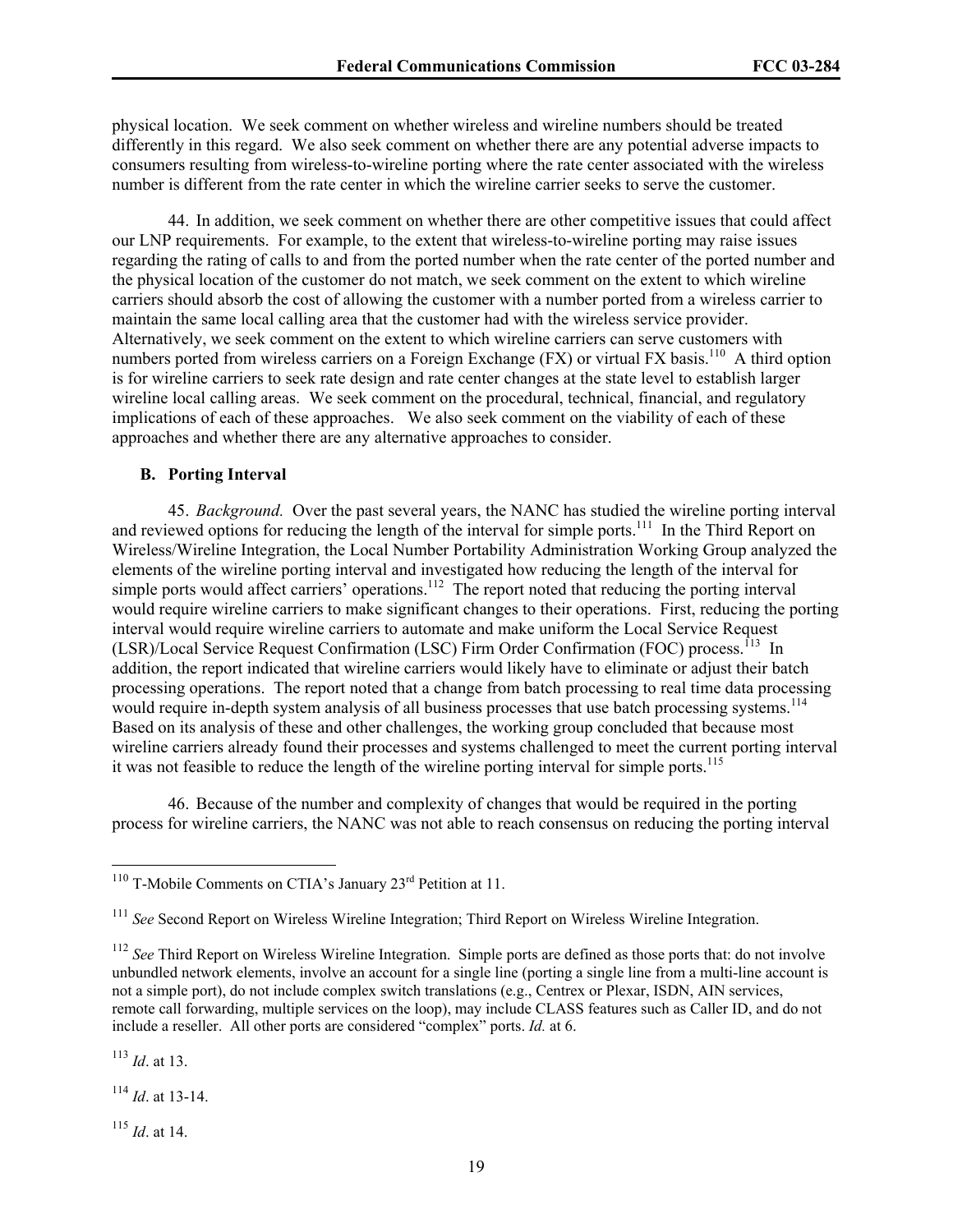to accommodate intermodal porting.<sup>116</sup> The wireless industry expressed concern that the wireline four business day porting interval does not fit within its business model.<sup>117</sup> In order to accommodate the wireless business model, the NANC attempted to shorten the porting interval for wireline-to-wireless ports by developing a process that will allow the wireless carrier to activate the port before the wireline carrier activates the disconnect in the Number Portability Administration Center (NPAC). This process results in a situation referred to as a "mixed service" condition, whereby the customer can make calls on both the wireline and wireless phones before the port is completed. The NANC reported that this mixed service condition can result in misdirected callbacks in an emergency situation.<sup>118</sup> That is, for example, if the emergency operator attempts to callback a person that made a call from the wireless phone, the call may be routed to the wireline phone. The NANC consulted with the National Emergency Number Association and concluded that, while the mixed service condition is not desirable, the incidence of such is low and would not impede intermodal porting $119$ 

47. LECs contend that their current porting interval cannot be reduced readily for intermodal porting, because it is necessary to support the complex systems and procedures of wireline carriers.<sup>120</sup> SBC, for example, explains that the current porting interval not only ensures that the porting out carrier correctly ports a number to the porting in carrier, but also that these carriers accurately update other systems, including E911, billing, and maintenance.<sup>121</sup> Qwest notes that wireline carriers have longer porting intervals due to differences in network and system configurations.<sup>122</sup> Qwest indicates that wireline carriers are often constrained by the provisioning of physical facilities (e.g., loops) to serve customers.123 Moreover, LECs contend, reducing the length of the current wireline porting interval would require them to make changes to many of their systems and would involve significant expense.<sup>124</sup>

48. Wireless carriers argue that a reduced intermodal porting interval would encourage more consumers to use porting by eliminating confusion about the porting process.<sup>125</sup> They argue that a reduced porting interval is technically achievable and that wireline carriers should be required to make the

<sup>120</sup> *See* letter from Kathleen Levitz, Vice President-Federal Regulatory, BellSouth to Marlene H. Dortch, Secretary, FCC, dated Oct. 15, 2003.

 $121$  SBC Aug.  $29<sup>th</sup>$  *Ex Parte.* 

<sup>123</sup> *Id*.

l

<sup>124</sup> *Id*. at 5.

<sup>&</sup>lt;sup>116</sup> Letter from John R. Hoffman, NANC Chair to Dorothy Attwood, Chief, Common Carrier Bureau (filed Nov. 29, 2000).

<sup>&</sup>lt;sup>117</sup> Wireline carriers are required to complete the LSR/FOC exchange within 24 hours and complete the port within three business days thereafter. *See* North American Numbering Council Local Number Portability Selection Working Group Final Report and Recommendation to the FCC, Appendix E (rel. April 25, 1997). *See also* Letter from John R. Hoffman, NANC Chair to Dorothy Attwood, Chief, Common Carrier Bureau (filed Nov. 29, 2000).

<sup>118</sup> *See* Second Report on Wireless Wireline Integration.

<sup>119</sup> *See* Letter from John R. Hoffman, Chair, NANC to Dorothy Attwood, Chief, Common Carrier Bureau, FCC, dated Nov. 29, 2000.

 $122$  Qwest Comments on CTIA's May 13<sup>th</sup> Petition at 7.

<sup>&</sup>lt;sup>125</sup> *See, e.g.*, AT&T Wireless Comments on CTIA's May  $13<sup>th</sup>$  Petition at 3-6; Sprint Comments on CTIA's May  $13<sup>th</sup>$  Petition at 6-12; and T-Mobile Comments on CTIA's May  $13<sup>th</sup>$  Petition at 7-9.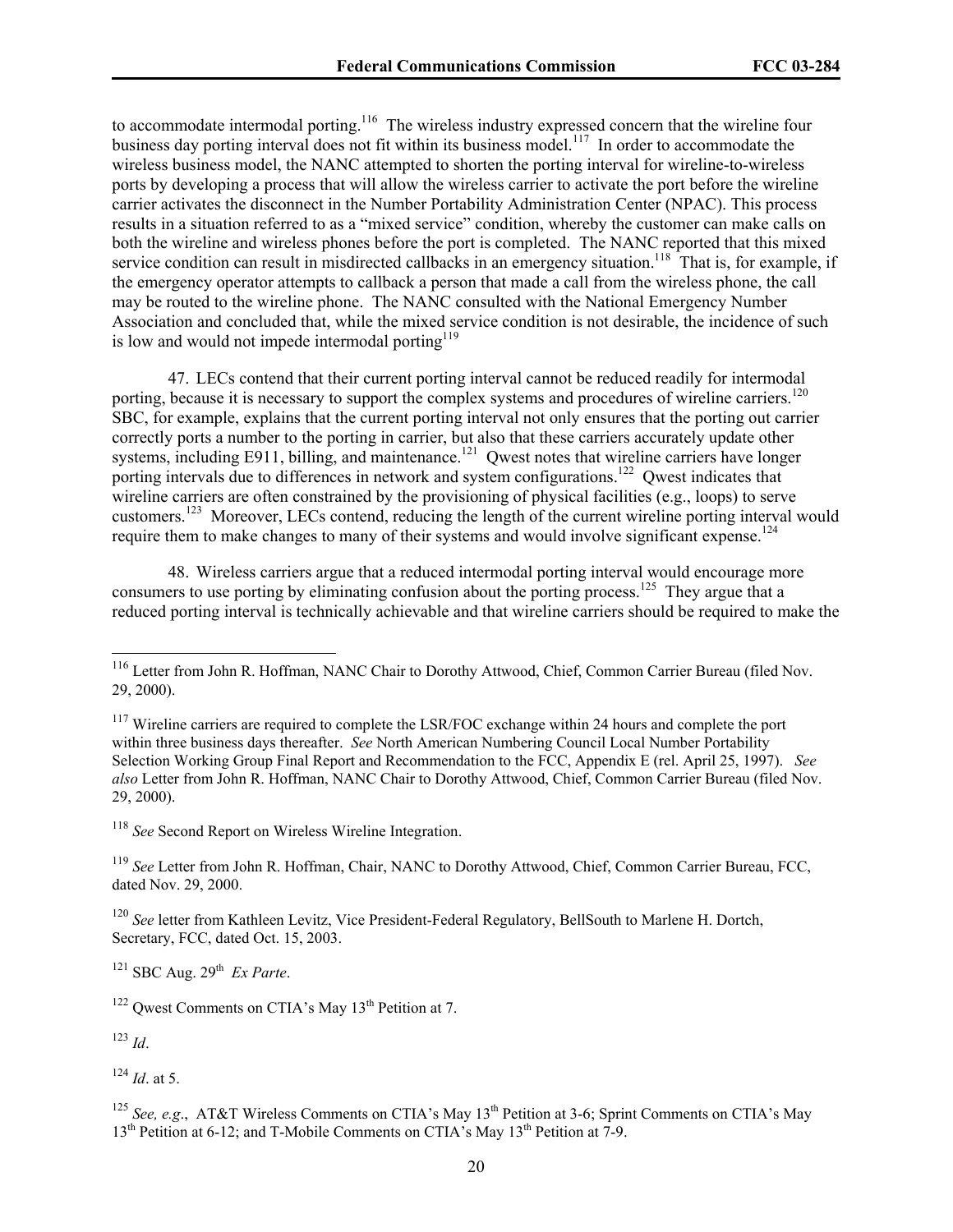necessary changes to their systems. At least one wireless carrier recognizes, however, that significant changes to LEC systems may be required to achieve reduced porting intervals.<sup>126</sup>

49. *Discussion.* Reducing the porting interval could benefit consumers by making it quicker for consumers to port their numbers. To that end, wireless carriers intend to complete intramodal wireless ports within two and one-half hours.<sup>127</sup> There, however, may be technical or practical impediments to requiring wireline carriers to achieve shorter porting intervals for intermodal porting. We seek comment on whether we should reduce the current wireline four business day porting interval for intermodal porting. If so, what porting interval should we adopt? Commenters proposing a shorter porting interval should specify what adjustments should be made to the LNP process flows developed by the NANC.<sup>128</sup> For example, the wireline NANC LNP Process Flows establish that the FOC must be finalized within 24 hours of receiving the port request.<sup>129</sup> Specific time periods are also established for other steps within the porting process that may require adjustment in the event that a shorter porting interval is adopted.

50. We also seek comment on whether adjustments to the NPAC processes, including interfaces and porting triggers, would be required.<sup>130</sup> In addition, we seek comment on the risks, if any, associated with reducing the porting interval for intermodal porting. We seek comment on an appropriate transition period in the event a shorter porting interval is adopted, during which time carriers can modify and test their systems and procedures.

51. We seek input from the NANC on reducing the interval for intermodal porting. The NANC recommendation should include corresponding updates to the NANC LNP process flows and any recommendations on an appropriate transition period. The NANC should provide its recommendations promptly as we intend to review the record and address this issue expeditiously.

## **V. PROCEDURAL MATTERS**

l

#### **A. Initial Regulatory Flexibility Analysis**

52. As required by the Regulatory Flexibility Act, *see* 5 U.S.C. § 603, the Commission has prepared an Initial Regulatory Flexibility Analysis ("IRFA") of the possible significant economic impact on small entities of the proposals suggested in the *Further Notice*. The IRFA is set forth in Appendix B. Written public comments are requested on the IRFA. These comments must be filed in accordance with the same filing deadlines as comments filed in response to the *Further Notice*, and must have a separate and distinct heading designating them as responses to the IRFA.

<sup>&</sup>lt;sup>126</sup> See Sprint Comments on CTIA's May 13<sup>th</sup> Petition.

<sup>&</sup>lt;sup>127</sup> See First Report on Wireless Wireline Integration; North American Numbering Council Wireless Number Portability Subcommittee Report on Wireless Number Portability Technical, Operational, and Implementation Requirements Phase II, CC Docket No. 95-116 (filed Sept. 26, 2000); and ATIS Operations and Billing Forum, Wireless Intercarrier Communications: Interface Specification for Local Number Portability, Version 2, at § 2 p. 6 (Jan. 2003).

<sup>128</sup> *See* Local Number Portability Selection Working Group Final Report and Recommendation to the FCC (rel. April 25, 1997).

 $129$  FOC, or Firm Order Confirmation refers to the response the old service provider sends to the new service provider upon receiving the new service provider's request to port a number, setting a due time and date for the port. *See* Local Number Portability Selection Working Group Final Report and Recommendation to the FCC (rel. April 25, 1997).

<sup>&</sup>lt;sup>130</sup> The NPAC, administered by NeuStar, operates and maintains the centralized databases associated with LNP. Interaction with the NPAC is required for all porting transactions.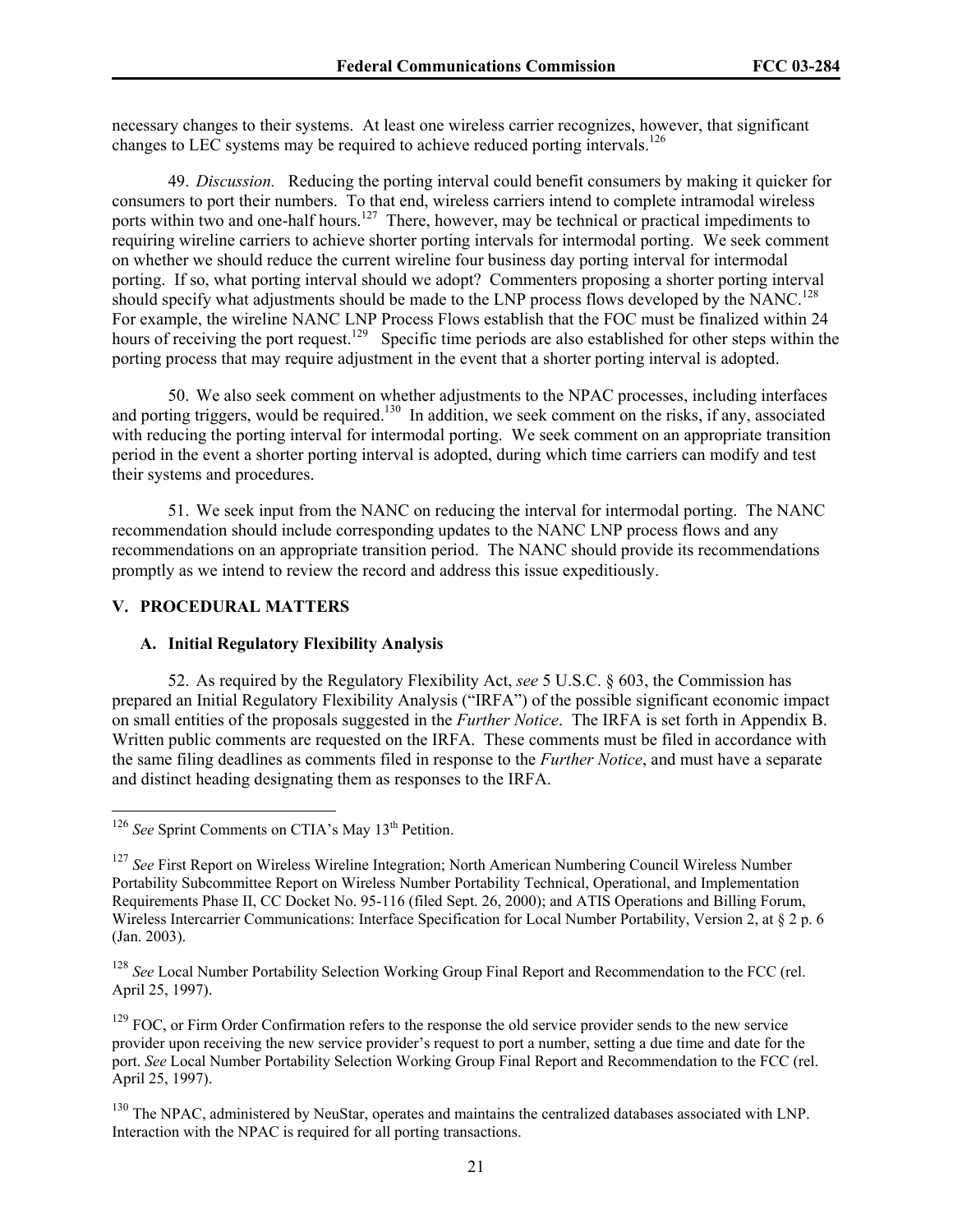#### **B. Paperwork Reduction Analysis**

53. This *Further Notice* contains no new or revised information collections.

## **C. Ex Parte Presentations**

54. This is a permit-but-disclose notice and comment rule making proceeding. Members of the public are advised that ex parte presentations are permitted, provided they are disclosed under the Commission's Rules.<sup>131</sup>

## **D. Comment Dates**

55. Pursuant to Sections 1.415 and 1.419 of the Commission's Rules, 47 C.F.R. §§ 1.415 and 1.419, interested parties may file comments on or before twenty (20) days from the date of publication of this Further Notice in the Federal Register and reply comments thirty (30) days from the date of publication of this Further Notice in the Federal Register. Comments may be filed using the Commission's Electronic Comment Filing System (ECFS) or by filing paper copies.

56. Comments filed through the ECFS can be sent as an electronic file via the Internet to http://www.fcc.gov/e-file/ecfs.html. Generally, only one copy of an electronic submission must be filed. If multiple docket or rulemaking numbers appear in the caption of this proceeding, however, commenters must transmit one electronic copy of the comments to each docket or rule making number referenced in the caption. In completing the transmittal screen, commenters should include their full name, U.S. Postal Service mailing address, and the applicable docket or rulemaking number. Parties may also submit an electronic comment by Internet e-mail. To get filing instructions for e-mail comments, commenters should send an E-mail to ecfs@fcc.gov, and should including the following words in the body of the message, "get form <your e-mail address>." A sample form and directions will be sent in reply.

57. Parties who choose to file by paper must file an original and four copies of each filing. If more than one docket or rule making number appear in the caption of this proceeding, commenters must submit two additional copies for each additional docket or rule making number. Filings can be sent by hand or messenger delivery, by commercial overnight courier, or by first-class or overnight U.S. Postal Service mail (although we continue to experience delays in receiving U.S. Postal Service mail). The Commission's contractor, Natek, Inc., will receive hand-delivered or messenger-delivered paper filings for the Commission's Secretary at 236 Massachusetts Avenue, N.E., Suite 110, Washington, DC 20002. The filing hours at this location are 8:00 a.m. to 7:00 p.m. All hand deliveries must be held together with rubber bands or fasteners. Any envelopes must be disposed of before entering the building. Commercial overnight mail (other than U.S. Postal Service Express Mail and Priority Mail) must be sent to 9300 East Hampton Drive, Capitol Heights, MD 20743. U.S. Postal Service first-class mail, Express Mail, and Priority Mail should be addressed to 445 12th Street, SW, Washington, DC 20554. All filings must be addressed to the Commission's Secretary, Office of the Secretary, Federal Communications Commission. Comments and reply comments will be available for public inspection during regular business hours in the FCC Reference Center of the Federal Communications Commission, Room TW-A306, 445 12th Street, S.W., Washington, D.C. 20554.

58. Parties who choose to file by paper should also submit their comments on diskette. These diskettes should be submitted to the Commission's Secretary, Marlene H. Dortch, Office of the Secretary, Federal Communications Commission. The Commission's contractor, Natek, Inc., will receive handdelivered or messenger-delivered diskette filings for the Commission's Secretary at 236 Massachusetts Avenue, N.E., Suite 110, Washington, DC 20002. The filing hours at this location are 8:00 a.m. to 7:00 p.m. All hand deliveries must be held together with rubber bands or fasteners. Any envelopes must be

l

<sup>131</sup> *See generally* 47 C.F.R. §§ 1.1202, 1.1203, 1.1206(a).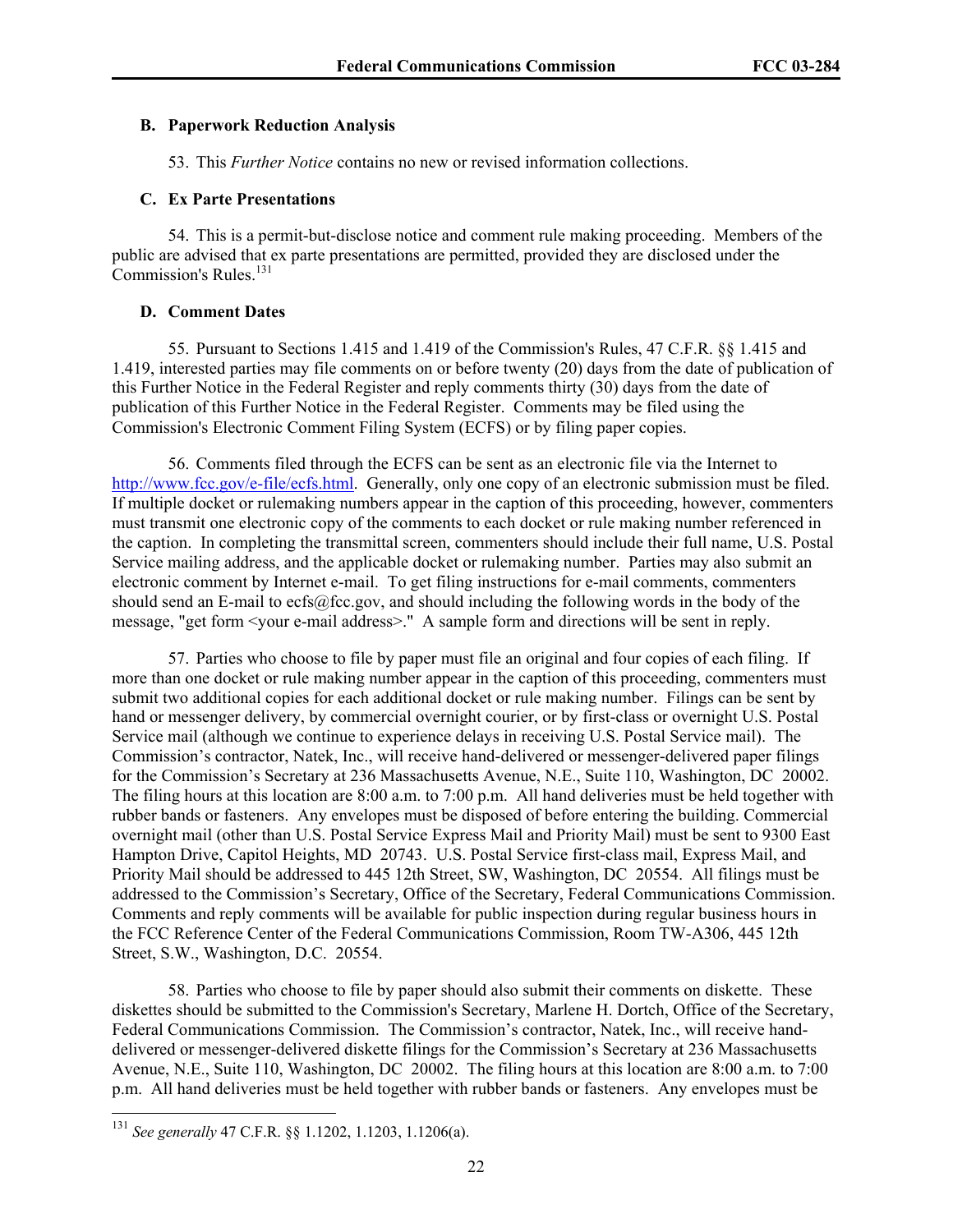disposed of before entering the building. Commercial overnight mail (other than U.S. Postal Service Express Mail and Priority Mail) must be sent to 9300 East Hampton Drive, Capitol Heights, MD 20743. U.S. Postal Service first-class mail, Express Mail, and Priority Mail should be addressed to: 445 12th Street, SW, Washington, DC 20554. All filings must be addressed to the Commission's Secretary, Office of the Secretary, Federal Communications Commission. Such a submission should be on a 3.5 inch diskette formatted in an IBM compatible format using Word for Windows or compatible software. The diskette should be accompanied by a cover letter and should be submitted in "read only" mode. The diskette should be clearly labeled with the commenter's name, the docket number of this proceeding, type of pleading (comment or reply comment), date of submission, and the name of the electronic file on the diskette. The label should also include the following phrase "Disk Copy - Not an Original." Each diskette should contain only one party's pleading, preferably in a single electronic file. In addition, commenters must send diskette copies to the Commission's copy contractor, Qualex International, Portals II, 445 12th Street, S.W., Room CY-B402, Washington, D.C. 20554.

59. Accessible formats (computer diskettes, large print, audio recording and Braille) are available to persons with disabilities by contacting Brian Millin, of the Consumer & Governmental Affairs Bureau, at (202)418-7426, TTY (202) 418-7365, or at bmillin@fcc.gov. This Further Notice can be downloaded in ASCII Text format at: http://www.fcc.gov/wtb.

#### **E. Further Information**

60. For further information concerning this Further Notice of Proposed Rulemaking, contact: Jennifer Salhus, Attorney Advisor, Policy Division, Wireless Telecommunications Bureau, at (202) 418- 1310 (voice) or (202) 418-1169 (TTY) or Pam Slipakoff, Attorney Advisor, Telecommunications Access Policy Division, Wireline Competition Bureau at (202) 418-1500 (voice) or (202) 418-0484 (TTY).

#### **VI. ORDERING CLAUSES**

61. Accordingly, IT IS ORDERED THAT, pursuant to sections 4(i) and 10 of the Communications Act of 1934, as amended, 47 U.S.C. sections 154(i) and 160, the Petitions for Declaratory Ruling filed by CTIA on January 23, 2003, and May 13, 2003, are GRANTED to the extent stated herein.

62. IT IS FURTHER ORDERED that the Commission's Consumer and Governmental Affairs Bureau, Reference Information Center, SHALL SEND a copy of this Notice, including the Initial Regulatory Flexibility Analysis, to the Chief Counsel for Advocacy of the Small Business Administration.

## FEDERAL COMMUNICATIONS COMMISSION

 Marlene H. Dortch **Secretary**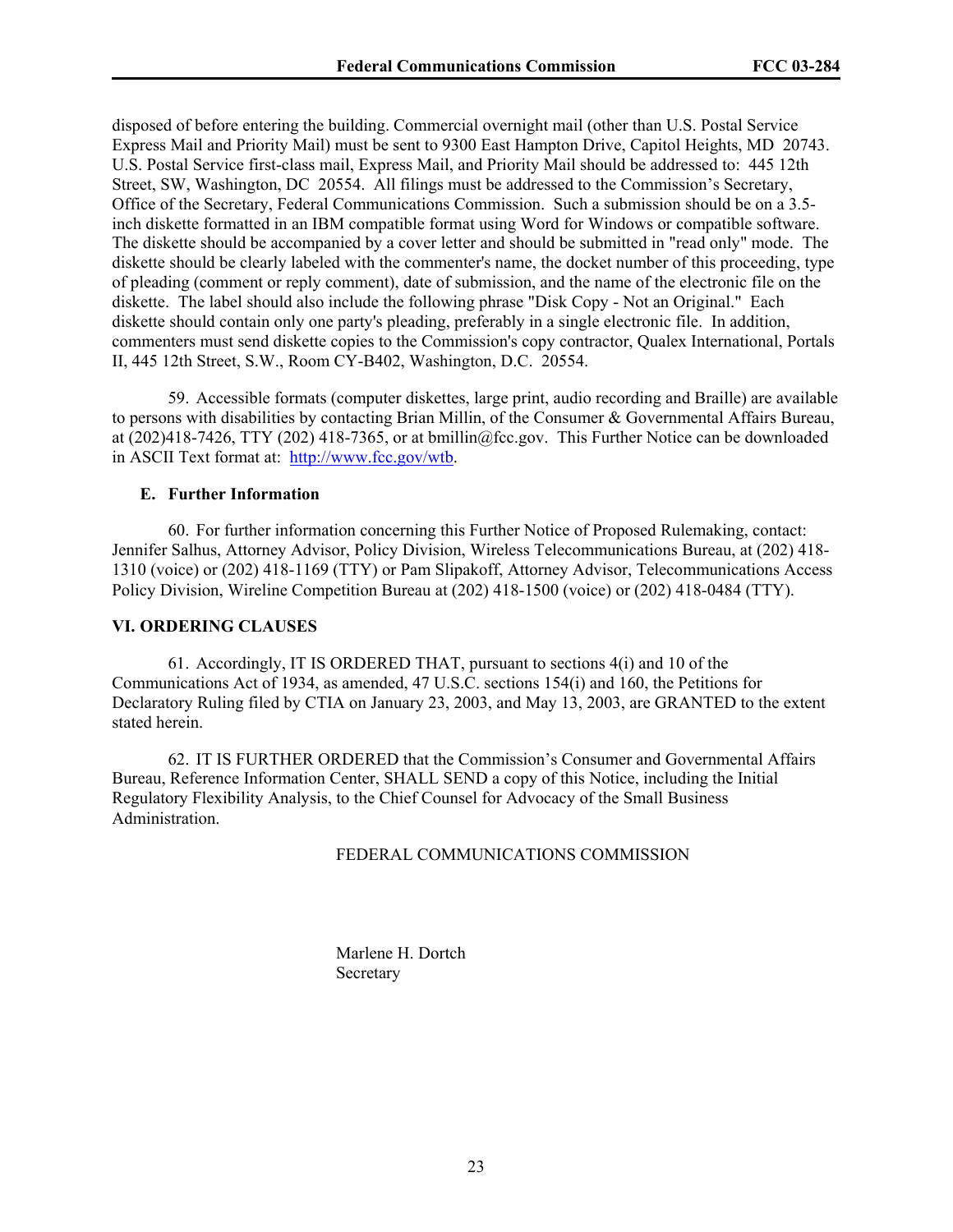## **APPENDIX A**

## **List of Parties**

## **A. January 23rd Petition**

## **Comments**

ALLTEL AT&T AT&T Wireless BellSouth California Public Utilities Commission (CA PUC) CenturyTel, Inc. Fred Williamson & Associates Illinois Citizens Utility Board Independent Alliance Michigan Exchange Carriers Association Midwest Wireless National Exchange Carrier Association and National Telephone Cooperative Association (NECA & NTCA) Nebraska Rural Independent Companies New York State Department of Public Service (NY DPS) Nextel Ohio Public Utilities Commission (Ohio PUC) Organization for the Promotion and Advancement of Small Telecommunications Companies (OPASTCO) Rural Telecommunications Group (RTG) SBC TCA, Inc Texas 911 Agencies T-Mobile United States Telecom Association (USTA) United States Cellular (US Cellular) WorldCom

#### **Reply Comments**

AT&T AT&T Wireless BellSouth CA PUC Cingular Wireless **CTIA** Fred Williamson & Associates McLeod USA Telecommunications Services Mid-Missouri Cellular Bernie Moskal South Dakota Telecommunications Association Sprint T-Mobile USTA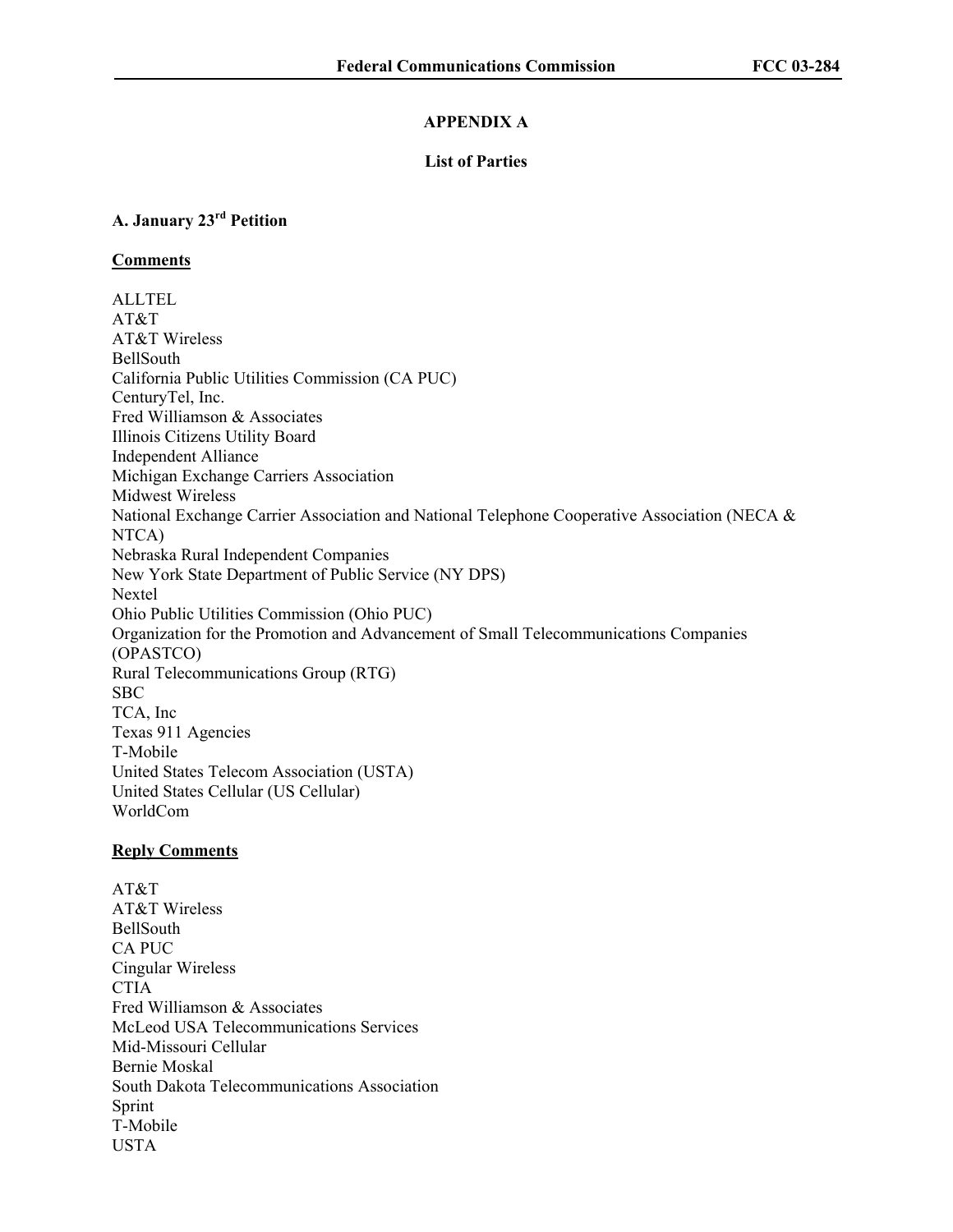Valor Telecommunications Enterprises Virgin Mobile

# **B. May 13th Petition**

#### **Comments**

ALLTEL AT&T AT&T Wireless BellSouth CA PUC Cincinnati Bell Wireless Cingular Wireless City of New York First Cellular of Southern Illinois Illinois Citizens Utility Board Independent Alliance Missouri Independent Telephone Group Nebraska Public Service Commission **NENA** Nextel Ohio PUC OPASTCO Qwest Rural Cellular Association Rural Iowa Independent Telephone Association RTG SBC Sprint T-Mobile Triton PCS USTA Verizon Verizon Wireless Virgin Mobile Western Wireless Wireless Consumers Alliance

#### **Reply Comments**

ALLTEL ALTS AT&T AT&T Wireless Cellular Mobile Systems of St. Cloud, LLC Cingular Wireless CTIA ENMR-Plateau Illinois Citizens Utility Board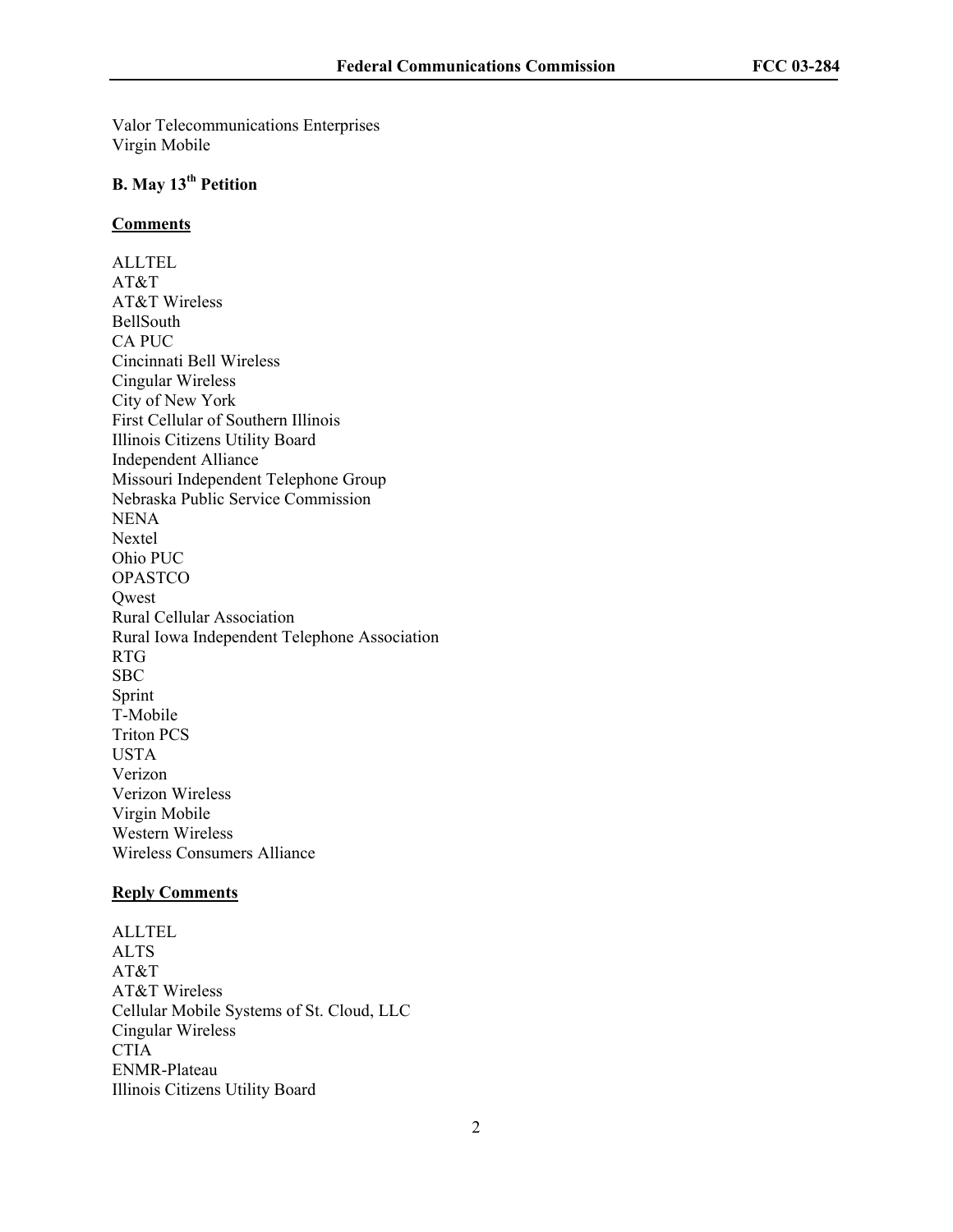Missouri Independent Telephone Group NTCA NTELOS Inc. T-Mobile South Dakota Telecommunications Association Sprint US Cellular USTA Verizon Verizon Wireless XIT Cellular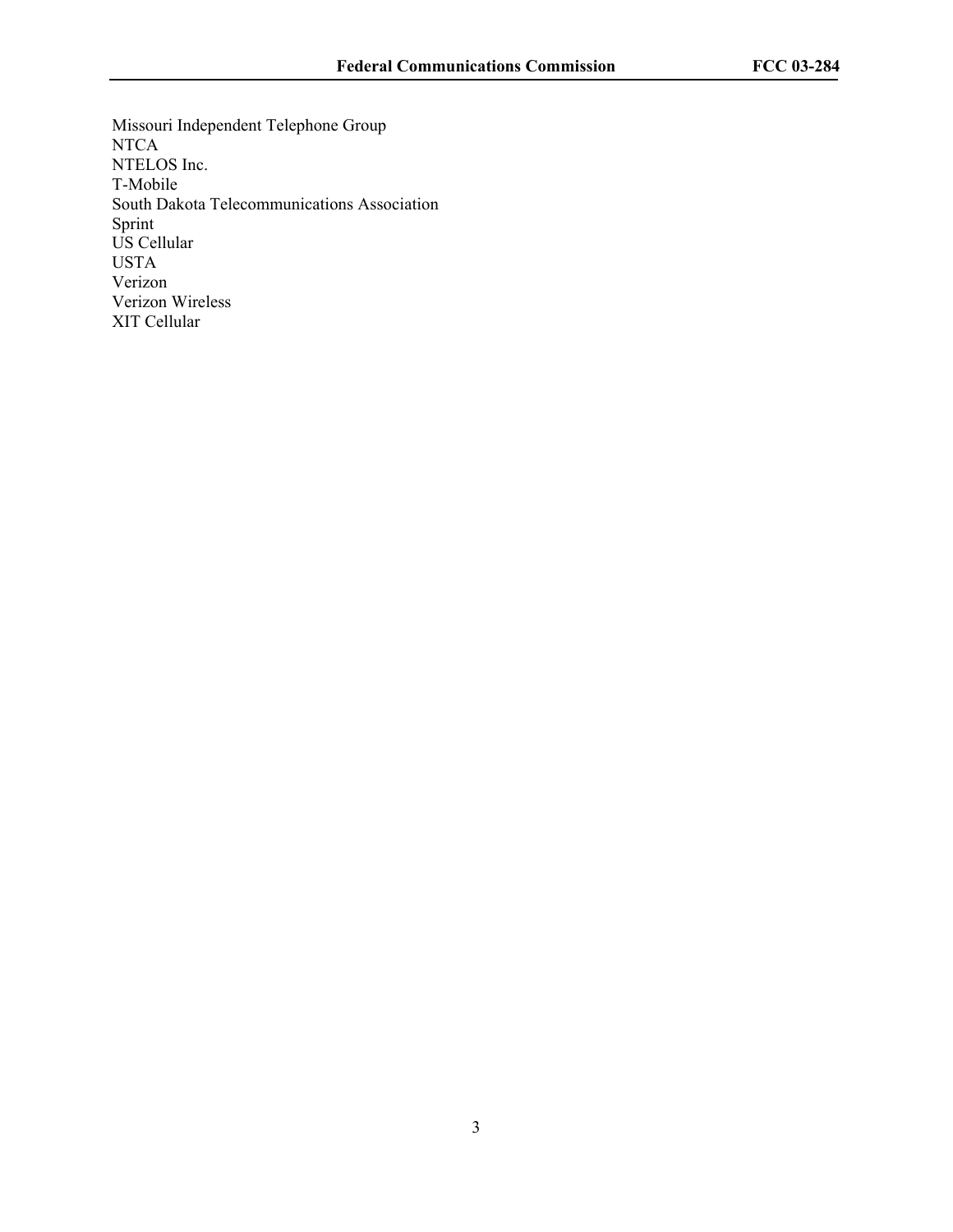## **APPENDIX B**

## **Initial Regulatory Flexibility Analysis Further Notice of Proposed Rulemaking CC Docket No. 95-116**

1. As required by the Regulatory Flexibility Act, as amended  $(RFA)$ ,<sup>132</sup>, the Commission has prepared this Initial Regulatory Flexibility Analysis (IRFA) of the possible significant economic impact on a substantial number of small entities by the policies and rules proposed in this Further Notice of Proposed Rulemaking (Further Notice), CC Docket No. 95-116. Written public comments are requested on this IRFA. Comments must be identified as responses to the IRFA and must be filed by the deadlines for comments on the Further Notice. The Commission will send a copy of the Further Notice, including this IRFA, to the Chief Counsel for Advocacy of the Small Business Administration. *See* 5 U.S.C. § 603(a). In addition, the Further Notice and IRFA (or summaries thereof) will be published in the *Federal Register*. 133

## **A. Need for, and Objectives of, the Proposed Rules**

2. The Further Notice seeks comment on how to facilitate wireless-to-wireline porting where the rate center associated with the wireless number and the rate center in which the wireline carrier seeks to serve the customer do not match. The Further Notice also seeks comment on whether the Commission should reduce the current four-business day porting interval for intermodal porting.

## **B. Legal Basis for Proposed Rules**

3. The proposed action is authorized under Section 52.23 of the Commission's rules, 47 C.F.R. § 52.23, and in Sections 1, 3, 4(i), 201, 202, 251 of the Communications Act of 1934, as amended, 47 U.S.C. §§ 151, 153, 154(i), 201-202, and 251.

## **C. Description and Estimate of the Number of Small Entities To Which the Proposed Rules Will Apply**

4. The RFA directs agencies to provide a description of and, where feasible, an estimate of the number of small entities that may be affected by the proposed rules, if adopted.<sup>134</sup> The RFA generally defines the term "small entity" as having the same meaning as the terms "small business," "small organization," and "small governmental jurisdiction."135 In addition, the term "small business" has the same meaning as the term "small business concern" under Section 3 of the Small Business Act.<sup>136</sup> Under the Small business Act, a "small business concern" is one that: (1) is independently owned and operated; (2) is not dominant in its field of operation; and (3) satisfies any additional criteria established

-

 $134$  See 5 U.S.C. § 603(b)(3).

 $135$  5 U.S.C. § 601(6).

<sup>132</sup> *See* 5 U.S.C. § 603. The RFA, *see* 5 U.S.C. §§ 601-612*.*, has been amended by the Small Business Regulatory Enforcement Fairness Act of 1996 (SBREFA), Pub. L. No. 104-121, Title II, 110 Stat. 857 (1996).

<sup>133</sup> *See* 5 U.S.C. § 603(a)

 $136$  5 U.S.C. § 601(3) (incorporating by reference the definition of "small business concern" in the Small Business Act, 15 U.S.C. § 632). Pursuant to 5 U.S.C. § 601(3), the statutory definition of a small business applies "unless" an agency, after consultation with the Office of Advocacy of the Small Business Administration and after opportunity for public comment , establishes one or more definitions of such term which are appropriate to the activities of the agency and publishes such definitions(s) in the Federal Register."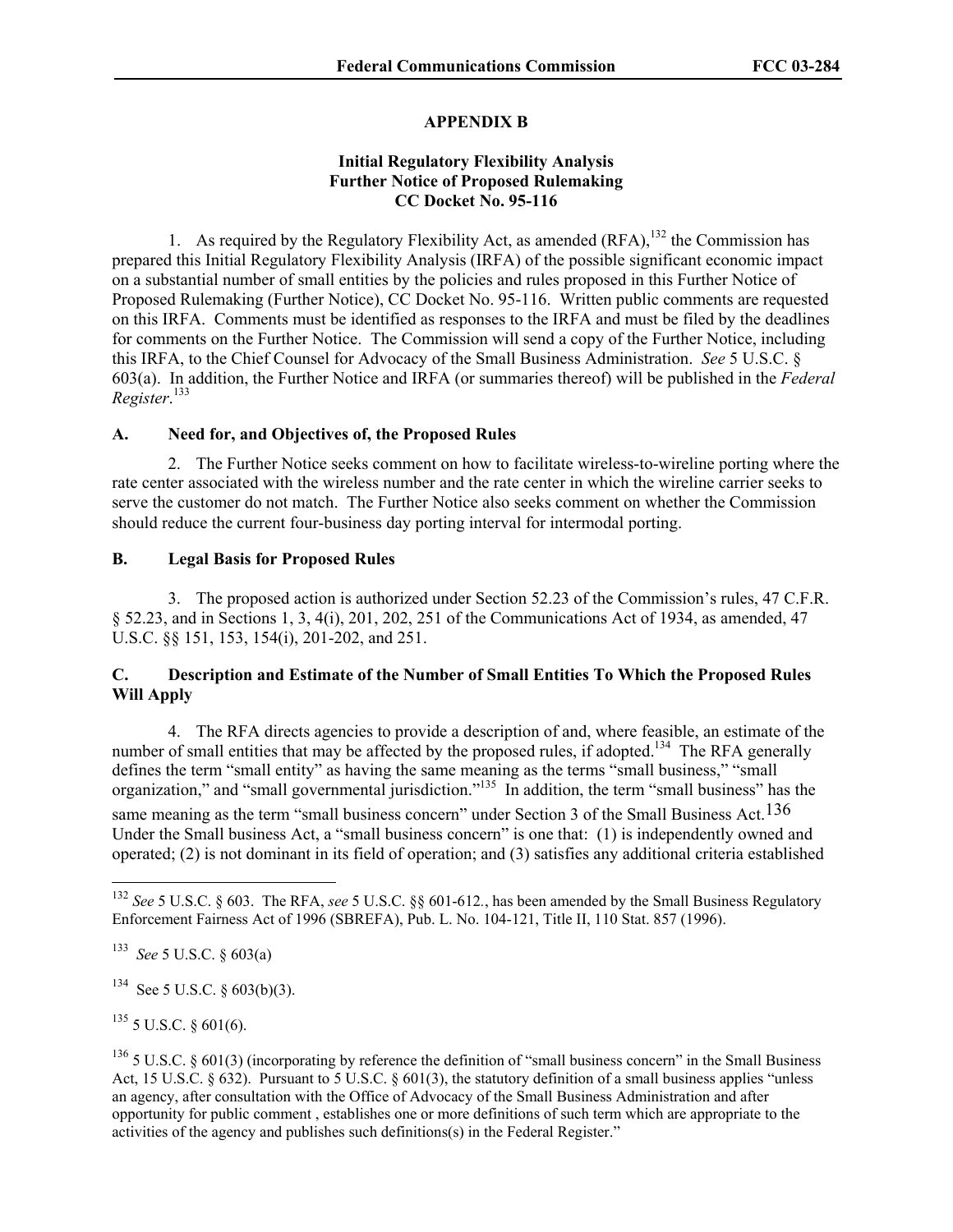by the Small Business Administration (SBA).137 A small organization is generally "any not-for-profit enterprise which is independently owned and operated and is not dominant in its field."<sup>138</sup> Nationwide, as of 1992, there were approximately  $275,801$  small organizations.<sup>139</sup>

5. **Incumbent Local Exchange Carriers.** We have included small incumbent local exchange carriers LECs in this RFA analysis. As noted above, a "small business" under the RFA is one that, *inter alia*, meets the pertinent small business size standard (*e.g.*, a telephone communications business having 1,500 or fewer employees), and "is not dominant in its field of operation."140 The SBA's Office of Advocacy contends that, for RFA purposes, small incumbent LECs are not dominant in their field of operation because any such dominance is not "national" in scope.141 We have therefore included small incumbent LECs in this RFA analysis, although we emphasize that this RFA action has no effect on the Commission's analyses and determinations in other, non-RFA contexts. According to the FCC's *Telephone Trends Report* data, 1,337 incumbent local exchange carriers reported that they were engaged in the provision of local exchange services.<sup>142</sup> Of these 1,337 carriers, an estimated 1,032 have 1,500 or fewer employees and 305 have more than  $1,500$  employees.<sup>143</sup>

6. **Competitive Local Exchange Carriers.** Neither the Commission nor the SBA has developed a specific small business size standard for providers of competitive local exchange services. The closest applicable size standard under the SBA rules is for Wired Telecommunications Carriers. Under that standard, such a business is small if it has 1,500 or fewer employees.<sup>144</sup> According to the FCC's *Telephone Trends Report* data, 609 companies reported that they were engaged in the provision of either competitive access provider services or competitive local exchange carrier services.<sup>145</sup> Of these 609 companies, an estimated 458 have 1,500 or fewer employees and 151 have more than 1,500 employees.<sup>146</sup>

7. **Wireless Service Providers.** The SBA has developed a size standard for small businesses within the two separate categories of Cellular and Other Wireless Telecommunications or Paging. Under

 $138$  *Id.* § 601(4).

1

<sup>139</sup> Department of Commerce, U.S. Bureau of the Census, 1992 Economic Census, Table 6 (special tabulation of data under contract to Office of Advocacy of the U.S. Small Business Administration).

 $^{140}$  5 U.S.C. § 601(3).

141 *See* Letter from Jere W. Glover, Chief Counsel for Advocacy, SBA, to Chairman William E. Kennard, FCC (May 27, 1999). The Small Business Act contains a definition of "small business concern," which the RFA incorporates into its own definition of "small business." *See* 5 U.S.C. § 632(a) (Small Business Act); 5 U.S.C. 601(3) (RFA). SBA regulations interpret "small business concern" to include the concept of dominance on a national basis. 13 C.F.R. § 121.102(b).

142 FCC, Wireline Competition Bureau, Industry Analysis and Technology Division, *Trends in Telephone Service*, at Table 5.3, p 5-5 (Aug. 2003) (*Telephone Trends Report*).

143 *Id*.

<sup>144</sup> 13 C.F.R. § 121.201, NAICS code 513310.

<sup>145</sup> Telephone Trends Report, Table 5.3.

146 *Id*.

 $137$  15 U.S.C. § 632.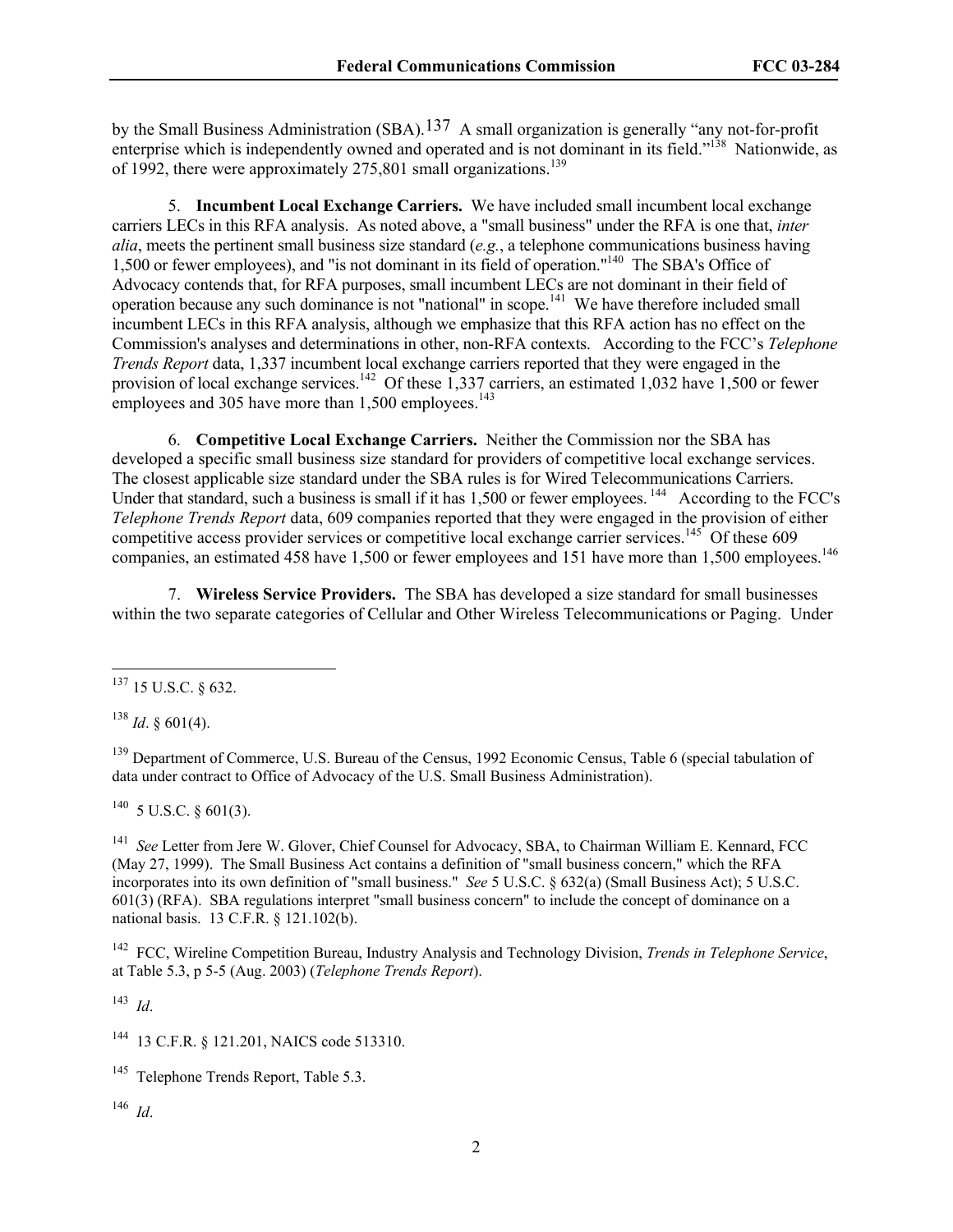that standard, such a business is small if it has  $1,500$  or fewer employees.<sup>147</sup> According to the FCC's *Telephone Trends Report* data, 719 companies reported that they were engaged in the provision of wireless telephony.<sup>148</sup> Of these 719 companies, an estimated 294 have 1,500 or fewer employees and 425 have more than 1,500 employees.

## **D. Description of Projected Reporting, Recordkeeping, and Other Compliance Requirements for Small Entities.**

8. To address concerns regarding wireline carriers' ability to compete for wireless customers through porting, future rules may change wireline porting guidelines. In addition, future rules may require wireline carriers to reduce the length of the current wireline porting interval for ports to wireless carriers. These potential changes may impose new obligations and costs on carriers.<sup>149</sup> Commenters should discuss whether such changes would pose an unreasonable burden on any group of carriers, including small entity carriers.

## **E. Steps Taken to Minimize Significant Economic Impact on Small Entities, and Significant Alternatives Considered**

9. The RFA requires an agency to describe any significant alternatives that it has considered in reaching its proposed approach, which may include the following four alternatives (among others): (1) the establishment of differing compliance or reporting requirements or timetables that take into account the resources available to small entities; (2) the clarification, consolidation, or simplification of compliance or reporting requirements under the rule for small entities; (3) the use of performance, rather than design, standards; and (4) an exemption from coverage of the rule, or any part thereof, for small entities.<sup>150</sup>

10. The Further Notice reflects the Commission's concern about the implications of its regulatory requirements on small entities. Particularly, the Further Notice seeks comment on the concern that wireline carriers, including small wireline carriers, have expressed that permitting wireless carriers to port numbers wherever their rate center overlaps the rate center in which the number is assigned would give wireless carriers an unfair competitive advantage over wireline carriers. Wireline carriers contend that while permitting porting outside of wireline rate center boundaries may facilitate widespread wireline-towireless porting, wireless-to-wireline porting can only occur in cases where the wireless customer is physically located in the wireline rate center associated with the phone number. If the customer's physical location is outside the rate center associated with the number, porting the number to a wireline telephone at the customer's location could result in calls to and from that number being rated as toll calls. As a result, LECs assert, they are effectively precluded from offering wireless-to-wireline porting to those wireless subscribers who are not located in the wireline rate center associated with their wireless numbers.

11. The Further Notice seeks comment on how to facilitate wireless-to-wireline porting when the location of the wireline facilities serving the customer requesting the port is not in the rate center where the wireless number is assigned. The Further Notice seeks comment on whether there are technical or regulatory obstacles that prevent wireline carriers from porting-in wireless numbers when the rate center associated with the number and the customer's physical location do not match. The Further Notice

<sup>150</sup> *See* 5 U.S.C. § 603.

 $\overline{\phantom{a}}$ 

<sup>&</sup>lt;sup>147</sup> 13 C.F.R. § 121.201, NAICS code 513322.

<sup>&</sup>lt;sup>148</sup> Telephone Trends Report, Table 5.3.

<sup>149</sup> *See e.g.*, Further Notice, paras. 41, 48-49.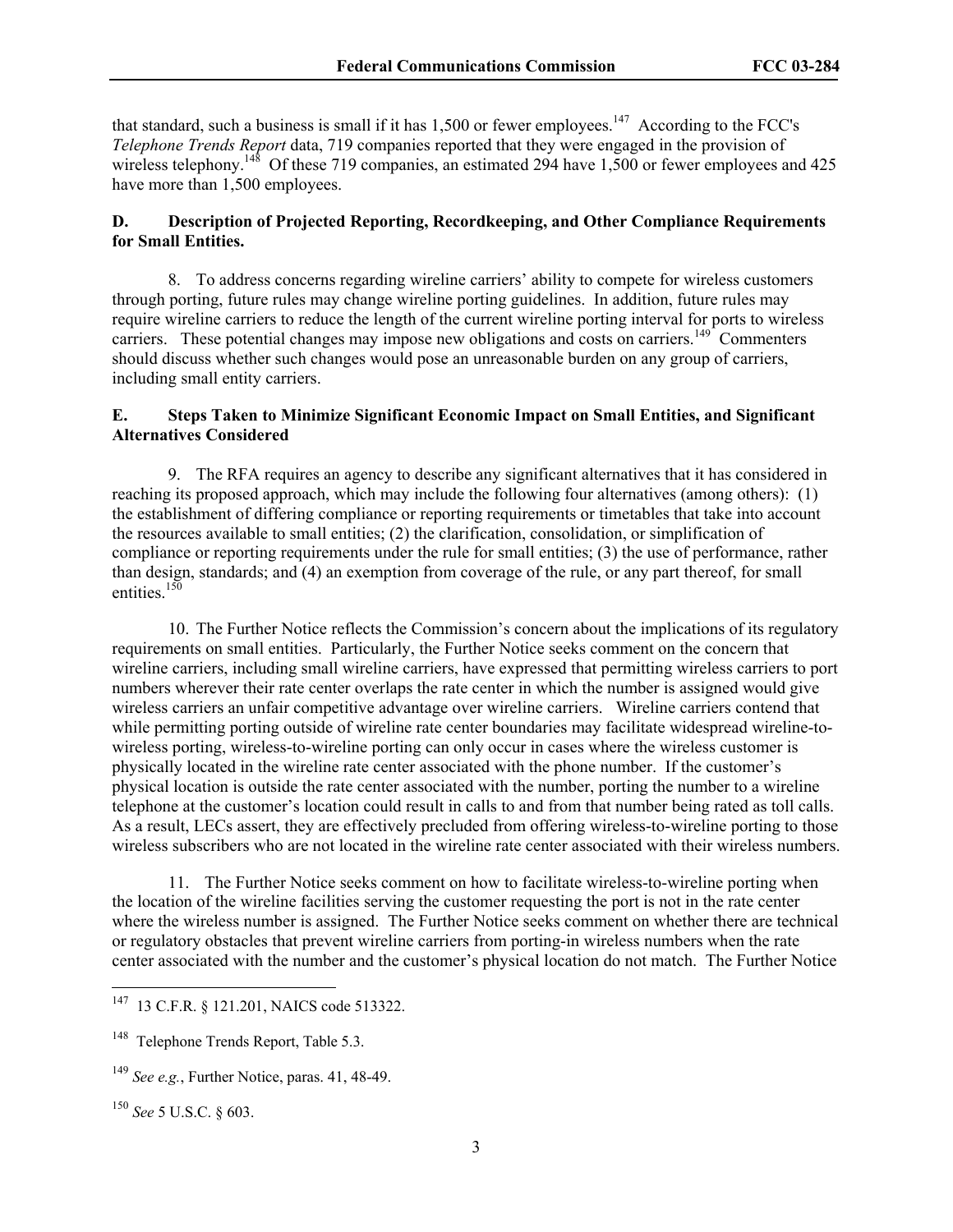asks commenters that contend that such obstacles exist and result in a competitive disadvantage to submit proposals to mitigate these obstacles.

12. In addition, the Further Notice seeks comment on alternative methods to facilitate wirelessto-wireline porting. To the extent that wireless-to-wireline porting may raise issues regarding the rating of calls to and from the ported number when the rate center of the ported number and the physical location of the customer do not match, the Further Notice seeks comment on the extent to which wireline carriers should absorb the cost of allowing the customers with a number ported from a wireless carrier to maintain the same local calling area that the customer had with the wireless service provider. Alternatively, the Further Notice seeks comment about whether wireline carriers may serve customers with numbers ported from wireless carriers on a Foreign Exchange (FX) or Virtual FX basis. The Further Notice seeks comment on the procedural, technical, and regulatory implications of each of these approaches. These questions provide an excellent opportunity for small entity commenters and others concerned with small entity issues to describe their concerns and propose alternative approaches.

13. The Further Notice also seeks comment about whether the Commission should require wireline carriers to reduce the length of the current wireline porting interval for ports to wireless carriers. The Further Notice analyzes the current wireline porting interval and seeks comment about whether there are technical or practical impediments to requiring wireline carriers to achieve shorter porting intervals for intermodal porting. The Further Notice recognizes that, if a reduced porting interval was adopted, carriers may need additional time to modify and test their systems and procedures. Accordingly, the Further Notice seeks comment on an appropriate transition period in the event a shorter porting interval is adopted.

14. Throughout the Further Notice, the Commission emphasizes in its request for comment, the individual impacts on carriers as well as the critical competition goals at the core of this proceeding. The Commission will consider all of the alternatives contained not only in the Further Notice, but also in the resultant comments, particularly those relating to minimizing the effect on small businesses.

## **F. Federal Rules that Overlap, Duplicate, or Conflict with the Proposed Rules**

15. None.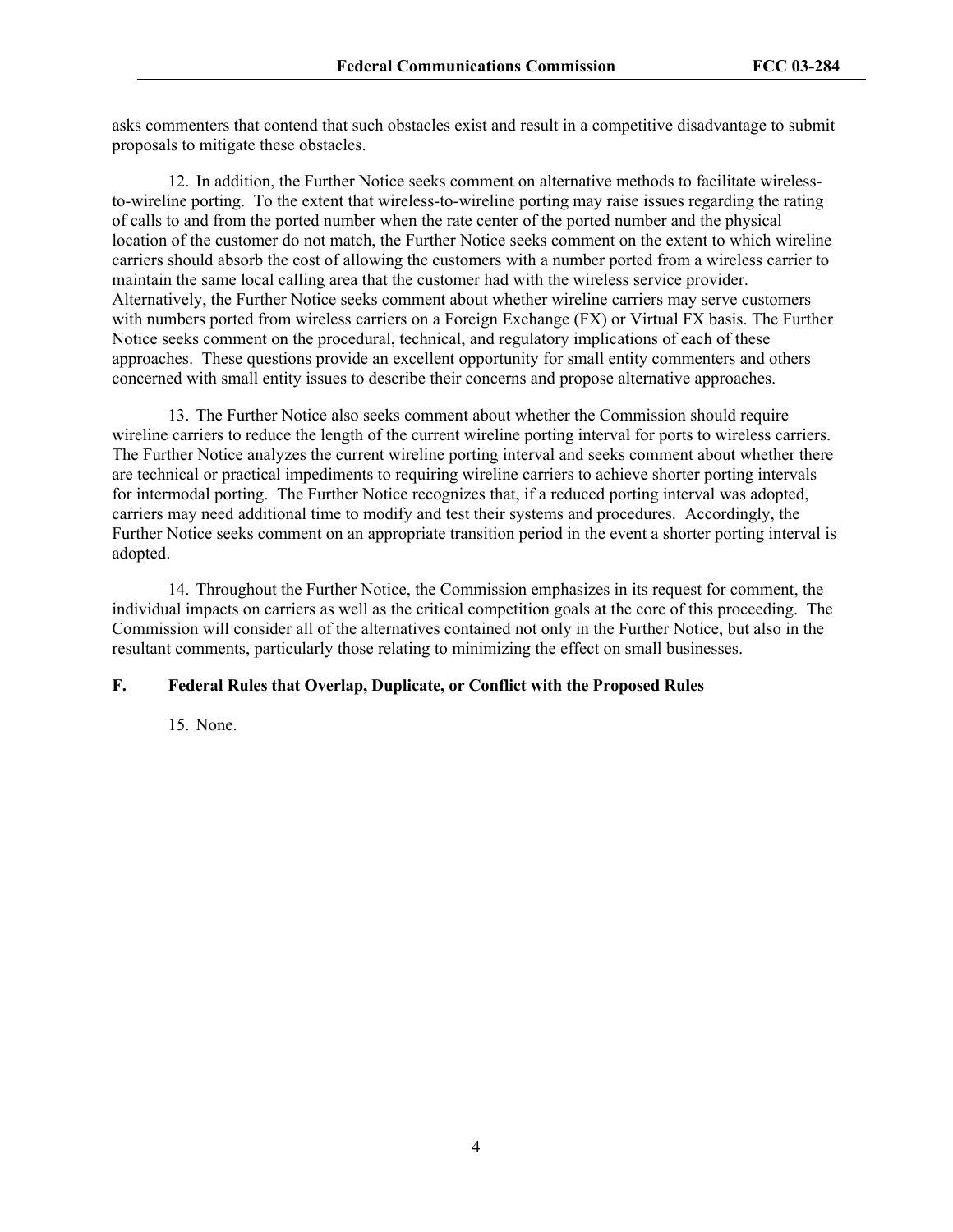# **SEPARATE STATEMENT OF CHAIRMAN MICHAEL K. POWELL**

## Re: *In re Telephone Number Portability; CTIA Petitions for Declaratory Ruling on Wireline-Wireless Porting Issues; CC Docket No. 95-116*

 After today it's easier than ever to cut the cord. By firmly endorsing a customer's right to untether themselves from the wireline network – and take their telephone number with them – we act to eliminate impediments to competition between wireless and wireline services. Seamless wireline-to-wireless porting is another landmark on the path to full fledged facilitiesbased competition.

 Our action promises significant consumer benefits for wireline and wireless customers. I have heard the concerns expressed by some wireline providers that wireline network architectures and state-imposed rate centers complicate number portability. This proceeding has undoubtedly focused the Commission's attention on these issues. State regulators have long been champions of local number portability and I appreciate their support. I look forward, however, to working with my colleagues in the states to remove additional barriers to inter-modal local number portability such as the difficulty of some providers to consolidate rate centers to more accurately match wireless carrier service areas.

 In the end, the consumer benefits associated with inter-modal LNP convince me that the time for Commission action is now. No doubt there will be some bumps in the road to implementation, but I trust that carriers will use their best efforts to ensure consumers have the highest quality experience possible. I look forward to the Commission's November 24<sup>th</sup> trigger for this obligation and to working with my colleagues to ensure that full wireline to wireless portability is a reality for all consumers everywhere.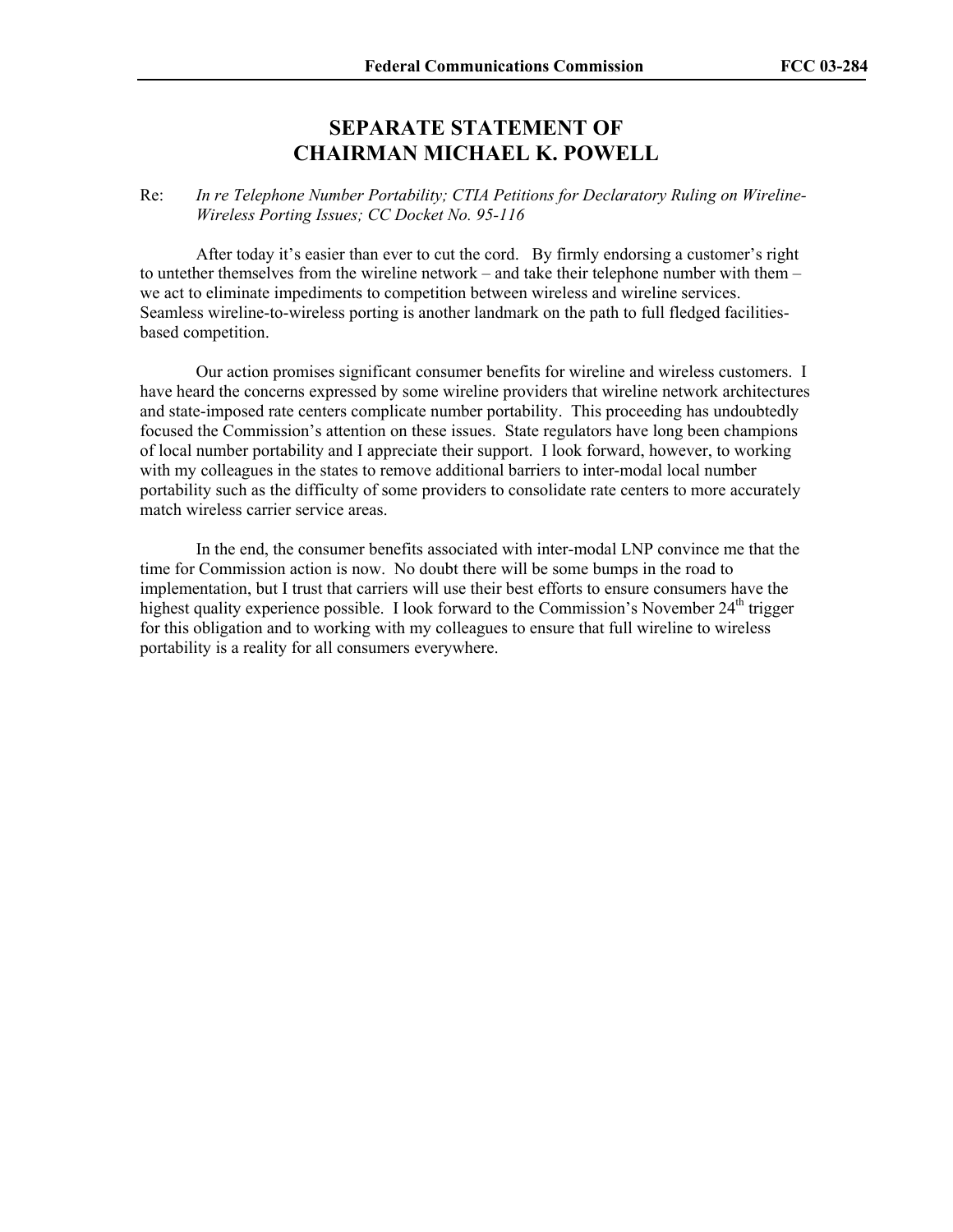#### **SEPARATE STATEMENT OF COMMISSIONER KATHLEEN Q. ABERNATHY**

*Re: Telephone Number Portability – CTIA Petitions for Declaratory Ruling on Wireline-Wireless Porting Issues, CC Docket No. 95-116* 

 This Order removes the final roadblocks to implementing wireline-to-wireless number portability, which is an important step in facilitating intermodal competition. The Commission mandated local number portability (LNP) within and across the wireline and wireless platforms, where technically feasible, with the goal of maximizing consumer choice. As of November 24, 2003, this goal will become a reality: Most consumers who seek to switch wireless providers or to move from a local exchange carrier to a wireless carrier will be able to retain their existing telephone numbers. While I expressed sympathy in the past to arguments that the November 24 deadline was premature, our present focus must be on implementation, and the foregoing Order provides much-needed clarity regarding the parties' obligations.

 I recognize that wireline network architecture and state rating requirements will prevent many (if not most) consumers from porting wireless numbers to wireline carriers. Although, in the short term, wireline carriers will have more limited opportunities to benefit from intermodal LNP than wireless carriers will, I was simply not willing to block consumers from taking advantage of the porting opportunities that are technologically feasible today. I am hopeful that existing obstacles to wireless-to-wireline porting will be addressed as expeditiously as possible through technological upgrades and, where necessary, state regulatory changes.

 Finally, I am pleased that the Commission is stepping up its consumer outreach efforts on the issues of wireless and intermodal LNP. To this end, I commend the recent proactive efforts of the Wireless Telecommunications Bureau and the Consumer and Government Bureau to educate the public about our LNP rules. I am also pleased with the recent efforts of industry to reach out to consumers so that they understand what number-porting opportunities are available to them. For consumers to benefit from our expanded LNP regime, it is imperative for them to have sufficient information to make the most appropriate choices for themselves.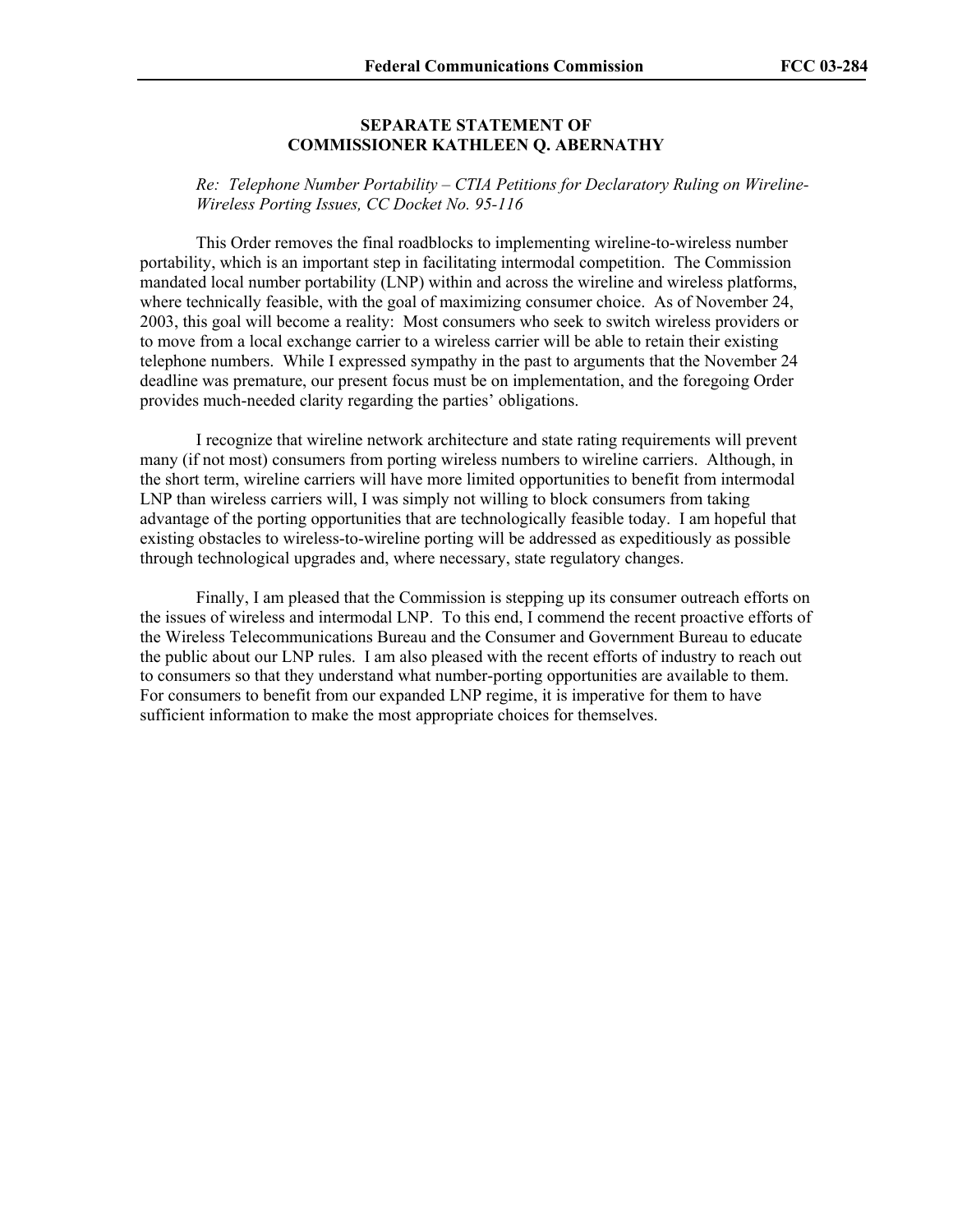## **SEPARATE STATEMENT OF COMMISSIONER MICHAEL J. COPPS**

#### Re: *Telephone Number Portability CTIA Petitions for Declaratory Ruling on Wireline-Wireless Porting Issues (CC Docket No. 95-116)*

With today's action, consumers are assured that intermodal telephone number portability will begin, at last, to become a reality later this month. After numerous delays, consumers are on the verge of enjoying the significant new ability to take their current telephone numbers with them when they switch between carriers and technologies. This gives consumers much soughtafter flexibility and it provides further competitive stimulus to telephone industry competition. This makes it a win-win situation for consumers and businesses alike.

It was some seven years ago, in the 1996 Act, when Congress recognized that the ability of consumers to retain their phone numbers when switching providers would facilitate the development of competition. Congress instructed us to get this job done and to use "technical feasibility" as our guide in making sure the vision became reality. This we have labored mightily to do. As a result, American consumers will be able to take their digits with them, unimpeded by the hassle, loss of identity and attendant expenses that until now have accompanied switching between service providers and technologies.

The bulk of the problems accompanying the challenge of porting numbers are behind us now. A very limited few remain and these are the subject of the Further Notice of Proposed Rulemaking also approved today. I am confident that these can be handled expeditiously if all interested parties work together. Similarly, any minor implementation problems that develop should be amenable to swift and cooperative corrective actions. It has taken considerable cooperation to bring us to this important point, and I believe consumer support for porting will encourage all parties to reach quick resolution of the few remaining challenges.

Finally, it is difficult to see how we are ever going to have true intermodal competition in the telephone industry apart from initiatives like the one we embark on today. Intermodal competition always receives strong rhetorical support. Today it gets some action, too.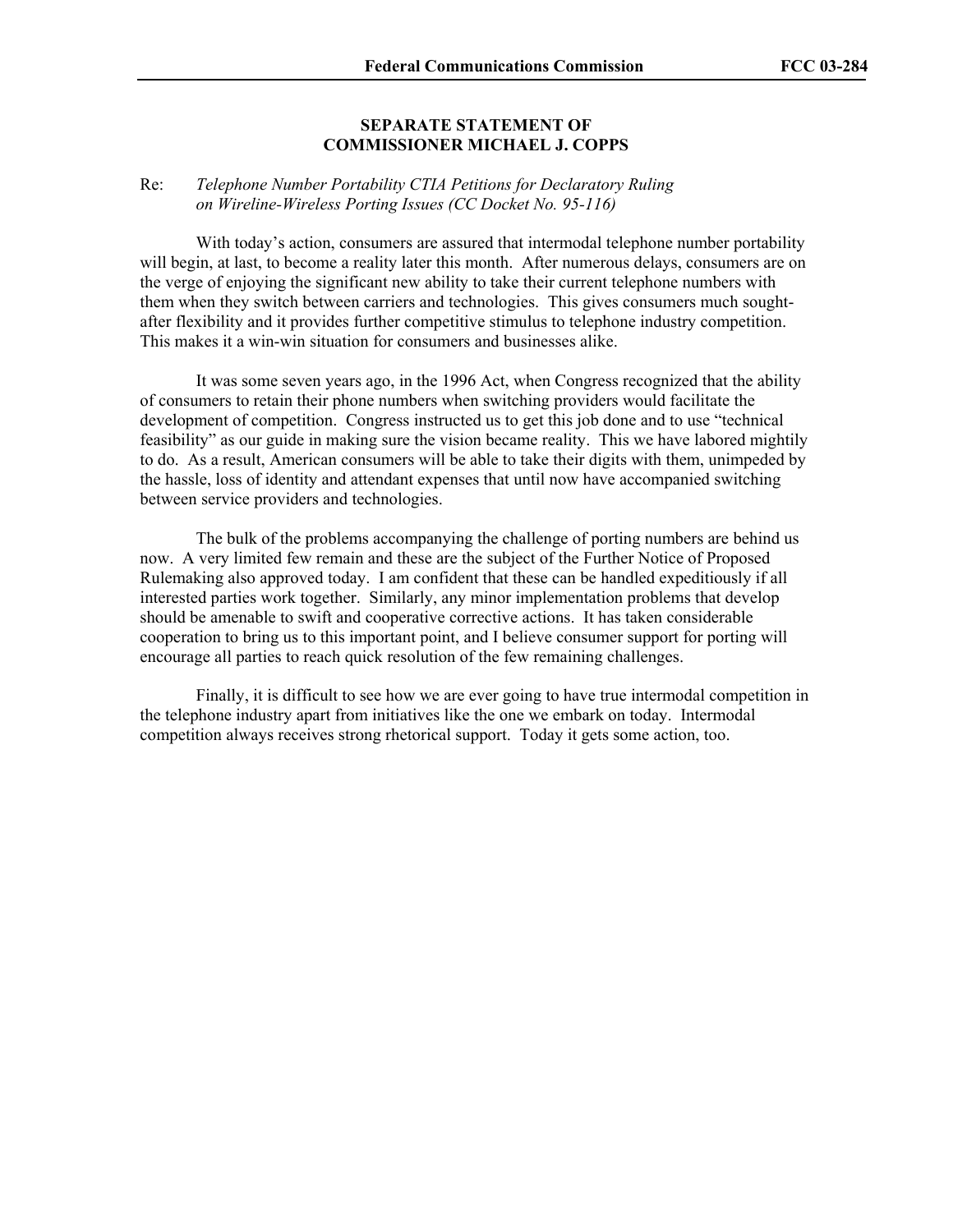#### **SEPARATE STATEMENT OF COMMISSIONER KEVIN J . MARTIN**

*Re: Telephone Number Portability, CTIA Petitions for Declaratory Ruling on Wireline-Wireless Porting Issues*, Memorandum Opinion and Order and Further Notice of Proposed Rulemaking, CC Docket No. 95-116

 I am pleased to support this item because it provides important consumer benefits by promoting competition in the wireline telephone market. One of the primary reasons I supported wireless local number portability is the additional competition it is likely to encourage in the wireline market. *See* Press Statement of Commissioner Kevin J. Martin on the Commission's Decision on Verizon's Petition for Permanent Forbearance from Wireless Local Number Portability Rules (July 16, 2002). As I stated last year, the ability to transfer a wireline phone number to a wireless phone is an important part of ensuring that competition with wireline phones continues to grow. I am glad that today the full Commission agrees.

 I am disappointed, however, that the Commission was not able to provide this guidance until weeks before the LNP requirement is scheduled to take effect. The Commission has an obligation to minimize the burdens our regulations place on carriers, and I wish we had provided the guidance in this Order considerably sooner.

 Finally, I recognize that LNP – although very important for consumers – places real burdens on the carriers, particularly the small and rural carriers. Accordingly, I support the decision to waive our full porting requirements until May 24, 2004, for wireline carriers operating in areas outside of the largest 100 MSAs. I am also pleased that we emphasize that those wireline carriers may file waiver requests if they need additional time.